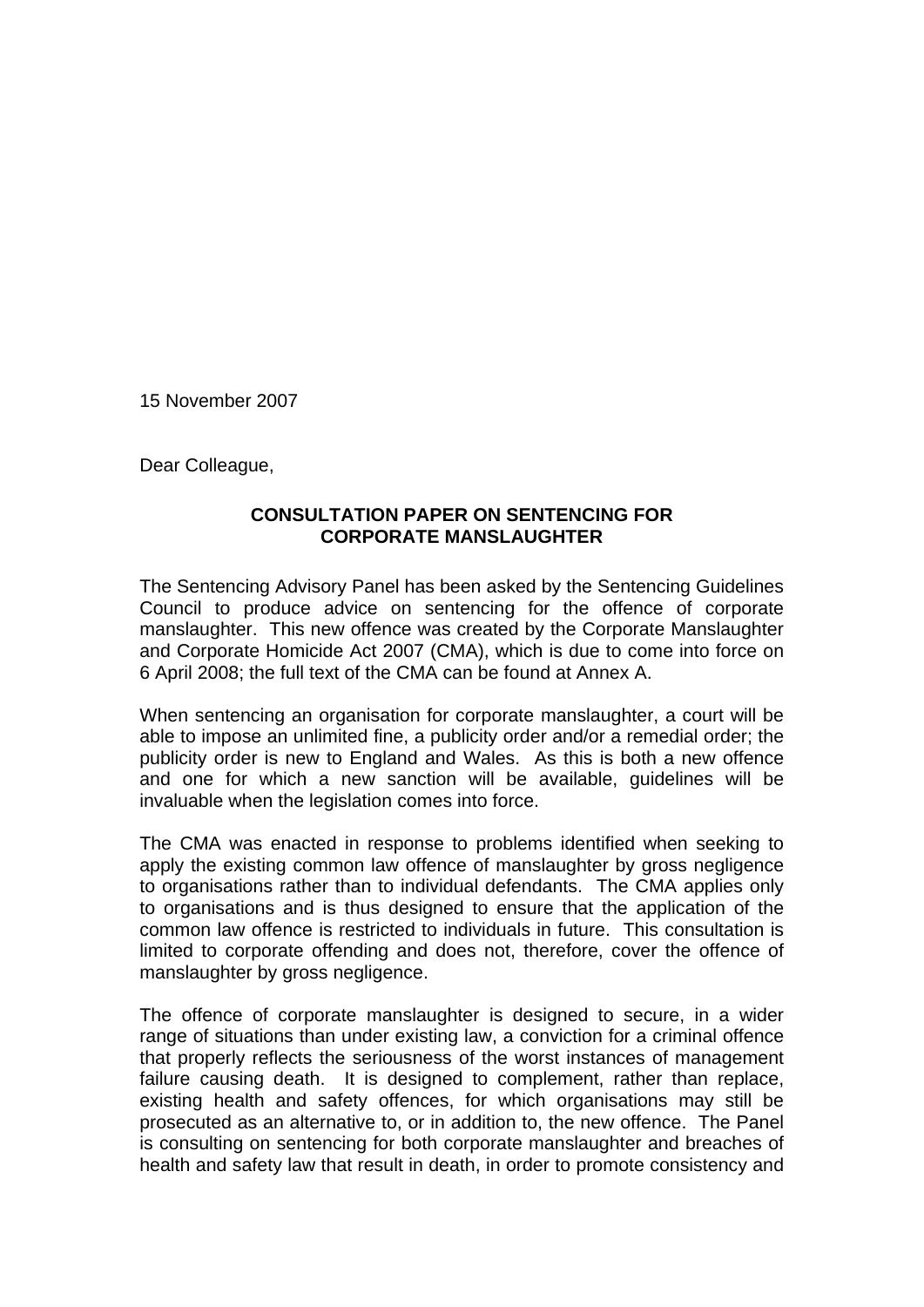to produce guidelines that properly reflect the seriousness of the offending involved. There are many similarities between the two types of offence, and the consultation paper draws on existing guidance on sentencing offences involving death under health and safety law as a useful starting point for the approach to corporate manslaughter. However, as discussed in the paper, there are distinct differences between the two offences and separate guidelines are proposed.

The Panel is interested in receiving your views on the purposes to be achieved when sentencing both types of offence and the way in which the various sanctions available might be used to achieve those aims. A key issue is the setting of fines for the full range of potential offenders, from companies of small means to those with very large resources, or organisations funded from the public purse; the approach to the new publicity order is also discussed. Factors determining the seriousness of an offence are identified and sentencing starting points and ranges are proposed.

Questions are asked throughout the text and are listed together at the end of the paper. Please feel free to send in responses to all of the questions or to those most relevant to your area of work or interest. We hope that your answers will help to identify an approach to sentencing that can be used to guide decisions made in court.

Please send your response to Mrs Lesley Dix, Secretary to the Panel, at the Sentencing Guidelines Secretariat, either by post to 4th Floor, 8-10 Great George Street, London SW1P 3AE, or by email to [info@sentencing](mailto:info@sentencing-guidelines.gsi.gov.uk)[guidelines.gsi.gov.uk](mailto:info@sentencing-guidelines.gsi.gov.uk). **Responses should be received by 7 February 2008.** 

The names of those who respond to this consultation paper will be listed in the Panel's published advice to the Sentencing Guidelines Council. Responses are not routinely published but, in accordance with the provisions of the Freedom of Information Act 2000, the Panel is required to release copies upon request on request. **If anonymity is required, please make that clear in your response.**

Yours sincerely,

Professor Andrew Ashworth Chairman of the Sentencing Advisory Panel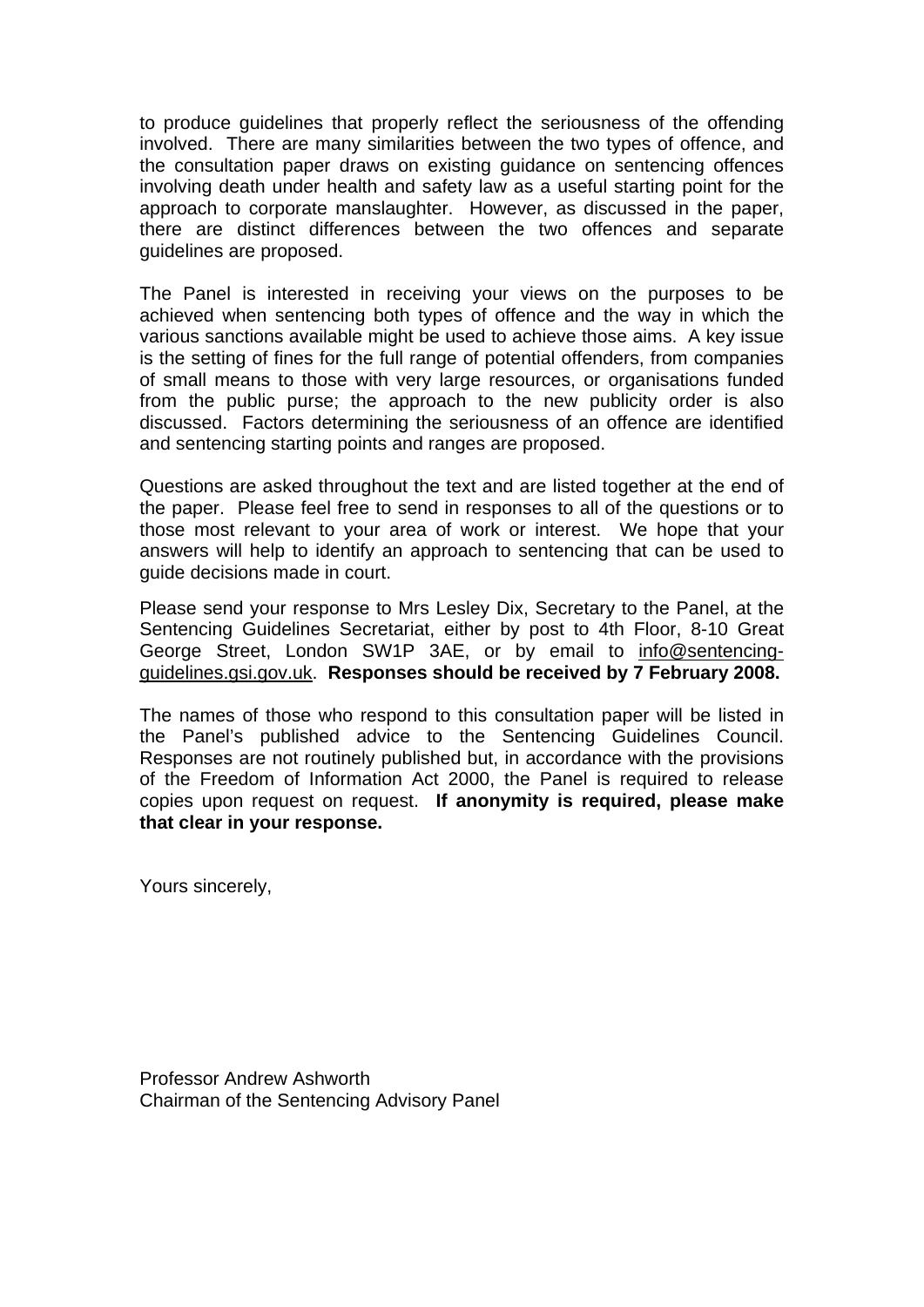# **CORPORATE MANSLAUGHTER**

# **CONSULTATION PAPER**

# **A: INTRODUCTION**

1. The Corporate Manslaughter and Corporate Homicide Act 2007  $(CMA)$ ,<sup>[1](#page-2-0)</sup> which is due to come into force on 6 April 2008, creates a new statutory offence of corporate manslaughter. When sentencing an organisation for this offence, a court will be able to impose an unlimited fine, a publicity order and/or a remedial order; publicity orders are a new sanction in England and Wales. As this is both a new offence and one for which a new sanction will be available, the Sentencing Guidelines Council has asked the Sentencing Advisory Panel to produce advice on guidelines for use by sentencers when the legislation is in force.

2. An organisation will be guilty of the new offence if the way in which it managed its activities both caused a person's death and was a gross breach of a duty of care that the organisation owed the deceased. Currently such circumstances may lead to corporate liability for the common law offence of manslaughter by gross negligence. The CMA applies only to organisations and not to individuals and is designed to ensure that the application of the common law offence is restricted to individuals. This consultation is limited to corporate offending and does not, therefore, cover the offence of manslaughter by gross negligence.

3. However, an organisation may still be prosecuted for breach(es) of health and safety law, as an alternative to, or in addition to, the new offence.<sup>[2](#page-2-1)</sup> It

<span id="page-2-0"></span> 1 The offence is corporate manslaughter in England and Wales and in Northern Ireland and corporate homicide in Scotland.<br><sup>2</sup> Where a work-related death occurs and evidence indicates that a serious criminal offence other than a health and

<span id="page-2-1"></span>safety offence may have been committed, the police, Crown Prosecution Service and the Health and Safety Executive, local authority or other enforcing authority must liaise with each other when making decisions regarding the investigation, charging and prosecution of offences. This may result in prosecution by both the CPS and the HSE: *Work-related deaths: A protocol for liaison*; HSE (2003); www.hse.gov.uk.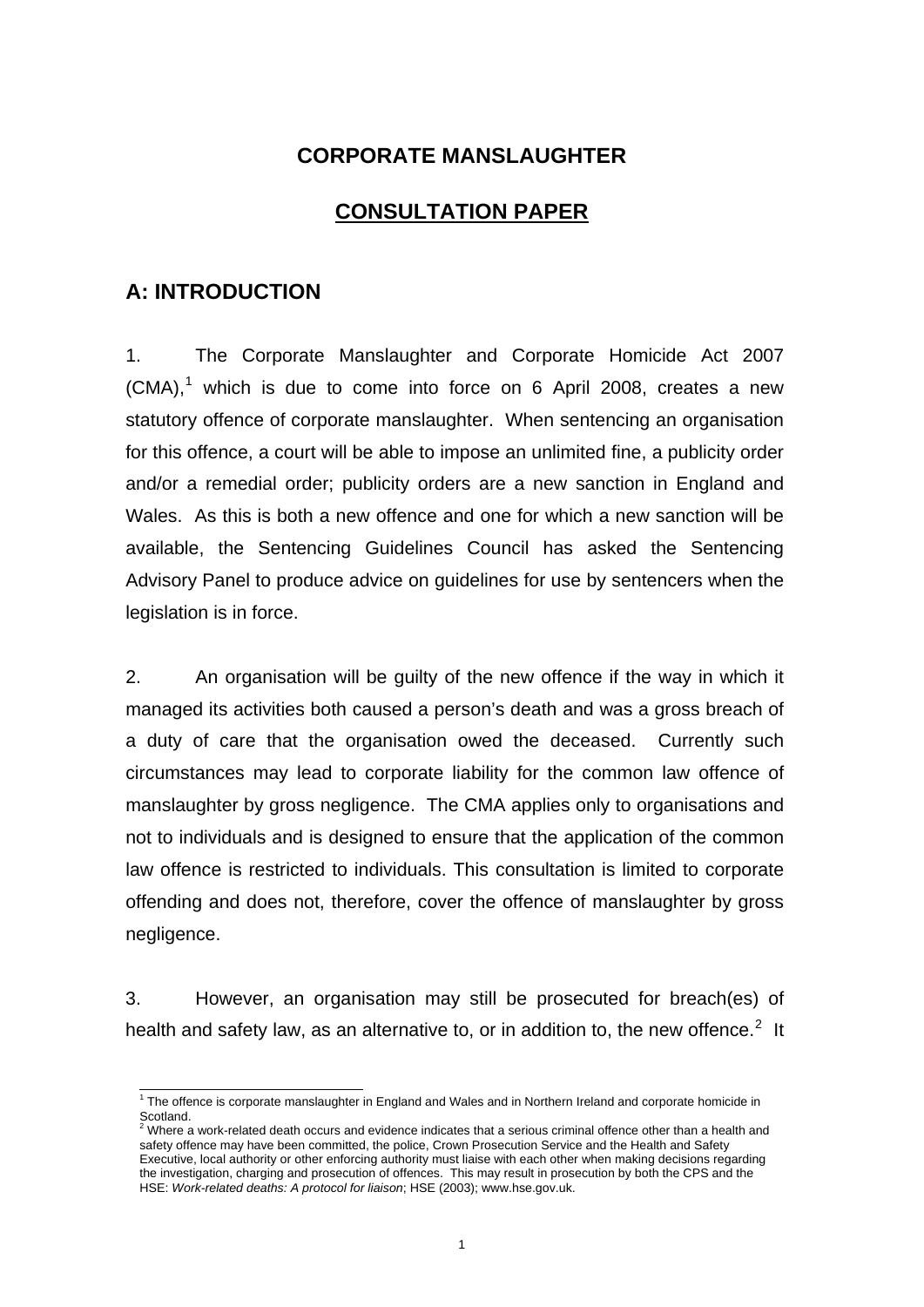has been suggested that guidance on sentencing for these offences would be desirable to promote consistency and properly reflect the seriousness of the offending involved. The Council and Panel have agreed that it is appropriate to consult on sentencing for both corporate manslaughter and breaches of health and safety law resulting in death. There is no legal distinction between health and safety offences which do and do not result in death, but this consultation paper addresses sentencing only for offences committed by organisations and resulting in death, as they involve the same harm and type of offender as offences of corporate manslaughter. $3$ 

4. Between 1996 and 2006, 2721 workers and 4312 members of the public were killed in work-related or public incidents in the United Kingdom. $4$ The rate of fatal injury to workers has fallen considerably over the last twenty years, and is now the lowest in the European Union.<sup>[5](#page-3-2)</sup> The UK has a comprehensive legislative framework regulating risks to health and safety arising from work activity, with which the conscientious employer will comply. The Health and Safety Executive (HSE) can issue an improvement notice if inspectors consider that legislation is being contravened, or a prohibition notice if a work activity is creating the risk of injury. The HSE claims that the majority of workplace deaths are preventable;<sup>[6](#page-3-3)</sup> it sees prosecution as an important deterrent against managing activities in a way that puts lives at risk, as well as leading to an appropriate punishment where the failures of an organisation have, in fact, resulted in death.

5. Very few organisations have been prosecuted for an offence of manslaughter by gross negligence, $<sup>7</sup>$  $<sup>7</sup>$  $<sup>7</sup>$  and conviction is considered to be almost</sup>

<span id="page-3-0"></span> 3 The Panel has recently consulted on sentencing for all health and safety offences in magistrates' courts: *Revised Magistrates' Courts Sentencing Guidelines*, published February 2007; [www.sentencing-guidelines.gov.uk](http://www.sentencing-guidelines.gov.uk/). In 2004- 05, the HSE brought 862 prosecutions in magistrates' courts and 212 prosecutions in the Crown Court: Written Parliamentary Answer, 22 February 2007; *Hansard* Column 862W.<br><sup>4</sup> The latter figure includes acts of suicide and trespass on railway systems, which make up around two-thirds of

<span id="page-3-1"></span>these fatalities each year: Health and Safety Commission and National Statistics, *Statistics of fatal injuries 2006/07*; www.hse.gov.uk. Figures for 2006/07 are provisional.<br>5 In 2008, the state for 2006/07 are provisional.

<span id="page-3-2"></span>In 2003, the most recent year for which data are published across the EU, the average rate of workplace fatal injury was 2.5 deaths per 100,000 workers. The equivalent rate for the UK was 1.1; ibid..<br><sup>6</sup> See e.g. *The role of managerial leadership in determining workplace safety outcomes* (2003), HSE;

<span id="page-3-3"></span>

www.hse.gov.uk.<br><sup>7</sup> The Government stated in 2005 that there had been 34 prosecutions since 1992, and only six convictions:

<span id="page-3-4"></span>*Corporate Manslaughter: The Government's Draft Bill for Reform* (2005) Cm 6497, para. 9. The Centre for Corporate Accountability website lists seven such convictions: www.corporateaccountability.org.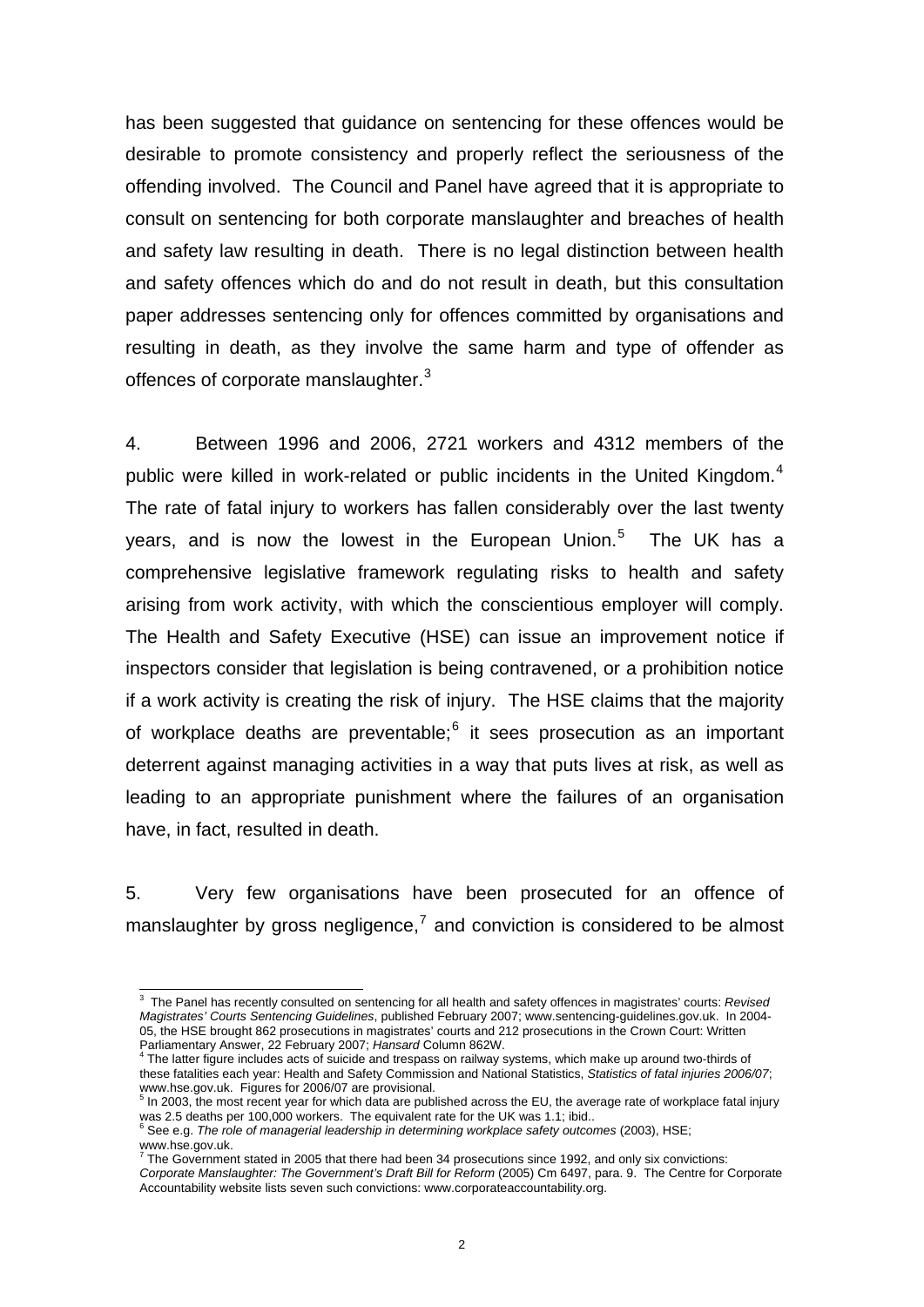impossible where a large organisation is involved. The main difficulty with the common law offence arises from the 'identification principle', according to which an organisation can only be convicted if a person identified as a 'directing mind' of the organisation can be proved to have had the knowledge and fault required for conviction. This may be possible in a case involving a small company with a basic management structure but in large organisations the lines of accountability are often unclear, with responsibilities delegated to lower level managers and/or shared between a number of individuals.

6. Problems with the law were highlighted by the lack of successful prosecutions following a number of public disasters in the 19[8](#page-4-0)0s, $^8$  and led the Law Commission to propose a new statutory offence of corporate killing in 1[9](#page-4-1)96.<sup>9</sup> A long process of consultation and policy development has culminated in the CMA, which broadens the identification principle by introducing a test of 'senior management failure;' this aggregates the faults of a group of managers to facilitate prosecution. According to the Government, the new offence is designed to secure, in a wider range of situations, a conviction for a specific, serious criminal offence that properly reflects the gravity and consequences of the conduct involved in "the worst instances of management failure causing death."[10](#page-4-2)

7. This consultation paper outlines the new offence of corporate manslaughter and existing offences under health and safety legislation, before turning to consider the factors which may influence an assessment of the seriousness of these offences. The Panel wishes to consult on the appropriate aims of sentencing for both types of offence and the way in which the various sanctions available might be used to achieve these aims. There are many similarities between the two types of offence, and the existing guidance on sentencing under health and safety law may provide a useful starting point for

<span id="page-4-0"></span> 8 Most notably the substantial loss of life when the *Herald of Free Enterprise* ferry foundered on 6 March 1987; the trial collapsed after Turner J directed the jury to acquit the company of manslaughter, principally because there was insufficient evidence to convict any of the most senior individual defendants of that offence: (1990) 93 Cr App R 72.<br><sup>9</sup> Law Commission Report No 237, *Legislating the Criminal Code: Involuntary Manslaughter: Item 11 of t* 

<span id="page-4-2"></span><span id="page-4-1"></span>*Programme of Law Reform: Criminal Law (HC 171 1995-96).*<br><sup>10</sup> *Corporate Manslaughter: The Government's Draft Bill for Reform, paras. 5-6; see fn. 7. The Regulatory Impact* Assessment for the Bill estimates 10 to 13 additional prosecutions per year in the UK; www.homeoffice.gov.uk/documents/ria-corporate-manslaughter.pdf.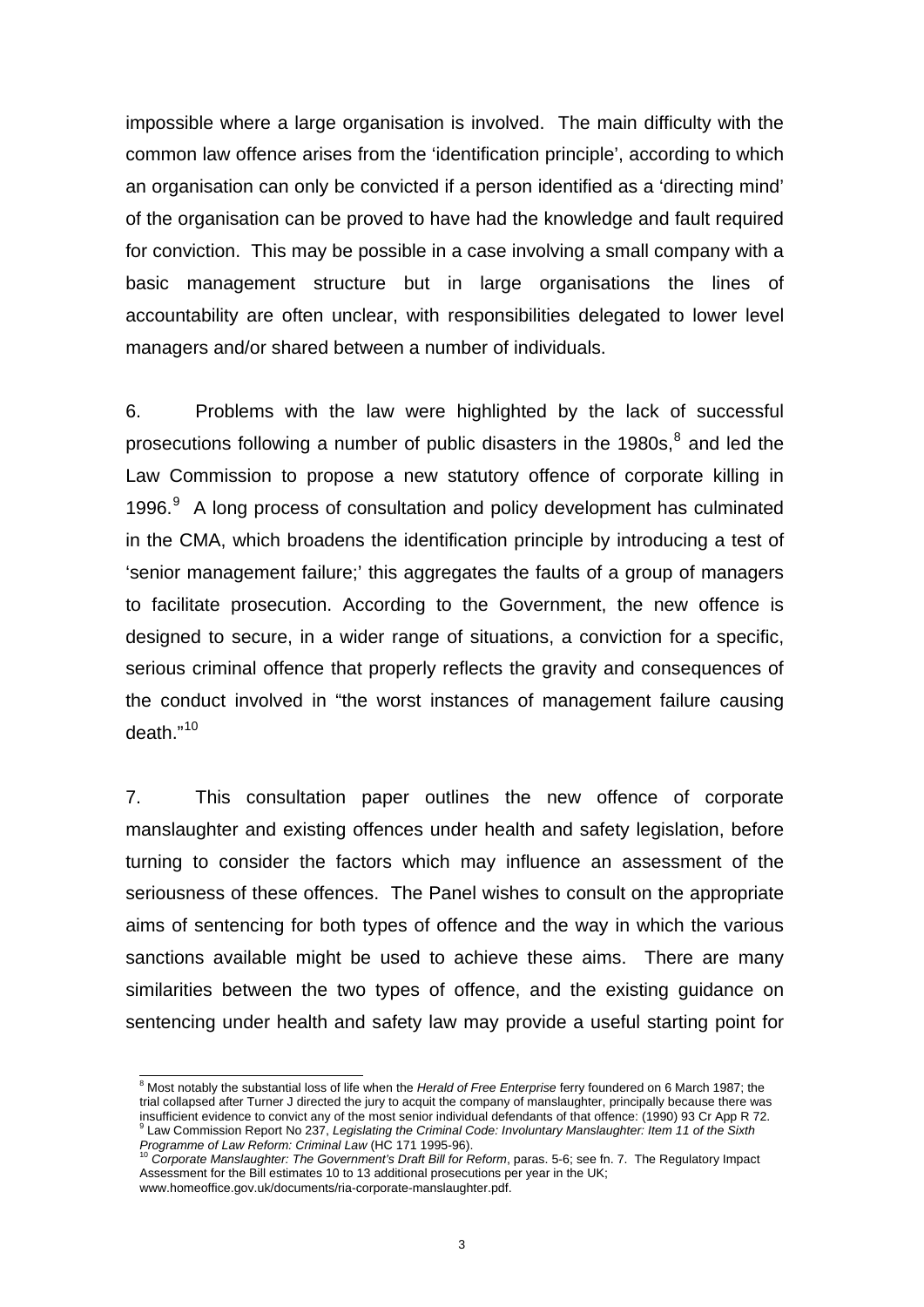the approach to corporate manslaughter. However they are separate and distinct offences, and the paper draws attention to differences which may be relevant to sentencing.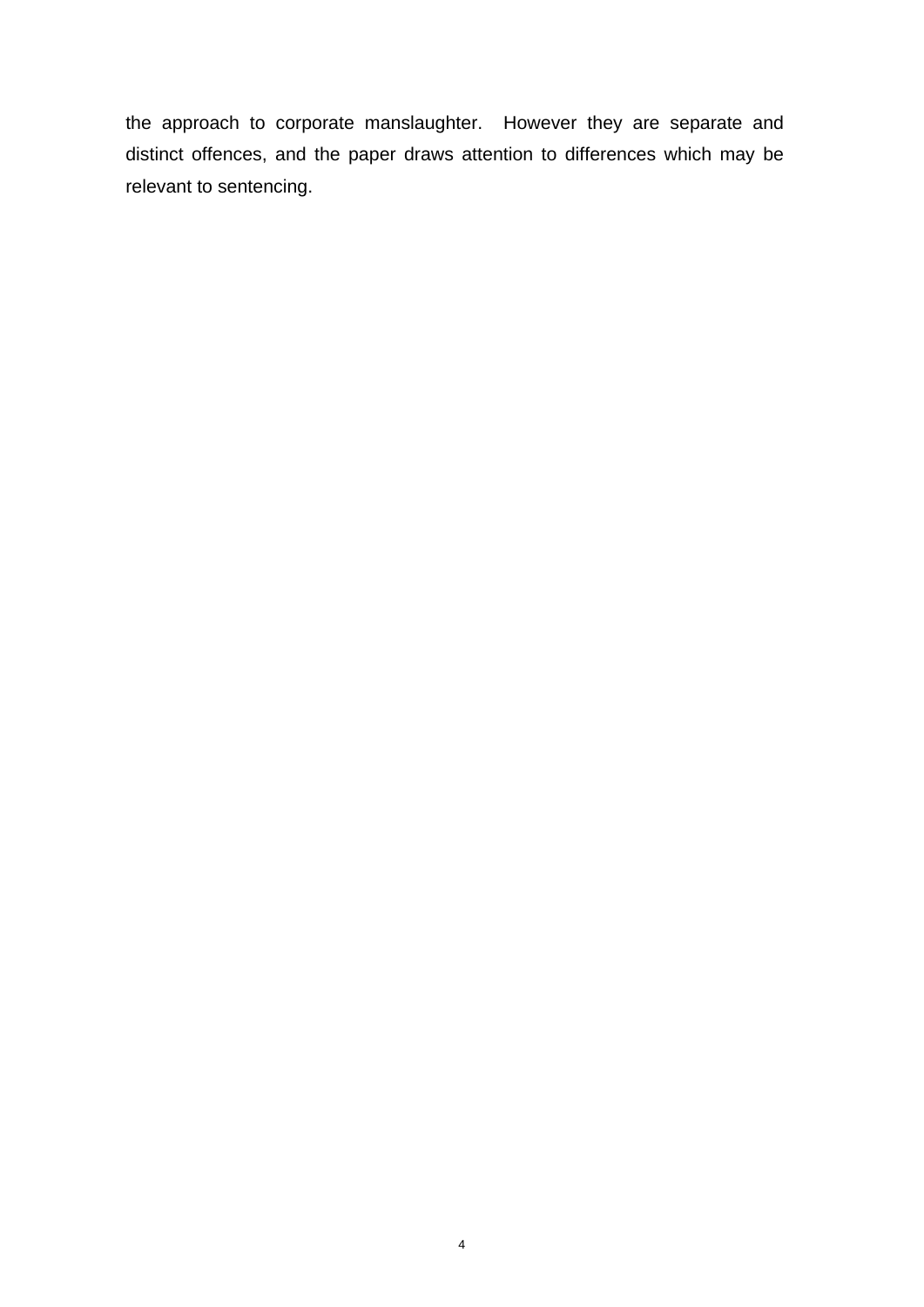# **B: THE OFFENCES**

8. Section 1 of the CMA states that:

*(1) An organisation to which this section applies is guilty of an offence if the way in which its activities are managed or organised—* 

*(a) causes a person's death, and* 

*(b) amounts to a gross breach of a relevant duty of care owed by the organisation to the deceased.*

The legislation applies to all corporations and some unincorporated bodies such as trades unions, partnerships, employers' organisations and police forces. It also applies to most Crown bodies, although the CMA precludes a 'relevant duty of care' arising in respect of many of their activities.<sup>[11](#page-6-0)</sup>

9. A gross breach is defined as conduct which falls far below what can reasonably be expected in the circumstances.<sup>[12](#page-6-1)</sup> An organisation will only be guilty of the offence if the way in which its activities are managed or organised by its senior managers is a substantial element of the breach.<sup>[13](#page-6-2)</sup> This test of 'senior management failure' was intended to ensure a wider application of the offence than was achieved under the common law, but it is not clear to what extent it broadens the requirement for a 'directing mind' into an aggregation of the conduct of a group of managers.

10. In deciding whether or not there was a gross breach the jury must consider whether the organisation failed to comply with relevant health and safety legislation and, if so, how serious that failure was and how much of a risk of death it posed.<sup>[14](#page-6-3)</sup> The jury may also consider any relevant health and safety guidance and the extent to which the 'corporate culture' encouraged or

<span id="page-6-0"></span> 11 Activities excluded from the ambit of the offence include: public policy decisions; 'exclusively public functions'; certain military activities; policing and law enforcement; emergency service response; child protection and probation functions: ss.2-7. s.2(1) provides for a duty of care arising in respect of a person in custody, but the commencement of this section is subject to an affirmative resolution of both Houses of Parliament: s.27(2).<br><sup>12</sup> CMA 2007, s.1(4)(b).<br><sup>13</sup> ibid., s.1(3).<br><sup>14</sup> ibid., s.8(2).

<span id="page-6-3"></span><span id="page-6-2"></span><span id="page-6-1"></span>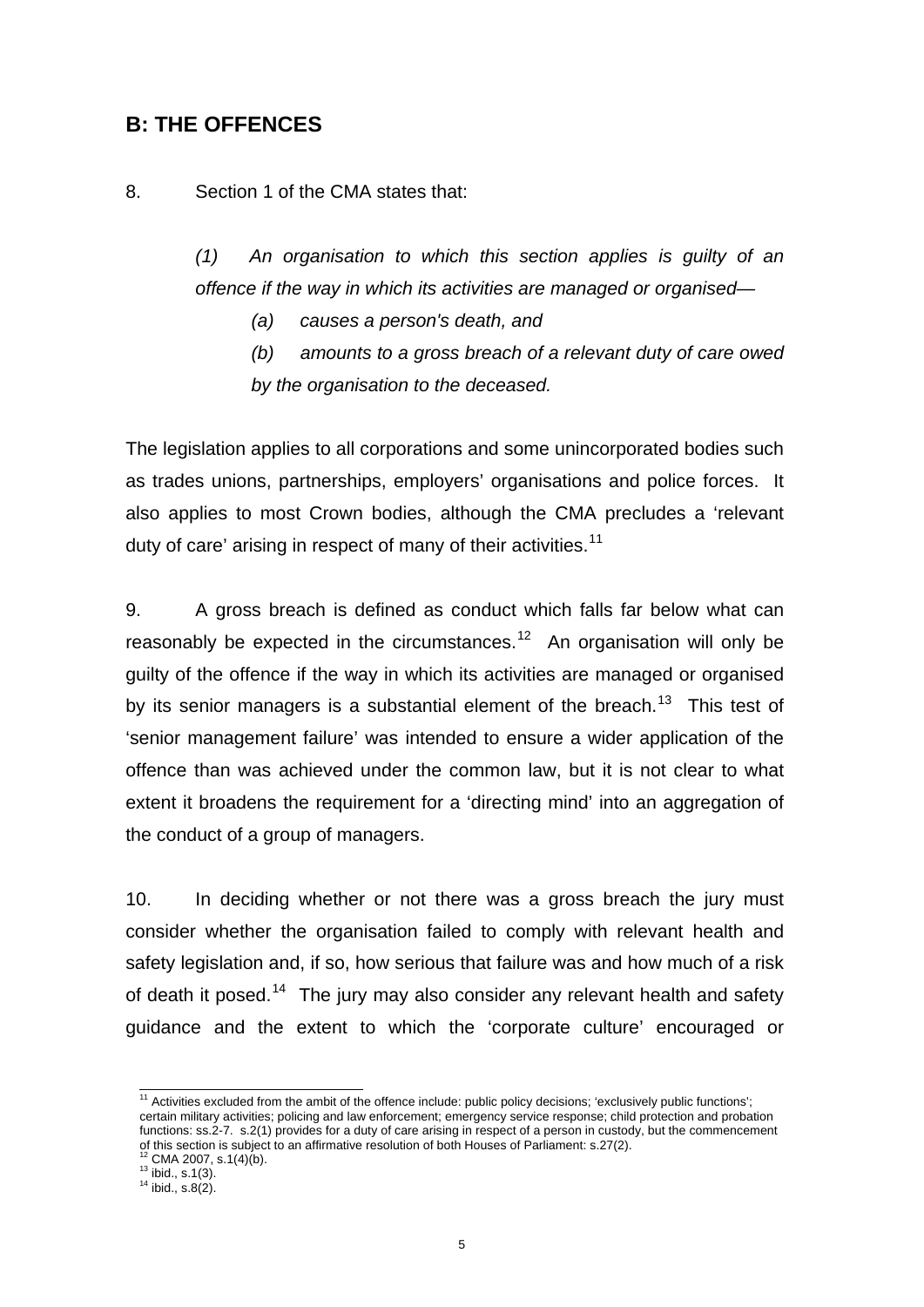produced tolerance of the health and safety breach.<sup>[15](#page-7-0)</sup> These factors will also be relevant to the assessment of the seriousness of an offence for the purposes of sentencing.

11. The new offence is designed to complement rather than replace existing offences under the Health and Safety at Work etc Act 1974 (HSWA), the overarching legislation governing health and safety in the workplace in the United Kingdom.<sup>[16](#page-7-1)</sup> Breaches of the HSWA or health and safety regulations are offences under section 33, punishable by an unlimited fine in the Crown Court. In a magistrates' court, breach of any of the general duties under sections 2 to 6 is punishable by a fine of up to £20,000; for most other offences, including breaches of health and safety regulations, the maximum fine is £5,000.

12. Most prosecutions of employers under the HSWA are based on breaches of the general duties set out in sections 2 and 3. Section 2 states that it shall be the duty of every employer to ensure, so far as is reasonably practicable, the health, safety and welfare at work of all his employees. Section 3 states that it shall be the duty of every employer to conduct his undertaking in such a way as to ensure, so far as is reasonably practicable, that persons not in his employment who may be affected thereby are not thereby exposed to risks to their health or safety. There is a significant overlap between these statutory duties and the 'duty of care' referred to by the  $CMA.<sup>17</sup>$  $CMA.<sup>17</sup>$  $CMA.<sup>17</sup>$  Unless otherwise specified, references to 'breach(es)' in this paper are intended to cover breaches of both types of duty.

 $15$  ibid., s.8(3).

<span id="page-7-2"></span><span id="page-7-1"></span><span id="page-7-0"></span><sup>&</sup>lt;sup>16</sup> Corporate Manslaughter: The Government's Draft Bill for Reform, para. 5; see fn. 7.<br><sup>17</sup> For more detail on this point and commentary on the CMA as a whole see A guide to the Corporate Manslaughter *and Corporate Homicide Act 2007* (October 2007), Ministry of Justice; www.justice.gov.uk/docs/guidetomanslaughterhomicide07.pdf.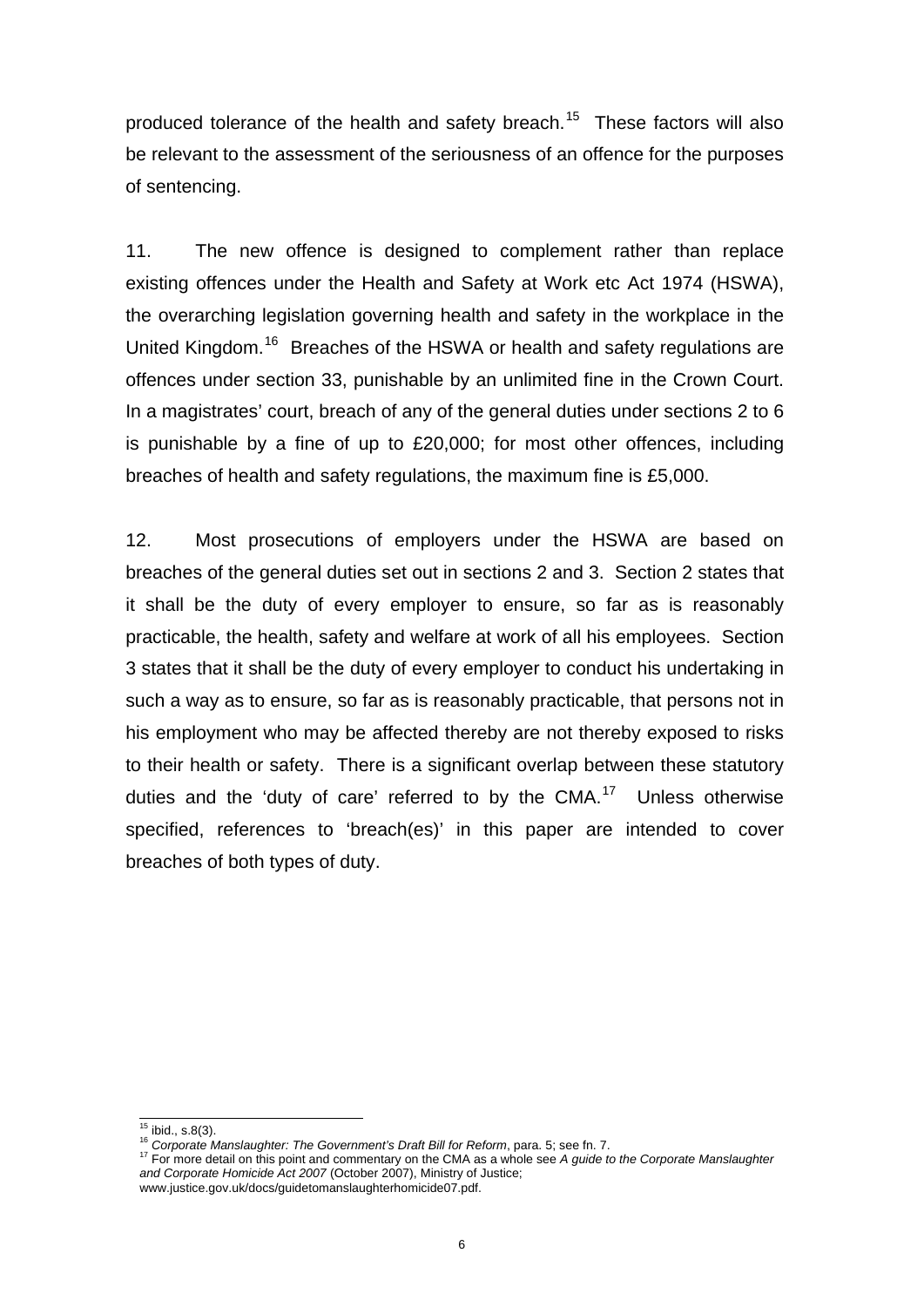# **C: SERIOUSNESS**

13. The seriousness of an offence is determined by an assessment of the culpability of the offender and any actual, intended or foreseeable harm involved in the offence.<sup>[18](#page-8-0)</sup> Whilst corporate manslaughter is triable only upon indictment, health and safety offences are triable either way, indicating the wider range of seriousness that may be involved. In relation to the offences considered in this paper, this range will be reflected in the level of culpability, as the harm involved (the death of one or more person(s)) is the same.

# **Culpability**

14. The culpability of the offender should be the initial factor in determining the seriousness of any offence.<sup>[19](#page-8-1)</sup> The critical factor will be the extent to which the conduct of the offender fell below the appropriate standard. A failure to keep pace with changing standards is likely to be one of the factors taken into account by the court. The degree of risk and the extent of danger will be relevant in assessing culpability, and it will be particularly significant whether the death was the result of an isolated breach of duty, several breaches occurring at around the same time, or breaches that took place over a period of time. $20$ 

15. Convictions for corporate manslaughter will always involve conduct that falls 'far below what can reasonably be expected of the organisation in the circumstances.' The offence of causing death by dangerous driving involves a similar standard of liability, $^{21}$  $^{21}$  $^{21}$  being 'driving that falls far below what would be expected of a competent and careful driver'. The grading of offences covered in this paper and the issues arising from them bear many similarities to the death by driving offences on which the Panel has recently consulted.

<sup>&</sup>lt;sup>18</sup> Criminal Justice Act 2003, s.143.

<span id="page-8-2"></span><span id="page-8-1"></span><span id="page-8-0"></span><sup>&</sup>lt;sup>19</sup> SGC Guideline, *Overarching Principles: Seriousness* (2004); [www.sentencing-guidelines.gov.uk.](http://www.sentencing-guidelines.gov.uk/)<br><sup>20</sup> Howe and Son (Engineers) Ltd [1999] 2 Cr App R (S) 37; Balfour Beatty Rail Infrastructure Services Ltd [2007] Cr App R (S).<br><sup>21</sup> Road Traffic Act 1988, s.2A. See also the joint Parliamentary Select Committee report on the Draft Corporate

<span id="page-8-3"></span>Manslaughter Bill (HC 540 2005-06), para. 174.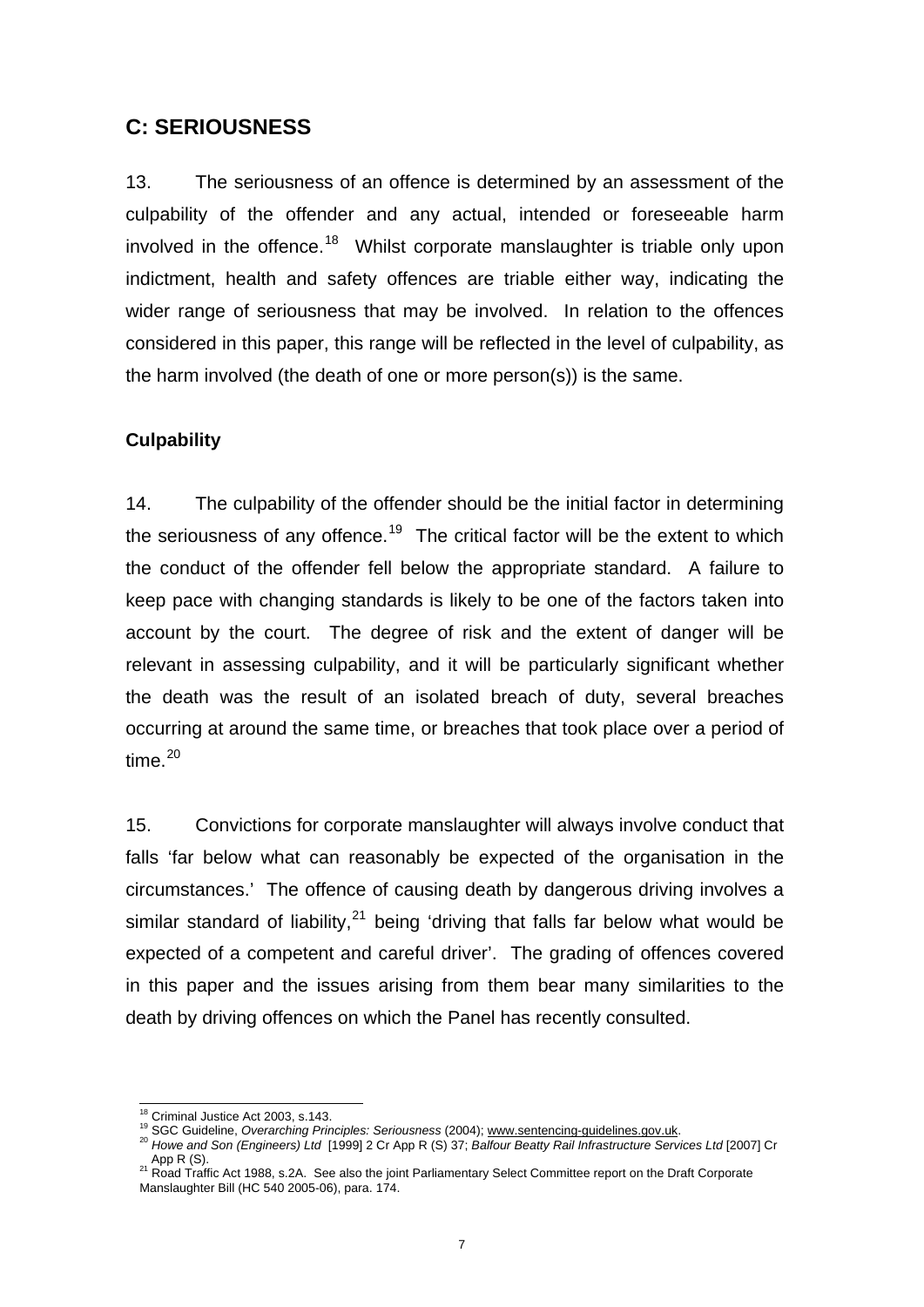16. Breaches of the duties under sections 2 and 3 HSWA involve failure to take all 'reasonably practicable' steps to ensure the safety of employees and/or the public. Therefore they will encompass a wider range of culpability than offences of corporate manslaughter, up to and possibly overlapping with the latter. For example, an offence under the HSWA may involve conduct falling far below the standard expected but the test of 'senior management failure'<sup>[22](#page-9-0)</sup> may not be satisfied.

### **Harm**

17. An offence of corporate manslaughter or a breach of the HSWA resulting in death involves actual harm of the highest level: the death of one or more person. These offences generally will not involve any intention to cause harm, but in most cases harm (if not death) will have been foreseeable. The extent of the risk of death posed by any breach of health and safety legislation is a factor the jury must consider when deciding whether an offence of corporate manslaughter has been committed. The extent of foreseeable harm involved in the offence will also be relevant to the assessment of seriousness for the purposes of sentencing.

# **Aggravating and mitigating factors**

18. In light of the above paragraphs, there are a small number of particular factors that may aggravate or mitigate the seriousness of an offence of the type covered in this paper.<sup>[23](#page-9-1)</sup> The proposals for sentencing set out later in this paper relate to a first time offender pleading not guilty. However, where there is a guilty plea to an offence under the HSWA it is now common practice for the prosecution to serve a 'Friskies schedule', $^{24}$  $^{24}$  $^{24}$  setting out the aggravating and mitigating features of the case for agreement with the defendant.

<sup>&</sup>lt;sup>22</sup> See para. 6 above.

<span id="page-9-2"></span><span id="page-9-1"></span><span id="page-9-0"></span>

<sup>&</sup>lt;sup>23</sup> See Annex C for the Council's list of general aggravating and mitigating factors.<br><sup>24</sup> The schedule has come to be known by this name since the decision in *Friskies Petcare Ltd* [2000] Cr App R (S) 401, when the Court of Appeal recommended that the defence and prosecution should set out these features in advance.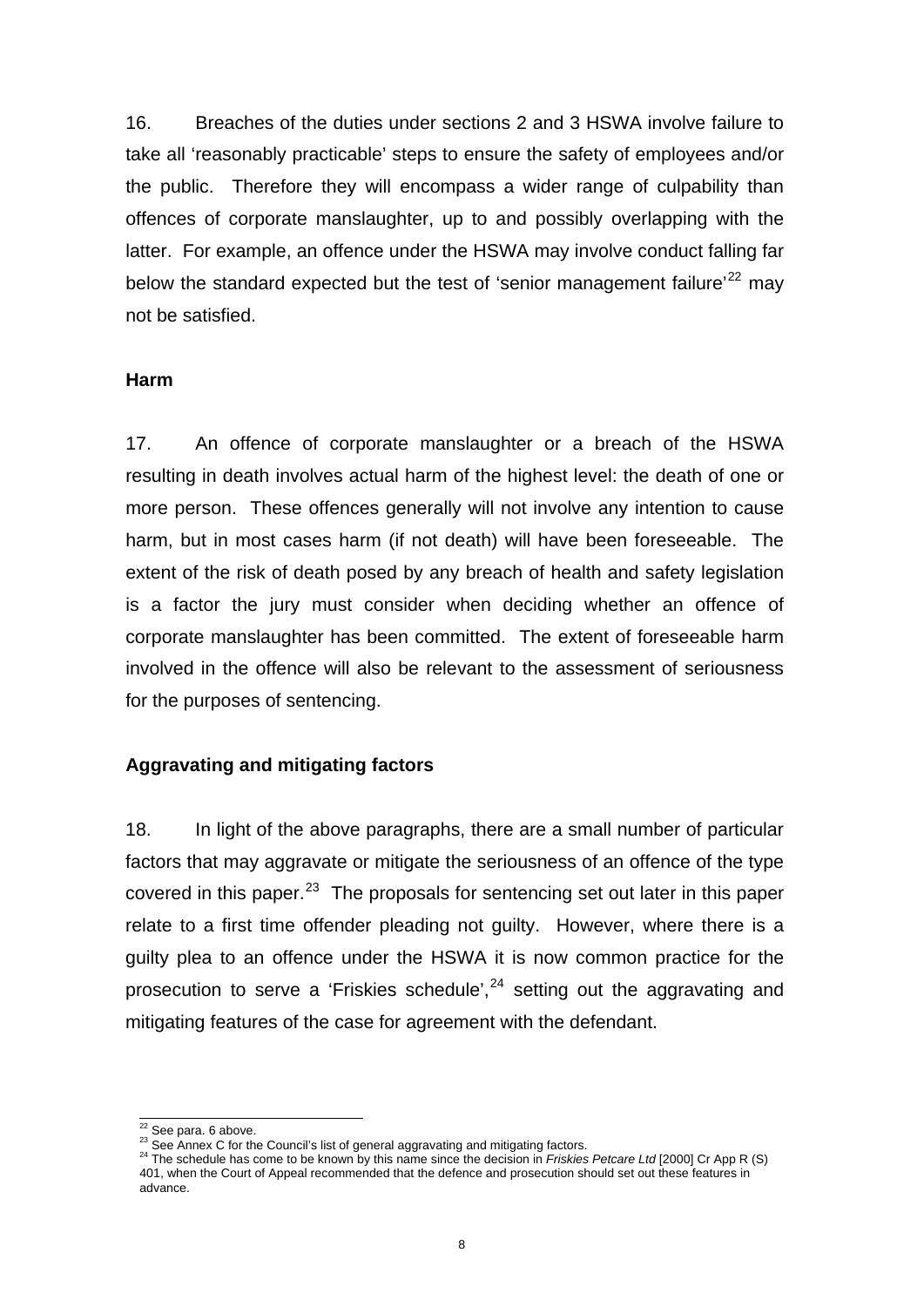# *Aggravating factors affecting the level of harm*

# More than one person killed as a result of the offence

19. In *Balfour Beatty*, the Court stated that an offence under the HSWA involving more than one death must be regarded as more serious, by analogy with cases of causing death by dangerous driving.<sup>[25](#page-10-0)</sup> It is clear that the level of harm is higher where more than one death has resulted. However, whilst some breaches obviously produce a risk of harm to a large number of people, in others the number of deaths likely to result is not so obvious. Offences will be most serious where a number of deaths occur *and* that would reasonably have been foreseeable as a result of the breach.

# Serious injury caused to one or more others, in addition to the death(s)

20. As well as the death caused by the breach, there may be serious injury caused to other people. Indeed, it is often a matter of chance whether or not injuries are so severe as to result in death. It is clear that such injuries increase the harm caused by the offence and so increase the seriousness of the offence whether under the CMA or HSWA.

# *Aggravating factors affecting the degree of culpability*

# Failure to act upon advice, cautions or warning from regulatory authorities

21. If the offending organisation was warned of the inadequacies of its safety standards by the regulatory authorities but took no action before the death(s) occurred, this will clearly increase culpability.<sup>[26](#page-10-1)</sup> In 1997, for example, inspectors from the HSE had spoken to English Brothers Ltd construction company about a gang foreman working without the correct safety equipment. Nothing was done to improve the situation, and two years later the same employee fell though a fragile roof to his death. The company pleaded guilty to manslaughter under the common law<sup>[27](#page-10-2)</sup> and was fined £25,000.<sup>[28](#page-10-3)</sup>

<span id="page-10-0"></span><sup>&</sup>lt;sup>25</sup> This factor and the others referred to as aggravating an offence of causing death by dangerous driving would aggravate any 'death by driving' offence.

<span id="page-10-3"></span><span id="page-10-2"></span><span id="page-10-1"></span><sup>&</sup>lt;sup>26</sup> *Howe*; see fn. 20.<br><sup>27</sup> See para. 5 above.<br><sup>28</sup> www.corporateaccountability.org.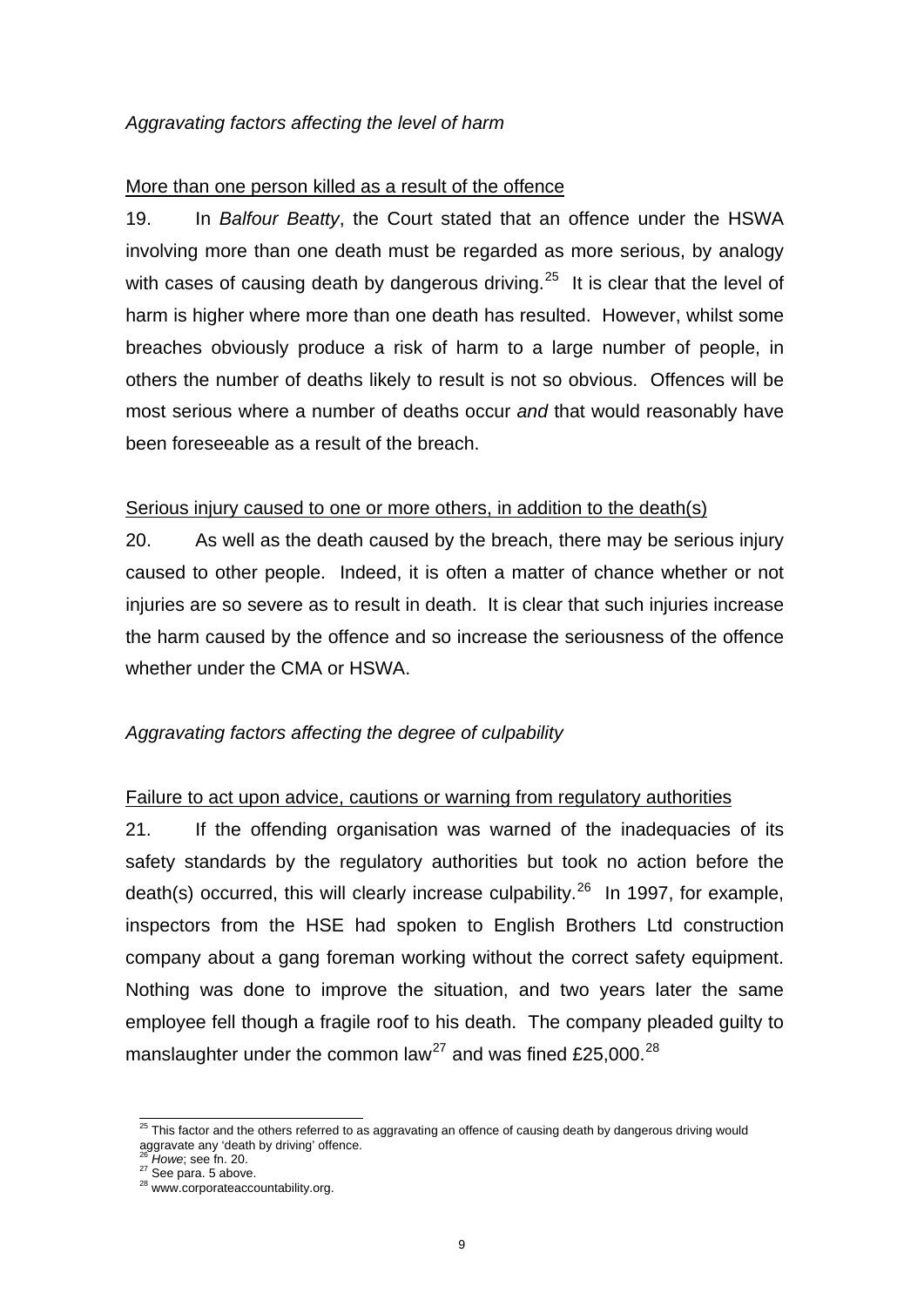22. As the HSE notes in relation to sentencing for health and safety offences,<sup>[29](#page-11-0)</sup> other warnings to which an organisation should have responded may include previous incidents of a similar nature. In 2001 the London Borough of Hammersmith and Fulham was fined £350,000 for offences under the HSWA, following the death of two council tenants from carbon monoxide poisoning as a result of a faulty boiler that was overdue its annual safety check. The sentencing judge condemned the offender for 'prolonged dereliction of duty', noting that an earlier death in the same circumstances "provided the plainest salutary lesson imaginable", which regrettably had not been learned.<sup>[30](#page-11-1)</sup>

### Failure to heed relevant concerns of employees or others

23. Specific warnings may originate from sources other than the authorities and, if unheeded, also may increase culpability and so aggravate the seriousness of an offence where it is apparent that action should have been taken. The first company to be convicted of manslaughter under the common law was OLL Ltd, which operated an activity centre in Lyme Regis. In 1992 two instructors resigned in protest at poor safety standards, one warning the managing director in writing that lives might be endangered if standards were not improved. A year later four school pupils drowned during a canoeing trip. The company was fined £60,000 and the director was sentenced to three years imprisonment, reduced to two years on appeal.<sup>[31](#page-11-2)</sup>

### Offender carrying out operations without an appropriate licence

24. Licensing systems exist to help ensure safety in the workplace for employees and other members of the public. Organisations working with hazardous substances such as asbestos or explosives, or in a hazardous industry such as construction or diving, are generally required to hold a relevant licence. Operating without a required licence will usually constitute a separate offence, but will also increase culpability in relation to an offence of corporate manslaughter and/or an offence under the HSWA involving death.

<sup>&</sup>lt;sup>29</sup> www.hse.gov.uk/enforce/enforcementguide/court/sentencing/factors.htm#P3\_586.

<span id="page-11-2"></span><span id="page-11-1"></span><span id="page-11-0"></span><sup>30</sup> Gerard Forlin and Michael Appleby, Corporate Liability: Work Related Deaths and Criminal Prosecutions (2003).<br>31 Kite [1996] 2 Cr App R (S) 295.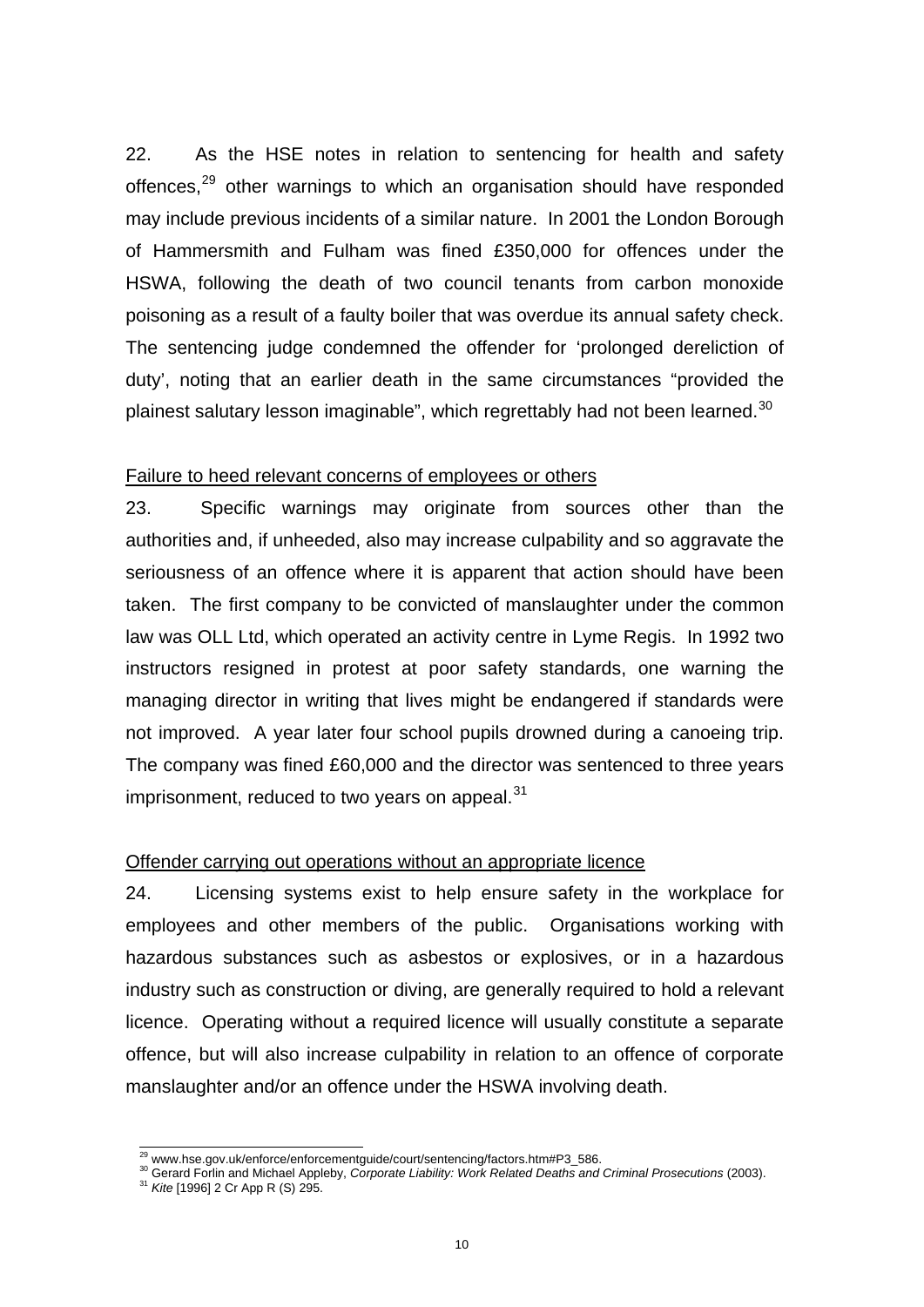# Action or lack of action prompted by financial or other inappropriate motives

25. If the appropriate standard of care has been breached deliberately with a view to profit, this will be a seriously aggravating feature.<sup>[32](#page-12-0)</sup> For example, in 2004 Keymark Services haulage company pleaded guilty to common law manslaughter after one of its lorry drivers fell asleep on the motorway and collided with seven vehicles, killing himself and two other drivers. The subsequent investigation revealed that employees regularly tampered with tachographs and falsified records in order to work grossly excessive hours. This conduct appeared to be financially motivated.<sup>[33](#page-12-1)</sup> The company was fined a total of £50,000 for both manslaughter and health and safety offences; the managing director was sentenced to 7 years imprisonment.<sup>[34](#page-12-2)</sup> This is one of the longest sentences imposed for the common law offence,  $35$  reflecting the gravity of risking death in order to profit financially.

26. Organisations such as charities and public bodies do not make profits, but might still deliberately compromise safety standards.

### Corporate culture encouraging or producing tolerance of breach of duty

27. Under the CMA, factors that the jury may consider when deciding whether a gross breach has been committed include whether there were attitudes, policies, systems or accepted practices within the organisation that were likely to have encouraged or produced tolerance of the relevant failure.<sup>[36](#page-12-4)</sup> These were found to aggravate the offences of manslaughter committed by Keymark Services (see above), where every driver employed by the company was found to have been involved in falsifying records. The sentencing judge is reported to have described the scale of the offence(s) as "shocking", saying it was "hard to imagine a more serious case of its type".<sup>[37](#page-12-5)</sup>

<sup>&</sup>lt;sup>32</sup> Howe. Balfour Beatty; see fn. 20.

<span id="page-12-3"></span>

<span id="page-12-2"></span><span id="page-12-1"></span><span id="page-12-0"></span> $^{33}$  news.bbc.co.uk/1/hi/england/4066331.stm.<br> $^{34}$  www.northants.police.uk/extranet2/default.asp?action=article&ID=6633.<br> $^{34}$  Following the Tebay rail deaths in 2004 the owner and operator of the machinery company r sentenced to 9 years, reduced to 7 on appeal: *Connolly* [2007] EWCA Crim 790. The jury found that the defendant had deliberately disabled the braking system and then concealed the disablement. The motive for this conduct was said by Holland J to be "solely profit", and this was the first aggravating factor mentioned by the judge when sentencing the defendant at first instance.<br> $36$  CMA 2007, s.8(3).

<span id="page-12-5"></span><span id="page-12-4"></span>

 $37$  See fn. 33 above.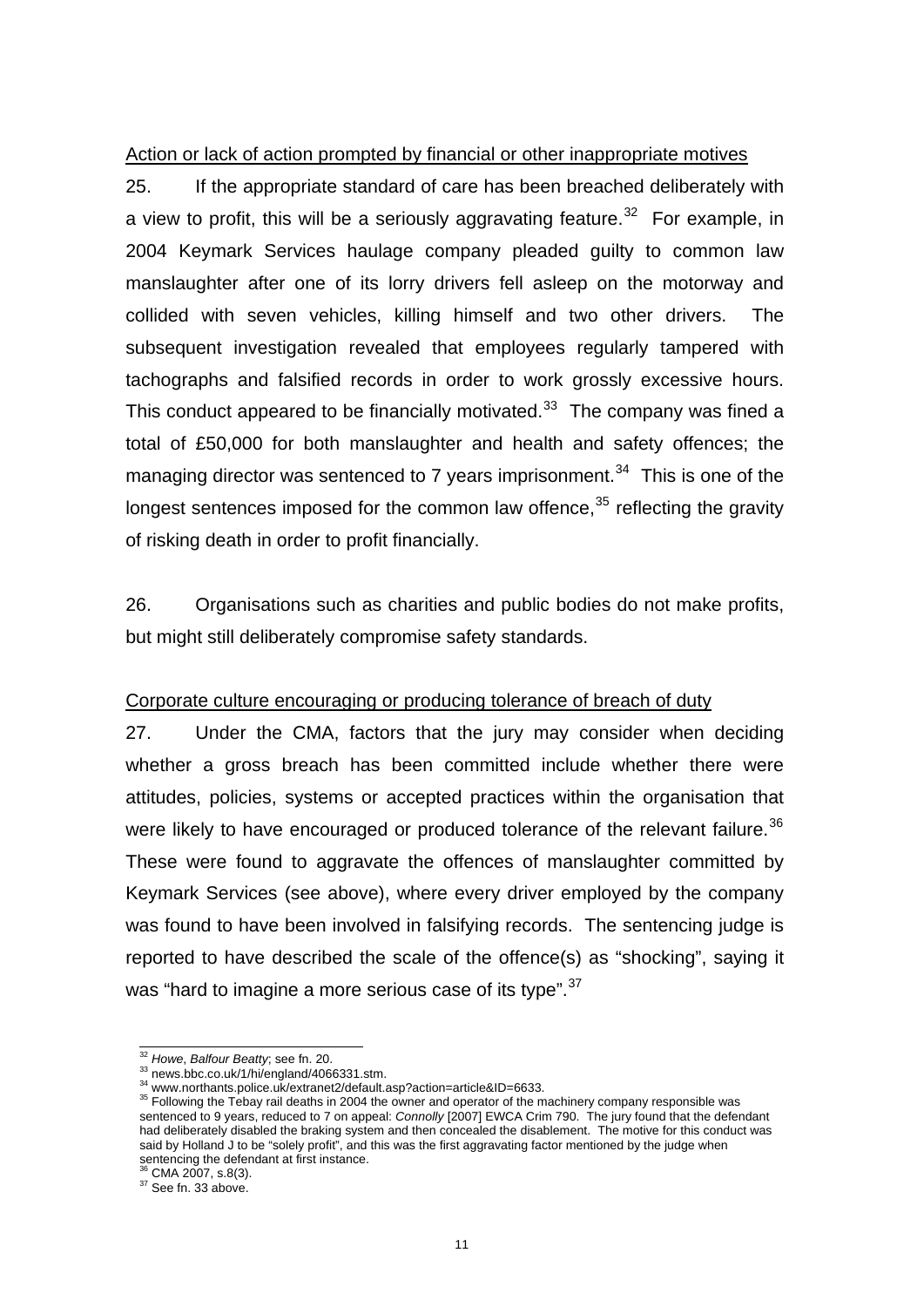# *Mitigating factors*

### Breach due to employee acting outside authority or failing in duties

28. The immediate cause of many safety-related incidents involving organisations is employee behaviour rather than failure of systems or equipment. However, the HSE is of the view that such incidents usually stem from organisational failures which are the responsibility of management, and an offence under the HSWA will be made out if the organisation did not take all reasonably practical steps to avoid safety risks, through measures such as the training and supervision of employees. $38$  An employer will not have a defence to a health and safety prosecution because of any act or default by an employee.<sup>[39](#page-13-1)</sup> Nevertheless, if the failure of an employee has been a contributory factor it may be considered appropriate for this to mitigate the seriousness of an offence under the HSWA involving death.

29. The requirement under the CMA for senior management failure to be a substantial cause of the breach is designed to exclude liability of an organisation for "immediate, operational negligence causing death or indeed for the unpredictable, maverick acts of its employees." $40$  If a death has resulted from the actions of a maverick employee acting outside authority, in most cases the offence of corporate manslaughter will not be made out. However, there may be convictions under the CMA where the immediate failure of an employee (whether or not the person who died) also contributed to the offence. In such a case the court will take the contributory conduct into consideration, but the fact that the offence involves a gross breach of the relevant duty of care suggests that any impact on sentence will be limited.

# **Offender mitigation**

### *Ready cooperation with authorities*

30. Ready cooperation with the relevant authorities and steps taken to

<span id="page-13-0"></span><sup>&</sup>lt;sup>38</sup> Successful health and safety management, HSE (1997).

Management of Health and Safety at Work Regulations 1999 (SI 1999/3242), reg. 21.<br><sup>40</sup> Corporate Manslaughter: The Government's Draft Bill for Reform, para. 26; see fn. 7.

<span id="page-13-2"></span><span id="page-13-1"></span>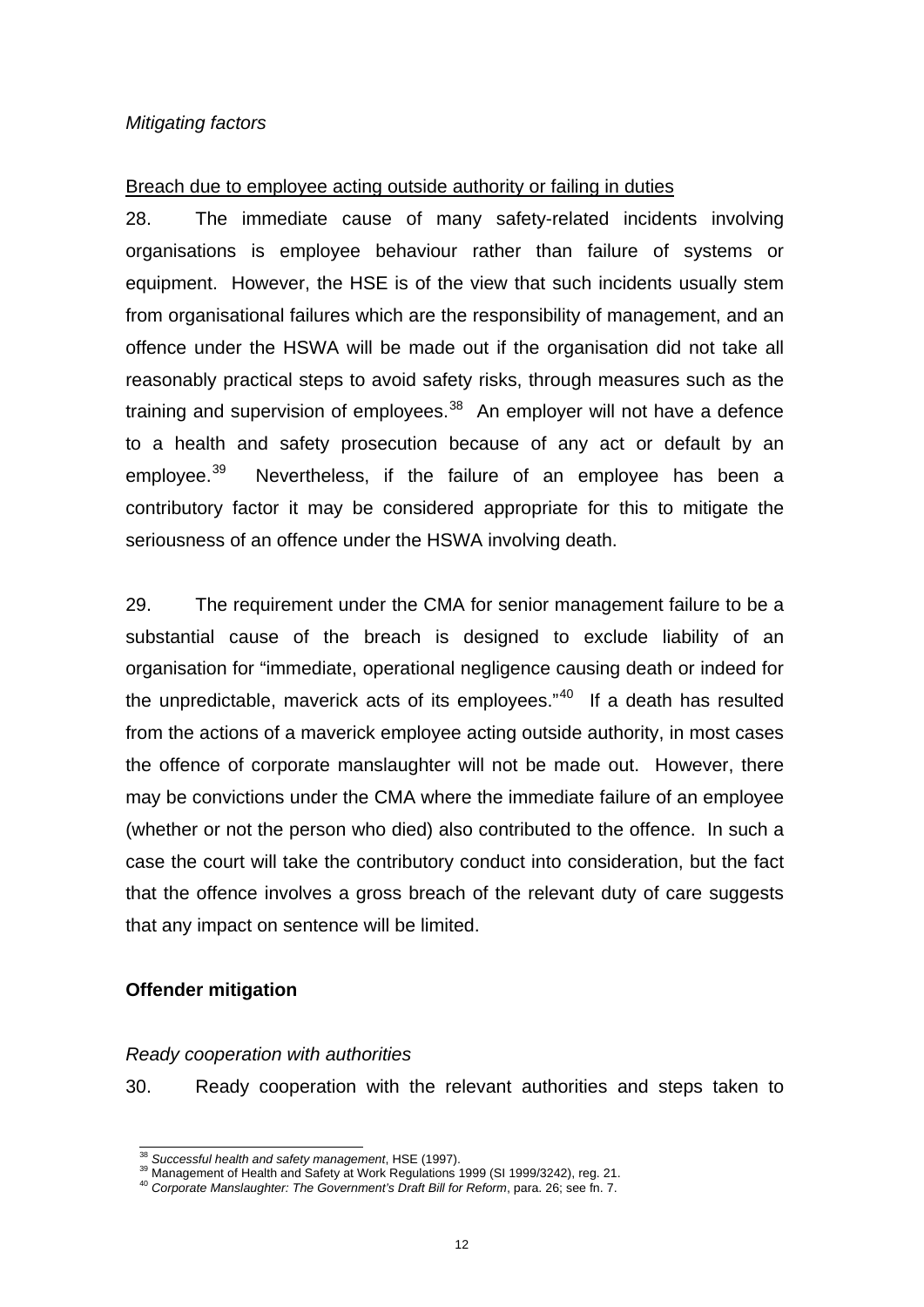remedy safety failures as soon as possible after the offence will constitute general offender mitigation. However, it should be noted that a court is likely to give credit only where the offender has initiated remedial action of its own volition rather than under pressure from the enforcement authorities.

# *Good previous safety record*

31. One of the mitigating factors listed in *Howe* and endorsed in *Balfour Beatty* is a good safety record. An excellent record might be considered relevant for some offences under the HSWA involving death, but there may be few (if any) cases where an organisation in gross breach of its duty of care would have such a record or, even if it did, where it should have a significant effect on sentence.

# *Summary*

32. The primary factor in assessing the seriousness of an offence of corporate manslaughter or of an HSWA offence that has resulted in death is the extent to which the conduct of the offender fell below the appropriate standard of care. The following aggravating or mitigating factors are relevant:

# *Aggravating factors increasing the level of harm*

- more than one person killed
- serious injury to one or more person(s)

*Aggravating factors affecting the degree of culpability* 

- failure to act upon advice, cautions or warning from regulatory authorities
- failure to heed relevant concerns of employees or others
- carrying out operations without an appropriate licence
- financial or other inappropriate motive
- corporate culture encouraging or producing tolerance of breach of duty

# *Mitigating factor*

• employee acting outside authority or failing in duties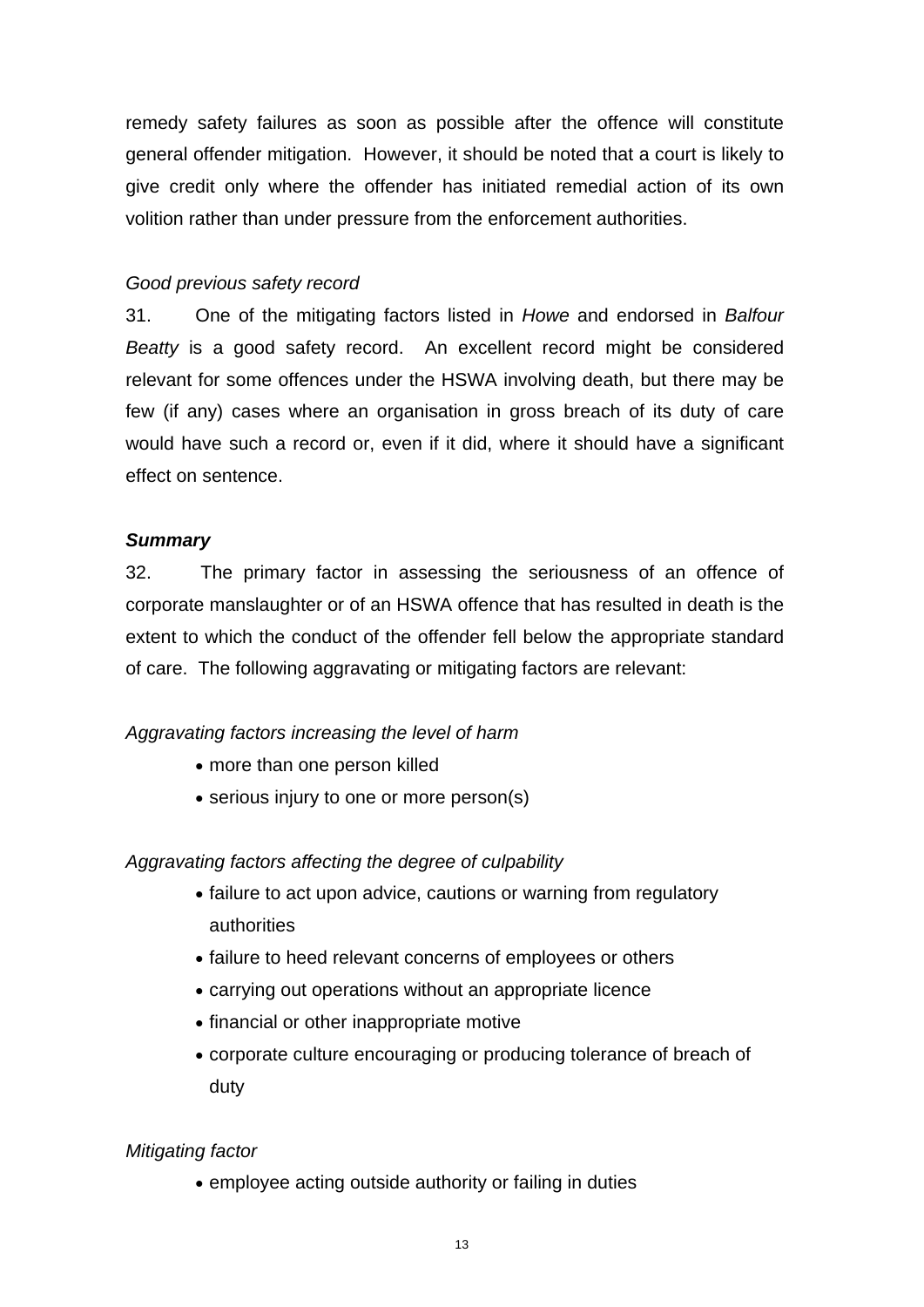# *Offender mitigation*

- ready co-operation with authorities
- good safety record

# *Question 1*

*Do you agree with the approach to the assessment of seriousness?* 

# *Question 2*

*Is each of the above aggravating and mitigating factors relevant to sentencing for a) an offence of corporate manslaughter and b) an offence under the HSWA involving death? Are there are any other factors which may aggravate or mitigate either or both of these types of offence?*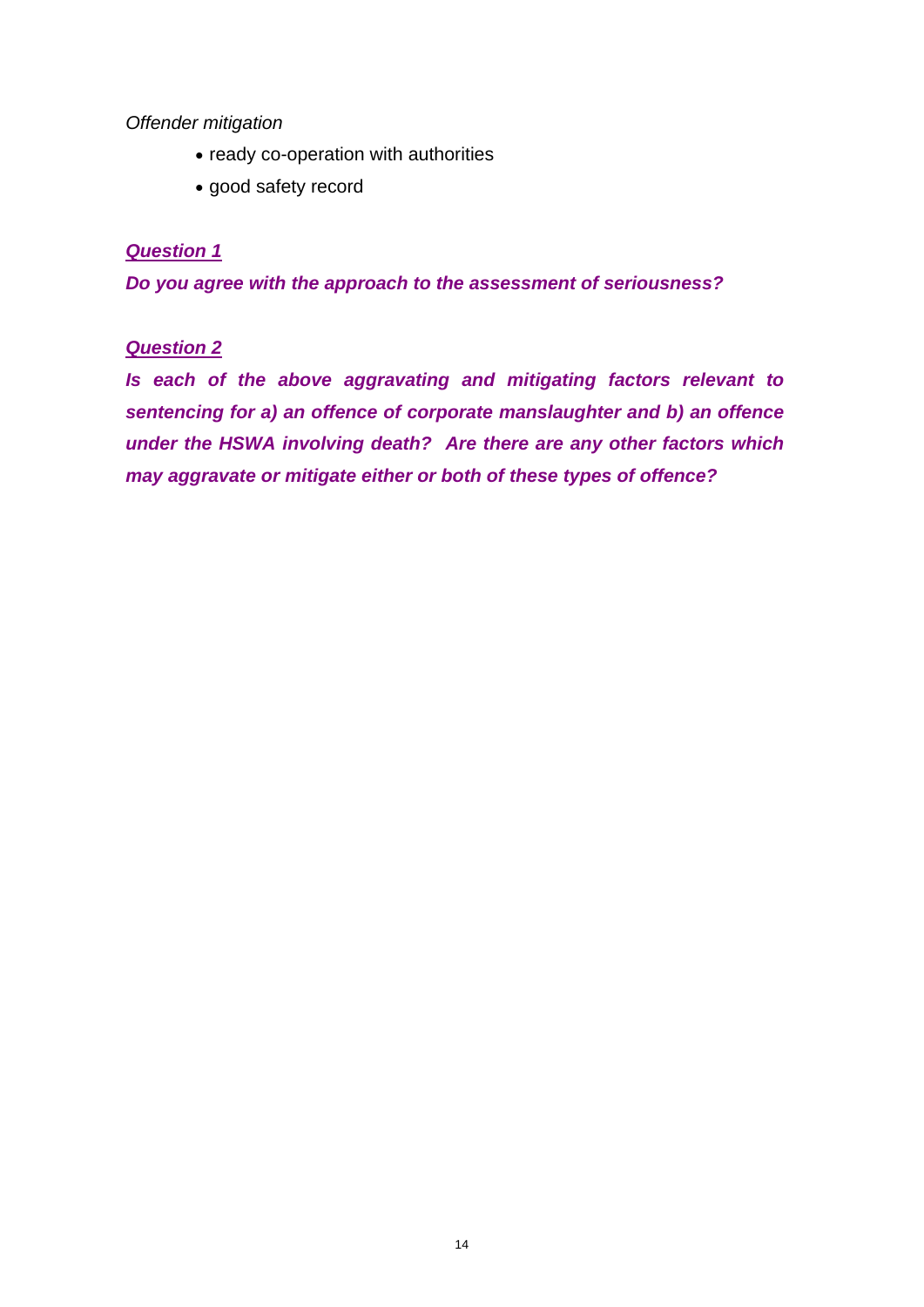# **D: AIMS OF SENTENCING**

33. There are three sanctions available to the court when sentencing for the new offence of corporate manslaughter: unlimited fine, publicity order and remedial order. Under the HSWA only an unlimited fine and a remedial order are available;<sup>[41](#page-16-0)</sup> the court has no power to make a publicity order, although the HSE website contains a public database of organisations convicted under the Act since 2000, which has become known as the 'name and shame' list.<sup>[42](#page-16-1)</sup>

34. The offence of corporate manslaughter is intended to reflect the gravity of the most serious instances of management failure resulting in death.  $43$  The joint Parliamentary Select Committee report on the Draft Corporate Manslaughter Bill viewed the seriousness of the offence as equivalent to that of causing death by dangerous driving, and proposed the same maximum sentence (14 years imprisonment) if the offence were to apply to an individual.<sup>[44](#page-16-3)</sup> As mentioned above, the courts have imposed substantial prison sentences on company directors found guilty of the common law offence of manslaughter by gross negligence. The CMA applies only to organisations and, therefore, imprisonment is not an option, but it is important that the sanctions that *are* available reflect adequately the perception of seriousness of the offence.

35. As well as enabling the punishment of organisations in such circumstances, the possibility of a conviction for the new offence is expected to provide an extra deterrent against unsafe working practices.<sup>[45](#page-16-4)</sup> General and individual deterrence are also important aims of prosecutions for regulatory offences under the HSWA, which is designed to protect employees and the wider public. In contrast to individual offenders,  $46$  it is widely agreed that

<span id="page-16-1"></span><span id="page-16-0"></span> 41 Under s.42, where it appears to the court that it is in the offender's power to remedy any matters in respect of the offence, the court can (in addition to or instead of any other sentence) order the offender to take steps to remedy those matters.<br><sup>42</sup> Gerard Forlin and Michael Appleby, Corporate Liability: Work Related Deaths and Criminal Prosecutions (2003).

<span id="page-16-5"></span><span id="page-16-4"></span>

<span id="page-16-3"></span><span id="page-16-2"></span>Gerard Form and Michael Appleby, Corporate Liability, Work Rodico Double and Discussion (1998)<br><sup>43</sup> Corporate Manslaughter: The Government's Draft Bill for Reform, para. 32; see fn. 7.<br><sup>45</sup> Corporate Manslaughter: The Gove *and Wales*, Home Office (2001), which reviewed the evidence for the deterrent effects of sentencing individuals.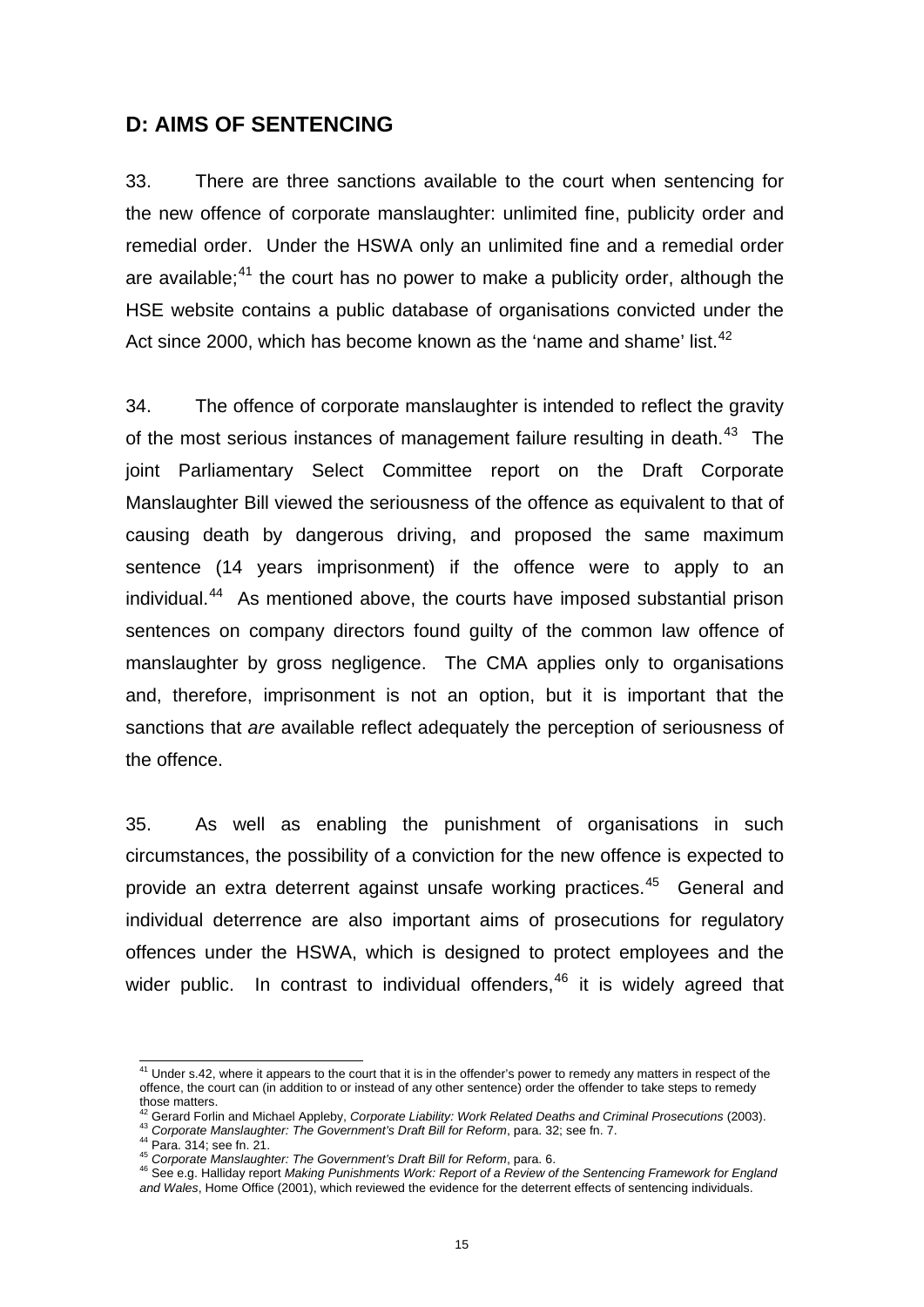deterrent sentencing can be effective for corporate offenders.<sup>[47](#page-17-0)</sup>

36. The availability of a range of sanctions thus enables a court to further four of the purposes of sentencing set out in the Criminal Justice Act (CJA) 2003: punishment of offenders and reduction of crime through the punitive and deterrent effects of fines and publicity orders, reform and rehabilitation of offenders through remedial orders, and the protection of the public through both deterrence and remedial action. The fifth aim of reparation by offenders to those affected by the offence can be addressed by a remedial order or a compensation order, which are discussed further below.<sup>[48](#page-17-1)</sup>

37. These aims may be of varying importance depending on whether the sentence is imposed for an offence of corporate manslaughter or an offence under the HSWA involving death. For example, punishment may be considered to be more relevant when deciding the most appropriate sentence for corporate manslaughter as it will involve a higher level of culpability at senior management level.<sup>[49](#page-17-2)</sup>

38. When sentencing for either type of offence, the court will be alert to the possibility of conflict between these aims. For example, a fine set at a high level to punish the offender may make it difficult for the organisation to invest in improved health and safety practices that prevent further offending and protect the public. A publicity order that leads to loss of business may exacerbate this situation by indirectly reducing the resources of the organisation still further.

# *Question 3*

*What do you consider should be the main aim of sentencing an organisation for an offence of corporate manslaughter or an offence under the HSWA involving death? Should there be any difference between the two types of offence and, if so, why?* 

<span id="page-17-0"></span> 47 Hazel Croall, *Penalties for Corporate Homicide*, published as Annex B to *Corporate Homicide: Expert Group Report*, Scottish Executive (2005); www.scotland.gov.uk/Resource/Doc/76169/0019246.pdf.<br><sup>48</sup> Paras. 84-89 below.<br><sup>49</sup> See para. 9 above.

<span id="page-17-2"></span><span id="page-17-1"></span>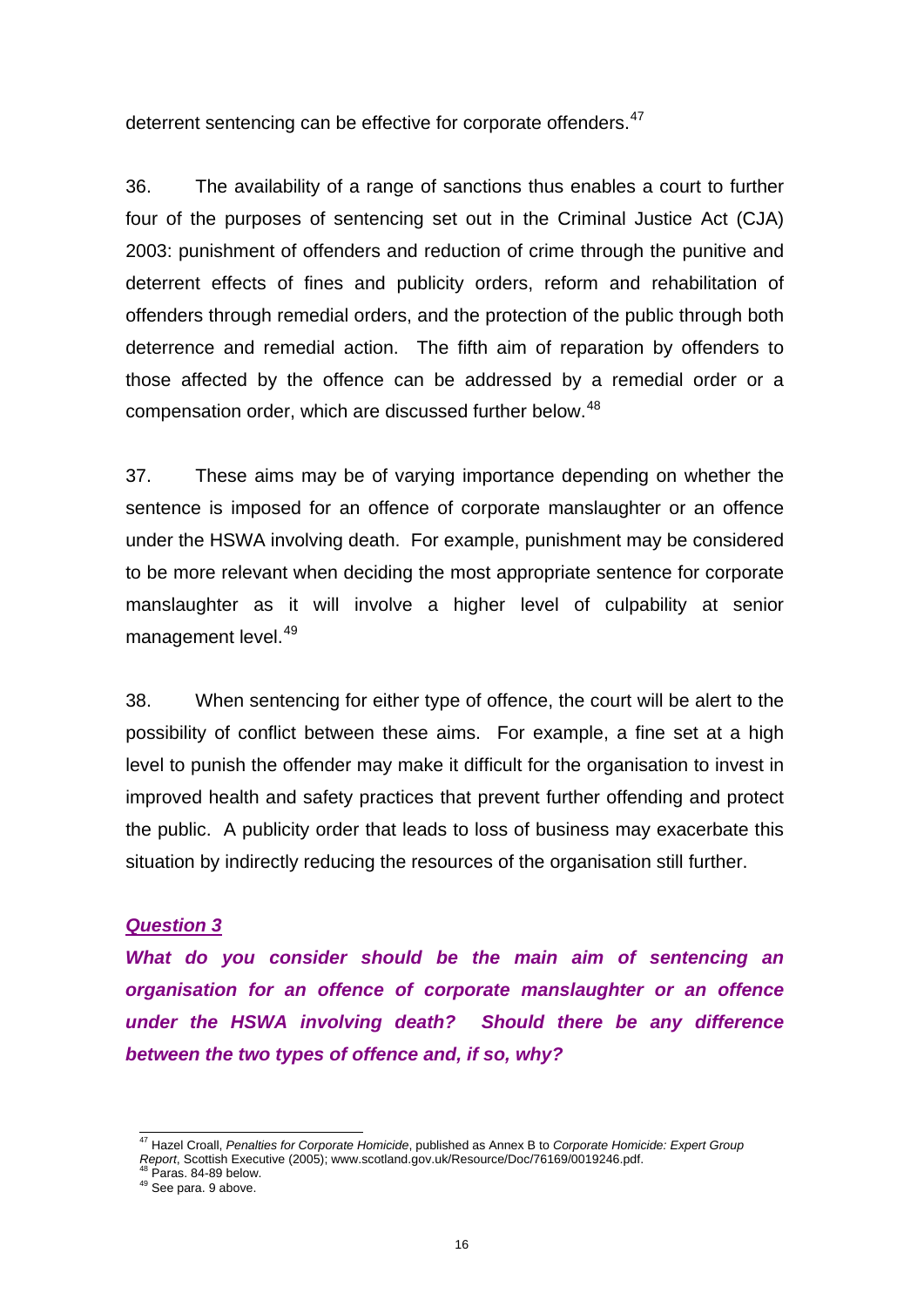# **E: THE SANCTIONS AVAILABLE AND THE PANEL'S PROPOSALS**

# **Fines**

39. The maximum fine is unlimited for offences under the CMA, as it is for offences under the HSWA when sentenced in the Crown Court. The basic approach to fixing any fine is the same whether the offender is an organisation or an individual. The amount of the fine must reflect the seriousness of the offence<sup>[50](#page-18-0)</sup> and the court must take into account the financial circumstances of the offender.<sup>[51](#page-18-1)</sup> The information about financial circumstances may have the effect of either increasing or decreasing the amount of the fine. $52$ Considerations that may arise where the offender is a publicly funded body are discussed below.<sup>[53](#page-18-3)</sup>

### **Current practice**

40. Fines imposed on organisations for offences of manslaughter by gross negligence and for offences under the HSWA involving death have been criticised as being too low in relation to the harm and culpability concerned.<sup>[54](#page-18-4)</sup> The information available on current practice is very limited: the CMA is not yet in force, and the recording of sentences under the common law does not distinguish manslaughter by gross negligence from other types of manslaughter. The HSE provides some data on fines imposed following workrelated fatalities, but this does not distinguish between individual offenders and organisations.

41. The fines imposed in cases of corporate manslaughter under the common law of which we are aware have ranged from £4,000 to £90,000 (the latter also including fines for health and safety offences). It should be noted that the offenders were all small companies, as the identification principle

 $\frac{1}{50}$  CJA 2003, s.164(2).

<span id="page-18-2"></span>

<span id="page-18-4"></span><span id="page-18-3"></span>

<span id="page-18-1"></span><span id="page-18-0"></span><sup>51</sup> CJA 2003, s.164(3).<br><sup>52</sup> CJA 2003, s.164(4).<br><sup>52</sup> CJA 2003, s.164(4).<br><sup>53</sup> See paras. 71-74.<br><sup>54</sup> In *Howe*, for example, the Court acknowledged that fines were too low for health and safety offences in general; see fn. 20.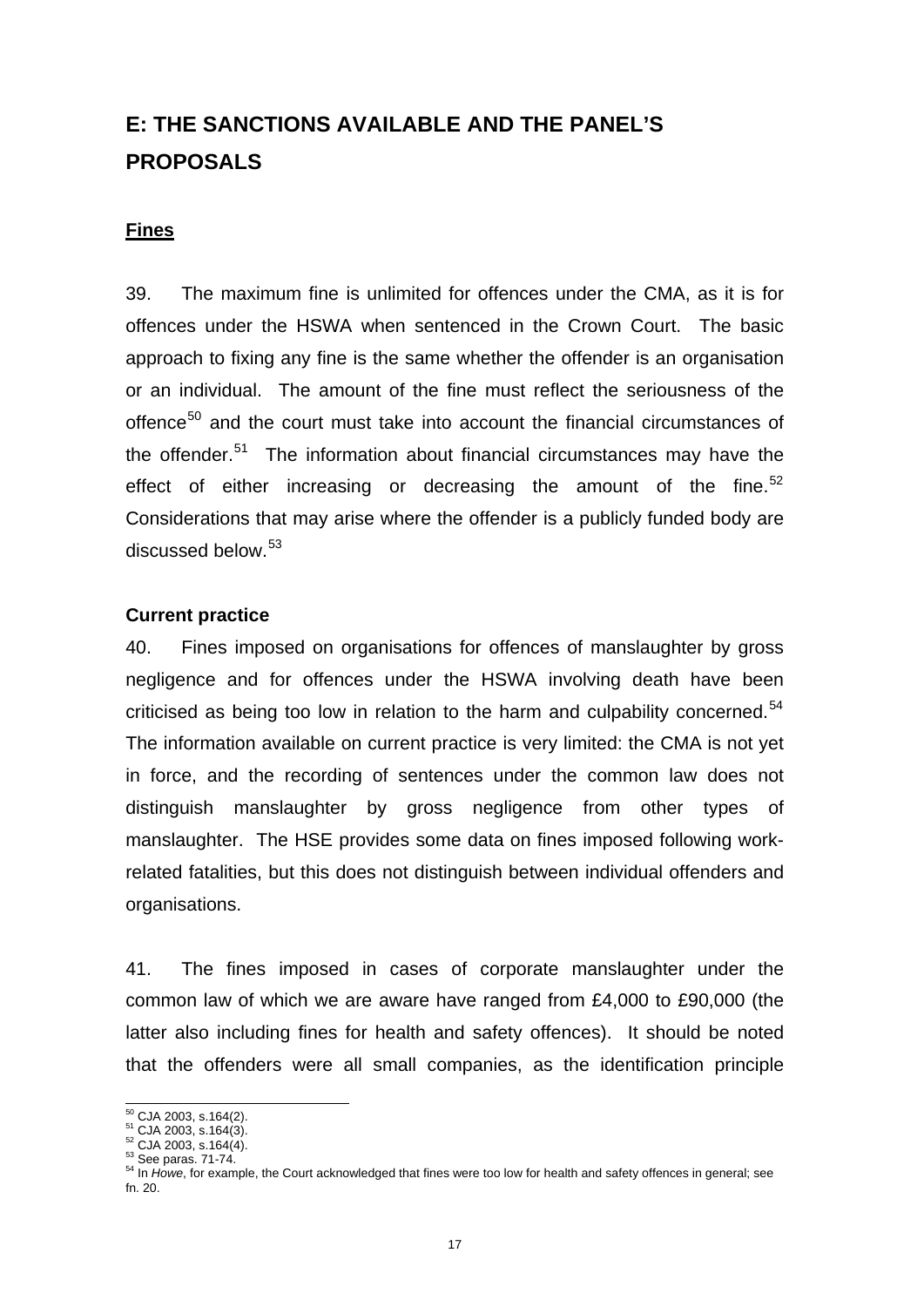referred to above<sup>[55](#page-19-0)</sup> has effectively prevented convictions of larger organisations.

42. When discussing health and safety offences in *Colthrop Board Mills Ltd*<sup>[56](#page-19-1)</sup> the Court stated: "it appears from the authorities that financial penalties of up to around half a million pounds are appropriate for cases which result in the death even of a single employee." The Court was considering a review of reported HSWA cases made in the judgment of *Friskies Petcare (UK) Ltd*,<sup>[57](#page-19-2)</sup> which had concluded that "fines in excess of £500,000…tend to be reserved for those cases where a major public disaster occurs." Leaving aside the exceptional cases mentioned below, fines for corporate offences under HSWA involving death appear to range from £15,000 to £750,000.<sup>[58](#page-19-3)</sup> When both corporate and individual convictions are taken into account, the average fine imposed following work-related fatalities in the UK in 2004/05 was £29,867.[59](#page-19-4)

43. Over the last decade, high-profile health and safety cases involving multiple deaths have resulted in increasingly high fines. Great Western Trains was fined £1.5 million following the 1997 Southall train crash in which seven people died and 150 were injured. The train collision at Ladbroke Grove in which 31 people died and over 400 were injured in 1999 resulted in fines of £2 million for Thames Trains and £4 million for Network Rail.<sup>[60](#page-19-5)</sup> Following the Hatfield train derailment in 2000, in which four people died and 102 were injured, Network Rail was fined £3.5 million and maintenance firm Balfour Beatty was fined £7.5 million.<sup>[61](#page-19-6)</sup>

### **Aims of the fine**

#### *Reflecting serious concern at the loss of life*

44. The Court stated in *Howe* that the fine should "reflect public disquiet at the unnecessary loss of life" where a death has occurred, although it is not

<span id="page-19-4"></span>

<span id="page-19-6"></span><span id="page-19-5"></span>

<span id="page-19-0"></span> $\overline{55}$  See para. 5.

<span id="page-19-3"></span>

<span id="page-19-2"></span><span id="page-19-1"></span><sup>&</sup>lt;sup>56</sup> [2002] EWCA Crim 520 (a health and safety case that did not involve death).<br><sup>57</sup> [2000] 2 Cr App R (S).<br><sup>58</sup> Gerard Forlin and Michael Appleby, *Corporate Liability: Work Related Deaths and Criminal Prosecutions* (200 App R (S).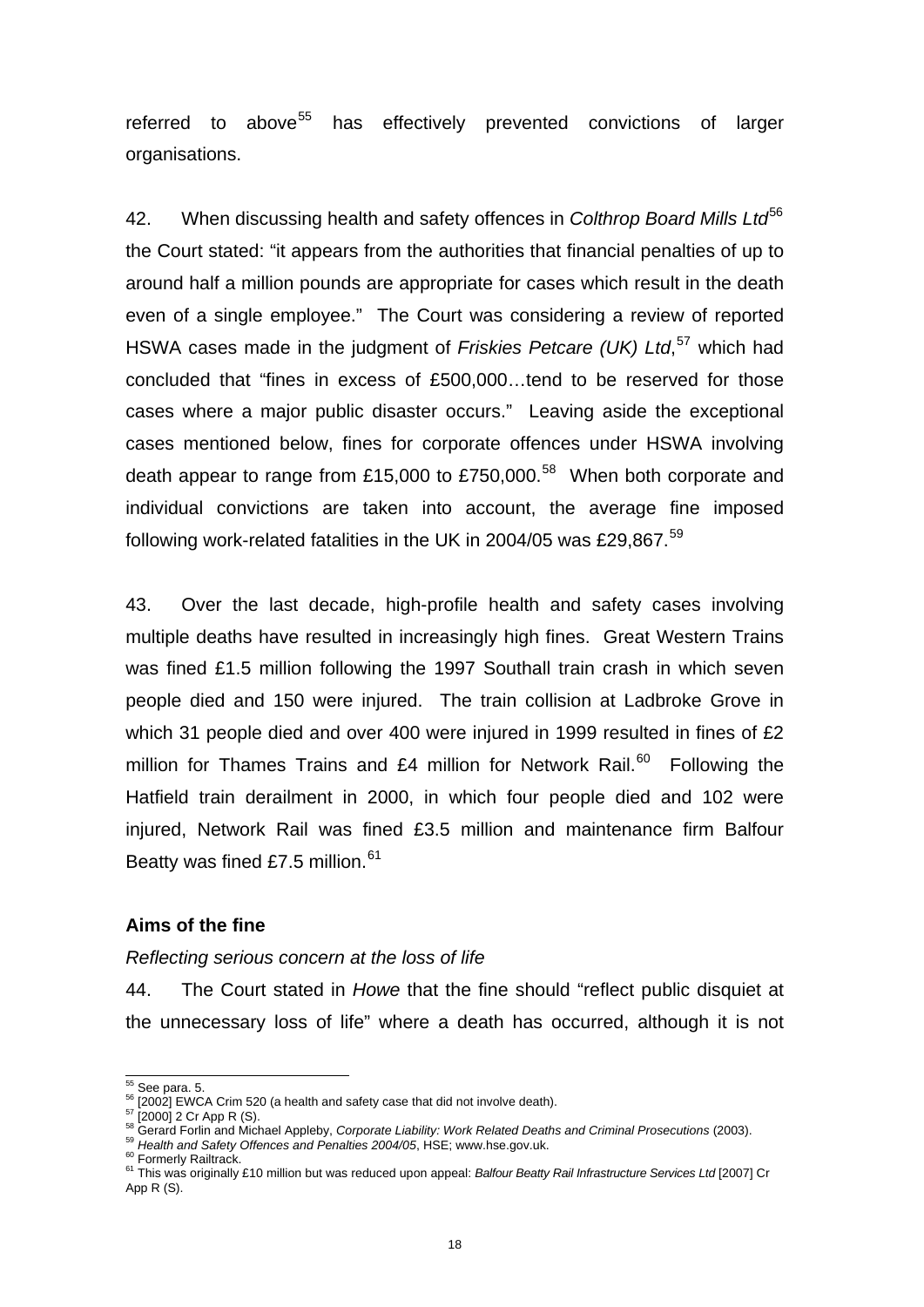possible to incorporate a financial measure of the value of human life in the fine imposed for an offence.<sup>[62](#page-20-0)</sup> In the *Balfour Beatty* judgment the Court said that the fine must reflect both the degree of fault and the consequences of the breach so as to raise appropriate concern on the part of any shareholders. It was asserted that such an approach would ensure that the sentence serves the aims of both punishment and deterrence.

# *Ensuring future compliance with safety standards*

45. In *Balfour Beatty* the Court also endorsed the statement in *Howe* that the ultimate objective of a fine for a health and safety offence in the workplace is to achieve a safe environment for employees and the public, through encouraging compliance with the offender's legal duties. The Court stated in *Howe* that the fine for an offence under the HSWA involving death needs to be large enough to "bring that message home" to those responsible for the governance of the organisation, not only managers but also any shareholders who may be able to influence company policy and practice. It was noted that, as well as deterring an individual organisation from future breaches of its duties, such a fine may provide a deterrent to other organisations.

46. The approach to the aim of a fine outlined above may also be appropriate for offences of corporate manslaughter. However, as an offence under the CMA will involve a *gross* breach of an organisation's duty of care, this will indicate higher culpability than that involved in many offences under the HSWA involving death and, therefore, a greater degree of seriousness. Moreover, 'bringing the message [of safety] home' to an organisation is a broad aim which the courts will bear in mind throughout the sentencing process rather than an approach which assists in the actual calculation of the fine.

# *Eliminating financial benefit*

47. A more specific approach has been suggested as providing an individual and general deterrent from offending. The recent Macrory review of regulatory

<span id="page-20-0"></span> <sup>62</sup> *Friskies Petcare Ltd* [2000] Cr App R (S).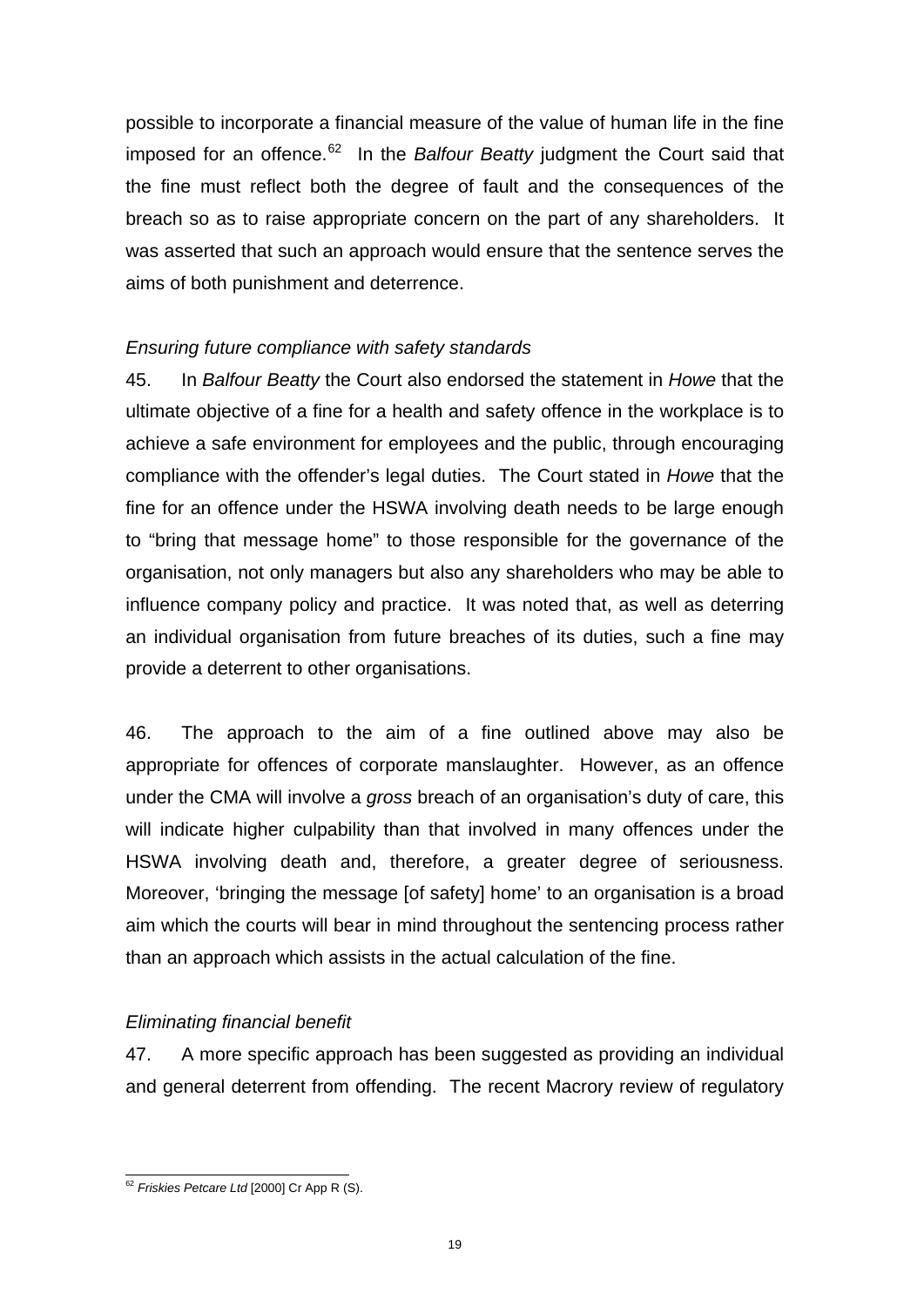penalties<sup>[63](#page-21-0)</sup> recommended that these should aim to eliminate any financial gain or benefit resulting from non-compliance with safety standards. If the expected penalty cost does not outweigh the expected gain from the offence, an organisation might choose to take the risk of being detected and prosecuted.

48. The Panel has previously stated that, in principle, it should not be cheaper to offend than to prevent the commission of an offence.  $64$  However, whilst eliminating any financial benefit from the offence is a desirable aim, it is unlikely to be achievable in all circumstances. A court should request details of any gain made from the offence if such information is available, but it is not clear how profits made or costs that have been avoided, deferred or saved would be calculated. In some circumstances, a remedial order may be the most appropriate way to deal with this issue, indirectly eliminating financial benefit by compelling the offender to invest in bringing safety systems up to the appropriate standard.

49. In summary, the aims of the fine described above require that the amount should be sufficient:

a) to reflect serious concern at the consequences of the breach;

b) to ensure that those responsible for governance of the organisation

are properly aware of the need to ensure a safe environment; and

c) if possible, to eliminate any financial benefit from the offence.

In fulfilling this aim, the court is obliged to have regard to both the seriousness of the offence and the financial circumstances of the offender.

# *Question 4*

*Do you agree that the aims of the fine should be to ensure future safety and reflect serious concern at the unnecessary loss of life? Should there be any difference in aim when imposing a fine for corporate manslaughter or for an offence under the HSWA involving death?* 

 63 Richard Macrory, *Regulatory Justice: Making Sanctions Effective* (2006);

<span id="page-21-1"></span>

<span id="page-21-0"></span>www.cabinetoffice.gov.uk/regulation/reviewing\_regulation/penalties/index.asp.<br><sup>64</sup> Sentencing Advisory Panel, Advice on *Environmental Offences* (2000), para.16; www.sentencing-guidelines.gov.uk.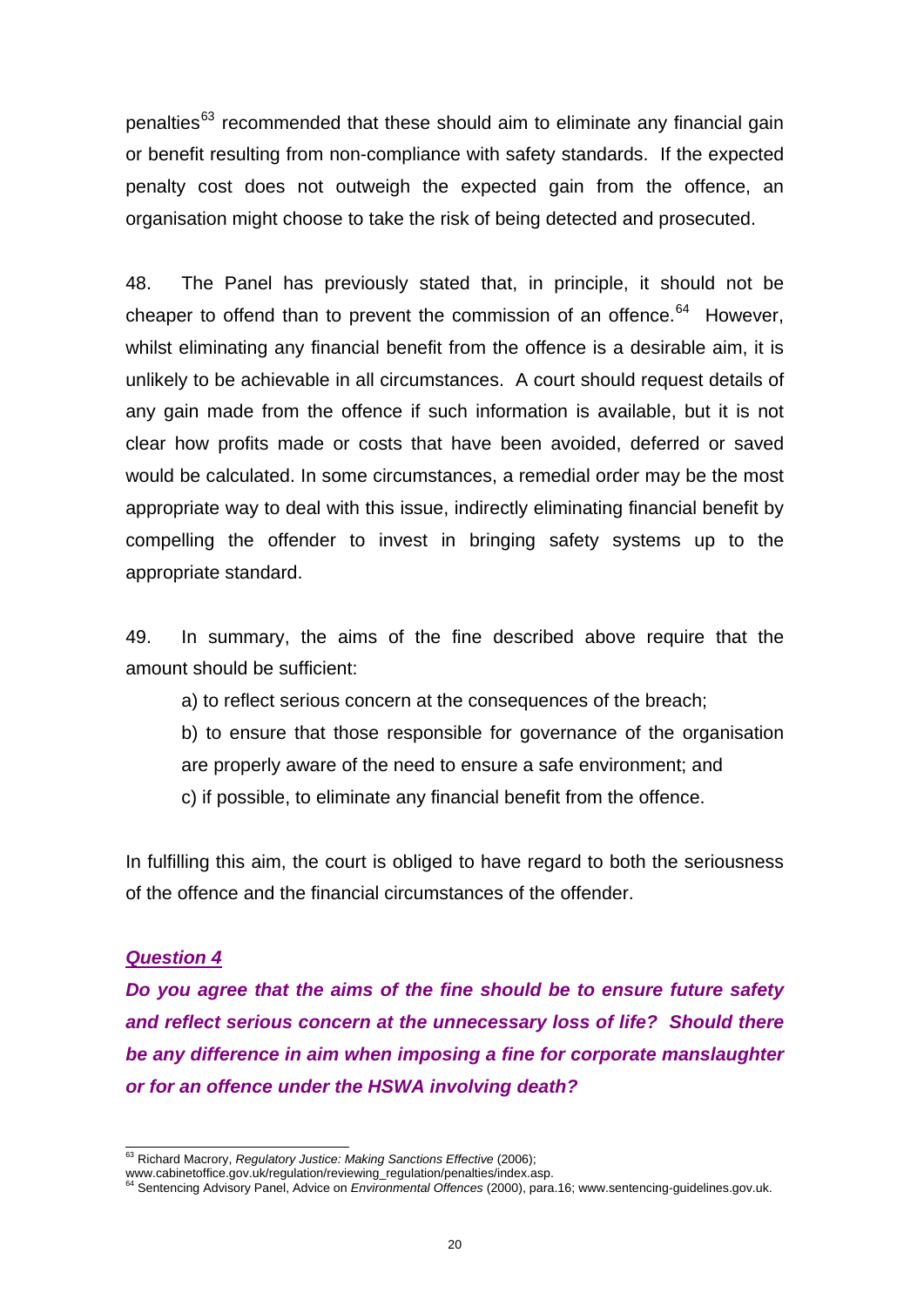#### *Question 5*

*Do you agree that a fine imposed for an offence of corporate manslaughter or an offence under the HSWA involving death should aim to eliminate any financial benefit resulting from the offence? If so, what information would be necessary, and how could this be obtained?* 

### **Methods of calculation**

50. The comments made in the cases cited in paragraph 42 above indicate the desire for a consistent method of calculating the fine to reflect the seriousness of the offence and the financial circumstances of the offender. A lack of consistency in fines imposed was found by the Macrory review to be a major concern of bodies such as the HSE. $^{65}$  $^{65}$  $^{65}$  In 2004/05, for example, the average penalty following all HSE prosecutions in England was £20,647, while in Wales it was £8,189.<sup>[66](#page-22-1)</sup> However, consistency of *approach* rather than *outcome* (i.e. quantum) is the aim, as the organisation's ability to pay must be taken into account. The Panel has considered a number of methods that could be used to develop a consistent approach to the setting of financial penalties for the offences covered in this paper.

#### *Optimal Penalties Model*

51. This controversial approach for sentencing corporate offenders is based on the premise mentioned above.<sup>[67](#page-22-2)</sup> that organisations that breach their legal duties do so on the basis of a calculation that the expected benefits of offending outweigh the expected costs. Under this model a court bases the amount of the fine on both the 'value' of all harm caused by the offence and the probability of conviction, often expressed as the multiplier of the chances of punishment; the total fine is equal to the harm divided by the probability of punishment. Both of these calculations present considerable practical challenges, and this model (which has been rejected both by the United States Federal Sentencing Commission and the Law Reform Commission of New South Wales) can result in fines that are no less arbitrary than penalties determined by a less

<span id="page-22-0"></span> $65$  See fn. 63 above.

<span id="page-22-1"></span><sup>66</sup> Health and Safety Offences and Penalties 2004/05, HSE; www.hse.gov.uk.<br><sup>67</sup> See para. 47 .

<span id="page-22-2"></span>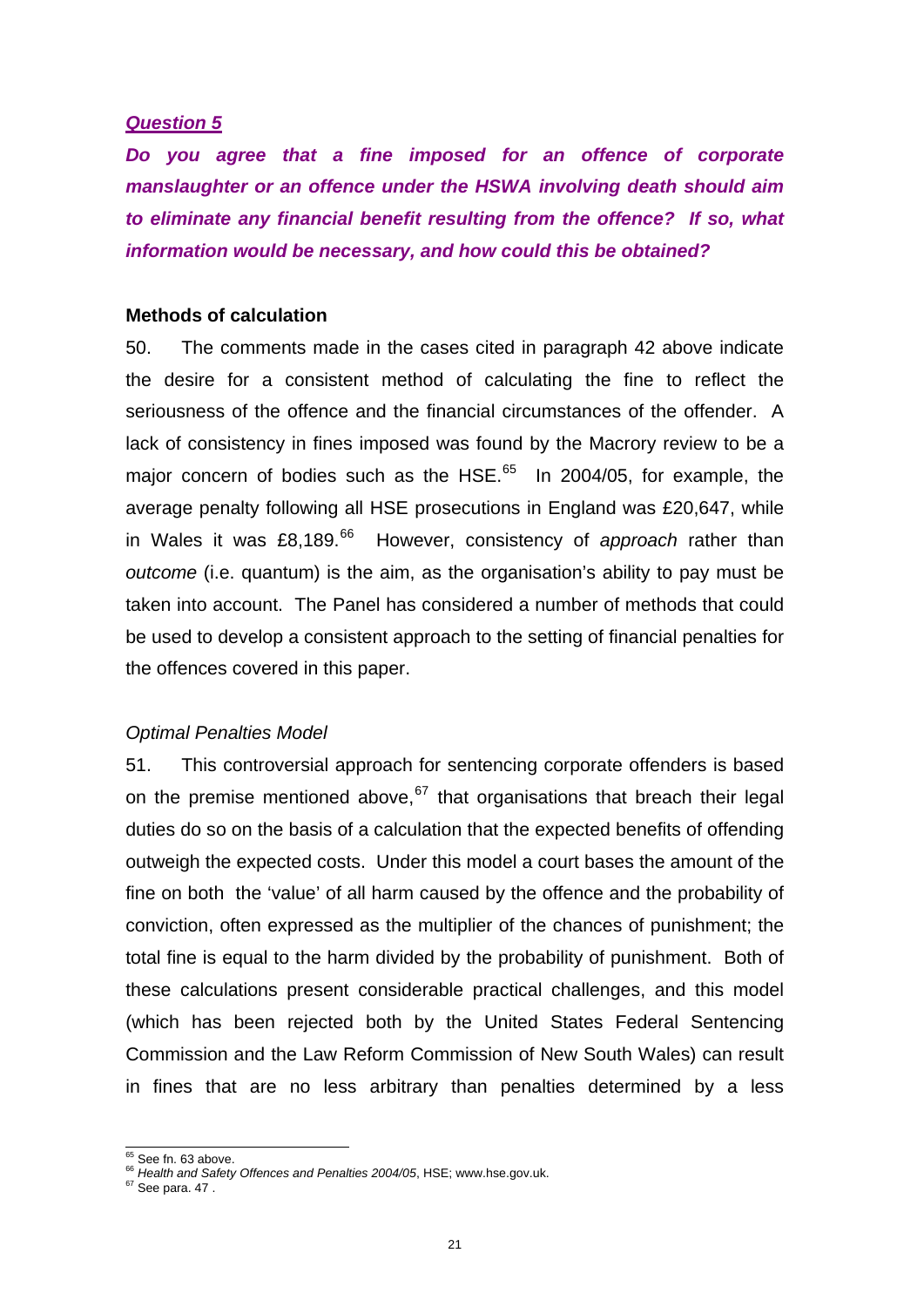complicated approach.

# *US Federal Sentencing Commission organisational guidelines*

52. The model adopted by the US Federal Sentencing Commission in its organisational sentencing guidelines involves:

a) determining a base fine, which is the greater of: the guidelinesprescribed minimum for the offence; any pecuniary gain to the organisation; or any pecuniary loss to others from the offence, to the extent the loss was caused intentionally, knowingly or recklessly;

b) multiplying the base fine by a 'culpability score,' which takes into account the following aggravating and mitigating factors: the level of authority of the employees involved; size of the organisation; any previous convictions; breaches of court orders; the presence of an effective programme to prevent breaches of the law; and whether the organisation cooperated with or obstructed the authorities.

The fine may be reduced if it is likely to impair the organisation's ability to make restitution or jeopardise the existence of the organisation.

53. The Law Reform Commission of New South Wales reviewed the US model and concluded that it adheres to the traditional sentencing principles of proportionality and deterrence. $68$  There is some evidence that the guidelines have resulted in higher fines and lower levels of corporate offending.<sup>[69](#page-23-1)</sup> However, as presently constructed they leave little room for judicial discretion and can arguably lead to undue rigidity, reasons given by the Law Reform Commission for rejecting such an approach to sentencing organisations.

54. Nevertheless, it may be possible to utilise the principles to assist in constructing sentencing ranges and starting points. The Panel has considered the pecuniary gain to the offender as mentioned in point a) above, and has asked consultees how this could be eliminated. The aggravating and mitigating

 <sup>68</sup> *Sentencing: Corporate Offenders*, Report 102 (2003); www.agd.nsw.gov.au. 69 Hazel Croall, *Penalties for Corporate Homicide*; see fn. 47.

<span id="page-23-1"></span><span id="page-23-0"></span>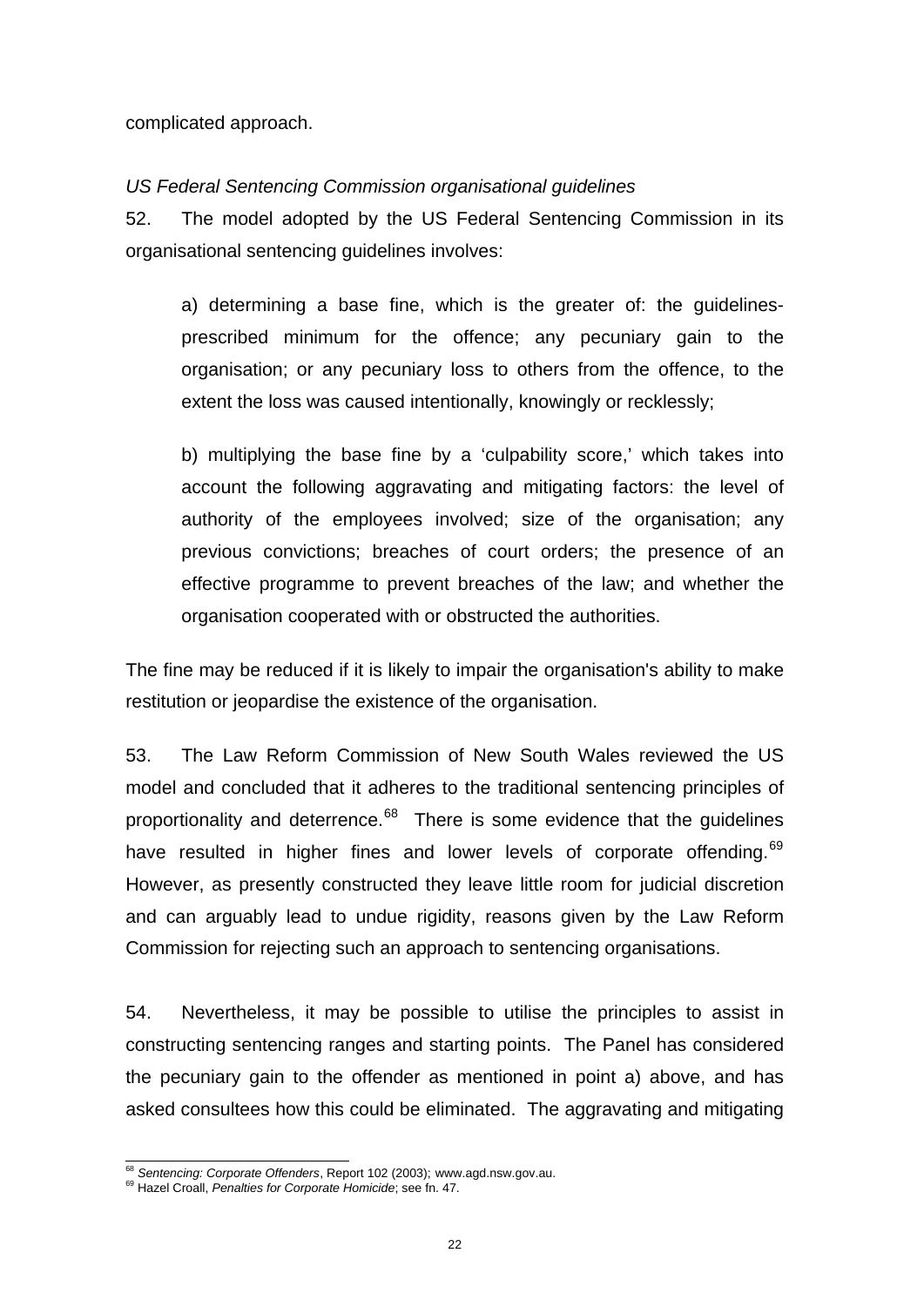factors listed in b) have been taken into account in the discussion of seriousness above, with the exception of the size of the organisation.

### *Fine expressed as percentage of turnover or profits*

55. The size of the organisation is primarily relevant in terms of the financial resources available to the offender with which to pay the fine. As a general principle the Panel has previously stated that fines should be devised to have an equal economic impact on organisations of different sizes.<sup>[70](#page-24-0)</sup> Such an approach would require an agreed method of calculation to determine an organisation's ability to pay. The principal measures by which this ability can be assessed are turnover, profitability and liquidity.

56. In 1994, the Criminal Bar Association suggested that the maximum penalty for a proposed offence of corporate killing should be the greater of either a percentage of average profit in the 3 years preceding the offence or a percentage of turnover during the same period (tentatively 50 and 5 per cent respectively).<sup>[71](#page-24-1)</sup> In 2005 the joint Parliamentary Select Committee report on the Draft Corporate Manslaughter Bill noted that many of their consultees had suggested 10 per cent of annual turnover as an appropriate fine for the new offence.<sup>[72](#page-24-2)</sup>

57. Turnover is the aggregate of all sums of money received by an organisation during the course of its business (whether a private company, charity or public body) over an annual period. It compares closely with the income of an individual, which is typically the primary measure used to assess an individual offender's ability to pay a fine. It is also the measure already used by the Office of Fair Trading (OFT) when imposing financial penalties on companies that have infringed competition law. The OFT calculates the starting point with regard to a) the seriousness of the infringement and b) the company's turnover in the product market and geographic market affected by the infringement in the last business year.<sup>[73](#page-24-3)</sup> Aggravating and mitigating factors

<span id="page-24-0"></span><sup>70</sup> Sentencing Advisory Panel, Advice on Environmental Offences (2000), para. 22.

<span id="page-24-1"></span><sup>71</sup> Bis cited by the Centre for Corporate Accountability: www.corporateaccountability.org/dl/SentCCAresponse.pdf.<br><sup>72</sup> Para. 264; see fn. 21.<br><sup>73</sup> OFT's quidance as to the appropriate amount of a penalty (2004); www.oft.gov

<span id="page-24-3"></span><span id="page-24-2"></span>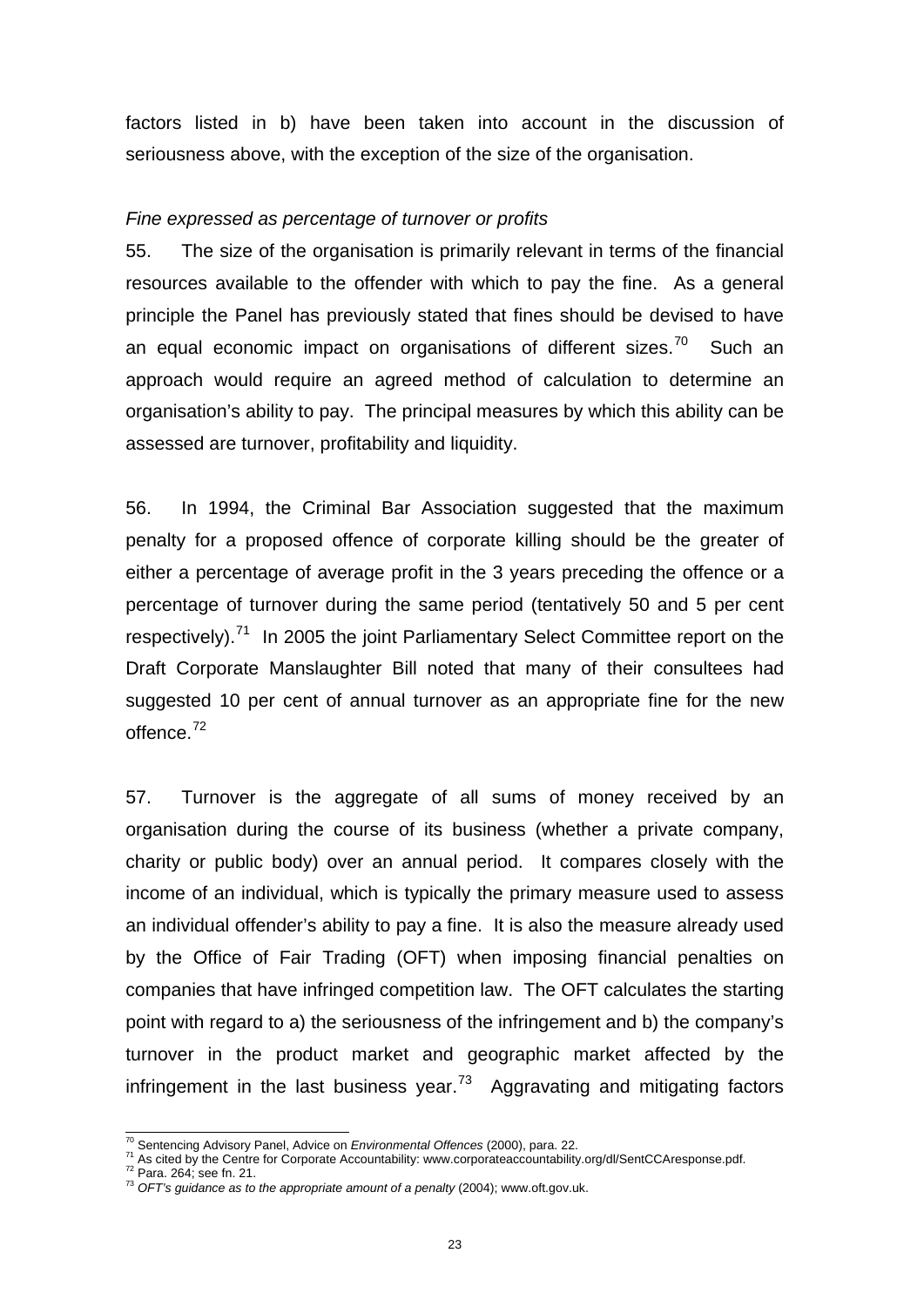such as the duration of the infringement are then taken into account, but in any event the fine must not exceed ten per cent of the company's worldwide turnover. Ten per cent of global turnover is also the maximum fine the European Commission can impose for breaches of European Community competition law.[74](#page-25-0)

### **The Panel's proposals**

58. The Panel's provisional view is that annual turnover is the most appropriate measure of an organisation's ability to pay a fine, and thus the starting points and ranges<sup>[75](#page-25-1)</sup> proposed below are expressed as percentages of annual turnover. It would be for the prosecution to provide evidence of particularly high profitability if it considered the fine indicated by annual turnover to be too low, or for the offender to provide evidence of low liquidity if it considered the fine indicated by annual turnover to be too high.

59. The statutory offence of corporate manslaughter has been created for the most serious instances of management failure resulting in death. The Panel's view is that a fine imposed for an offence under the CMA should be set at a level significantly higher than for an offence under the HSWA involving death.<sup>[76](#page-25-2)</sup> The fine levels proposed below for offences of corporate manslaughter are based on the assumption that a publicity order will be imposed on the offender.

60. The Panel's provisional starting point for an offence of corporate manslaughter committed by a first time offender pleading not quilty<sup>[77](#page-25-3)</sup> is a fine amounting to 5 per cent of the offender's average annual turnover during the three years prior to sentencing (see paragraph 64 below). The court will then take into account any aggravating and/or mitigating factors as set out above.<sup>[78](#page-25-4)</sup> arriving at a fine which will normally fall within a range of 2.5 to 10 per cent of average annual turnover. Significant aggravating factors or previous

<span id="page-25-0"></span>

<span id="page-25-2"></span><span id="page-25-1"></span>

<sup>&</sup>lt;sup>74</sup><br><sup>75</sup> See Annex B for explanations of 'starting point', 'range' and 'first time offender'.<br><sup>75</sup> See Annex B for explanations of 'starting point', 'range' and 'first time offender'.<br><sup>76</sup> This was also the view of many o the Draft Bill: see para. 264 of the report cited at fn. 21.

<span id="page-25-3"></span> $77$  For guidance on the appropriate discount to be made where the offender has entered a guilty plea, see the revised Council Guideline: *Reduction in Sentence for a Guilty Plea* (2007); www.sentencing-guidelines.gov.uk.<br><sup>78</sup> These are summarised at para. 32.

<span id="page-25-4"></span>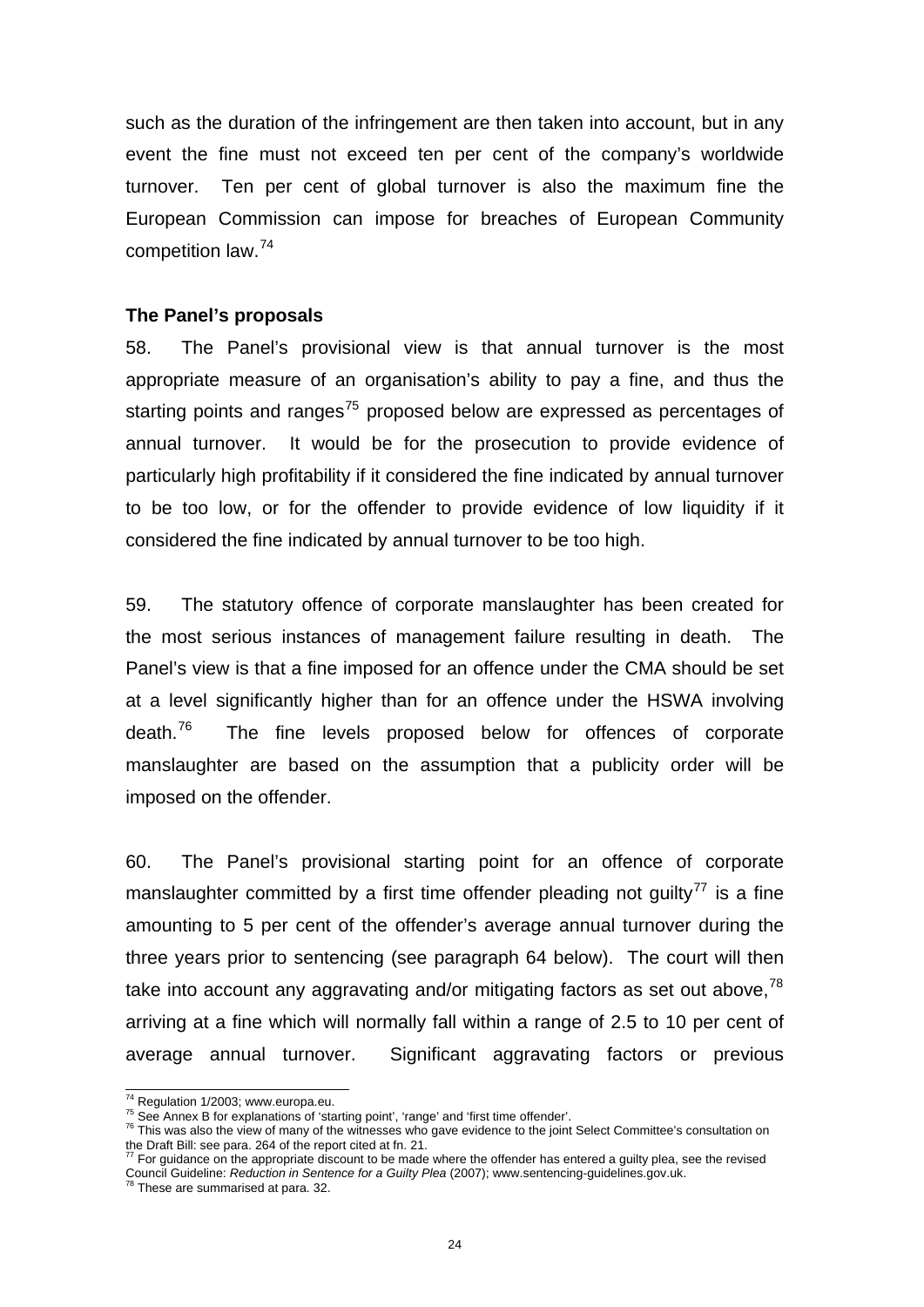convictions may take the fine beyond the range. The court will then consider any mitigation related to the offender (rather than the offence), which may take the fine below the range.

61. The Panel's provisional starting point for an offence under the HSWA involving death is a fine amounting to 2.5 per cent of average annual turnover during the three years prior to the offence. The fine will normally fall within a range of 1 to 7.5 per cent of average annual turnover.

62. Where the offender is a very large organisation, the Panel's provisional approach would result in larger fines than have been imposed previously by the courts. The largest fine imposed to date for a health and safety offence in the UK was that of £15 million in the Scottish case of Transco, for breaches of regulations which led to the deaths of four members of the same family in a gas explosion. The fine represented 5 per cent of the company's after-tax profits and less than one per cent of annual turnover. Although in that instance the offender did respond appropriately to the incident, it has been suggested that the fine in itself could be easily absorbed and may not have provided an effective individual or general deterrent as described above.<sup>[79](#page-26-0)</sup> A fine expressed as a percentage of average annual turnover is designed to have an equal economic impact on all sizes of organisation, in order to reflect the seriousness of the offence even where the offender has large financial resources.

63. Conversely, where the offender has a very low annual turnover, it is possible that the Panel's provisional approach would result in smaller fines than those currently imposed in some cases, at least for offences under the HSWA resulting in death. The apparent disparity in actual terms between fines imposed on very small and very large offenders is an inevitable result of an approach designed to have a consistently equal economic impact. However, it may be thought appropriate to set a minimum fine for corporate manslaughter or for offences under the HSWA involving death, in order to ensure that the harm involved in such offences is properly reflected in the sentence.

<span id="page-26-0"></span> <sup>79</sup> *Regulatory Justice: Making Sanctions Effective*, para. 1.23; see fn. 63.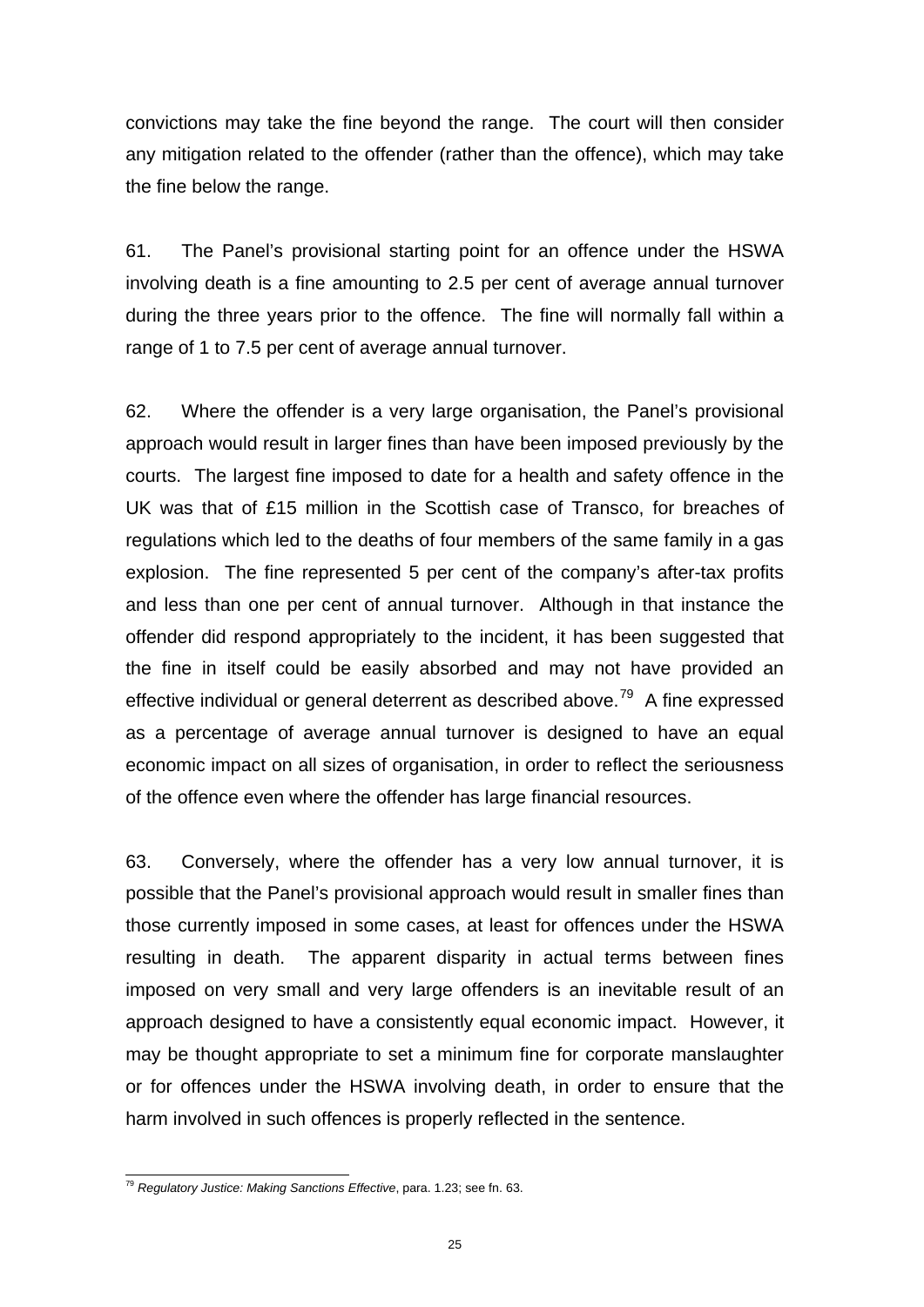### *Question 6*

*Do you agree with the Panel's proposed starting points and ranges for a) offences of corporate manslaughter and b) offences under the HSWA involving death? If not, what alternative approach would you suggest for the fining of organisations for these offences?* 

### *Question 7*

*Do you agree that it is for the prosecution and defence to raise issues of profitability and liquidity? What impact should these factors have on the calculation of the fine?* 

# *Question 8*

*Do you consider that there should be a minimum fine for a) offences of corporate manslaughter and b) offences under the HSWA involving death? If so, what amount do you think would be appropriate?* 

### **Provision of financial information**

64. It is common practice for an organisation to supply its accounts to the court in order to demonstrate its ability to pay a fine for an offence under the HSWA, as otherwise the court is entitled to assume that the organisation can pay any fine it chooses to impose.<sup>[80](#page-27-0)</sup> Under the Panel's proposed approach an offender should be required to provide comprehensive accounts for a three-year period, to enable the court to make an accurate assessment of its financial status. This period will usually be the last three financial years, but the court should be alert to the possibility that the organisation may try to rearrange its finances in order to receive a lower fine, particularly where several years have passed between the offence and the imposition of sentence. Where three years or more have passed in the interim, the court may also wish to examine accounts from a period prior to the offence.

65. In *Howe* the Court recognised that it can be difficult to obtain 'timely and accurate' information about the offender's resources, and there have been

<span id="page-27-0"></span> <sup>80</sup> *Howe*; see fn. 20.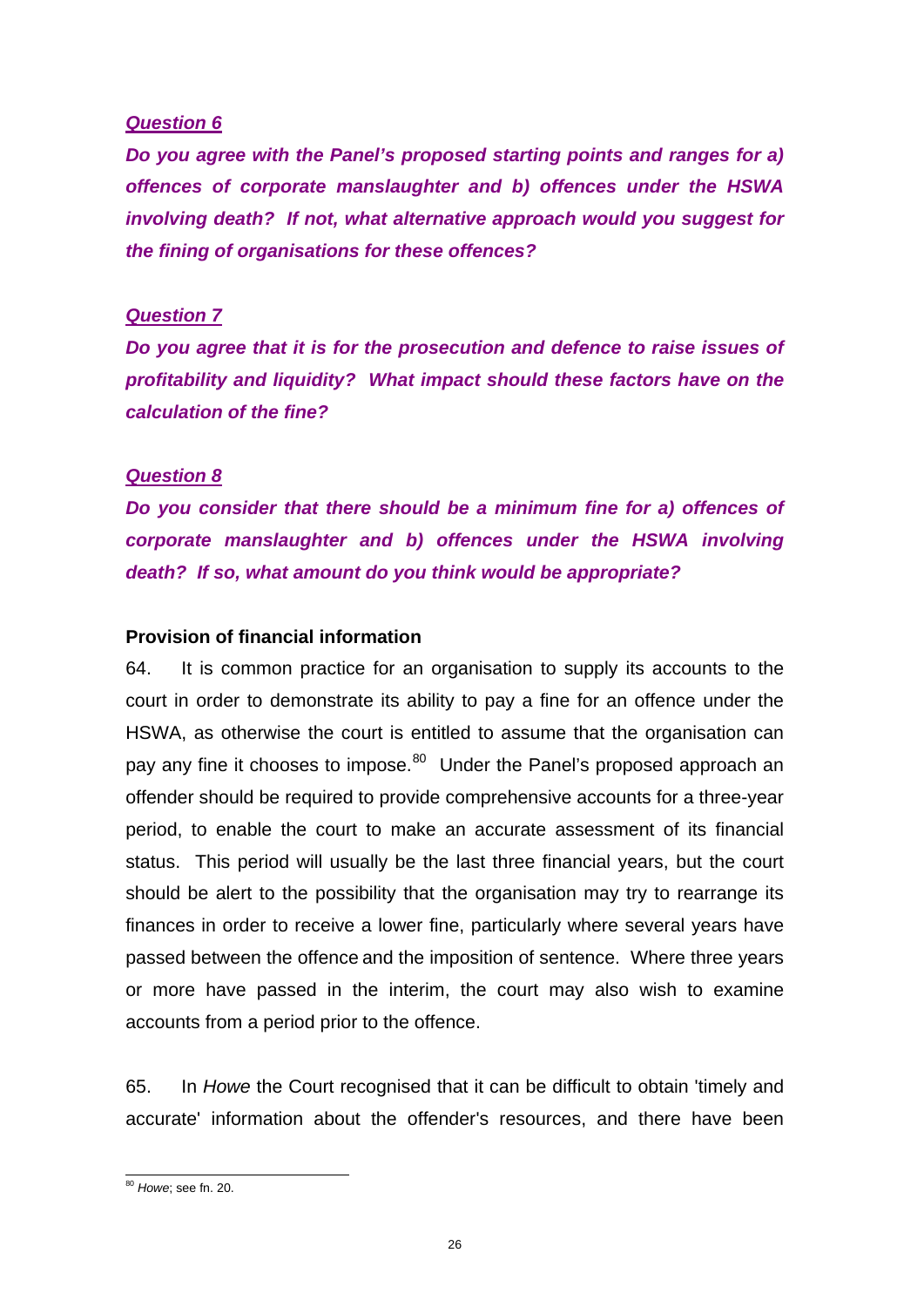suggestions that courts should receive a form of 'pre-sentence report' including such details. The Law Reform Commission of New South Wales recommended that, where necessary, the court should be able to request a professional assessment of an offender's finances from a relevant expert, paid for where appropriate by the offender itself. $81$  The Commission received positive responses to this suggestion in its consultation, $^{82}$  $^{82}$  $^{82}$  and the joint Select Committee report on the Draft Corporate Manslaughter Bill stated that it would be useful for such a 'pre-sentence report' to be provided for each offender, despite the risk that this might increase the delays already associated with the conduct of these cases. The Panel considers such a report to be desirable in principle, but it is unclear how and by whom it would be provided.

#### *Question 9*

*Do you consider that a report on each offender should be prepared for the court with full details of financial status? If so, how would this be provided?* 

#### **Potential reasons for deviating from the proposed fine levels**

#### *The 'deterrence trap'*

66. As mentioned above, a fine set at a high level may hinder other aims of sentencing – the prevention of offending and the protection of the public - by reducing the resources available to the organisation to invest in improved health and safety practices. This 'deterrence trap' is of particular relevance where the organisation has a very small profit margin and is therefore less able to absorb the impact of paying a large fine.

#### *The 'spill-over' effect*

67. Another concern associated with large fines is the potential 'spill-over' effect on third parties such as employees, customers, and shareholders. First, where the organisation has no choice but to reduce its staffing budget in order to pay the fine, wage levels will be affected and jobs will be threatened. In some cases the court may be willing to take this into account, particularly where

<span id="page-28-0"></span><sup>81</sup> Sentencing: Corporate Offenders; see fn. 68.

<span id="page-28-1"></span><sup>81</sup> *Sentencing: Corporate Offenders*; see fn. 68. 82 Hazel Croall, *Penalties for Corporate Homicide*; see fn. 47.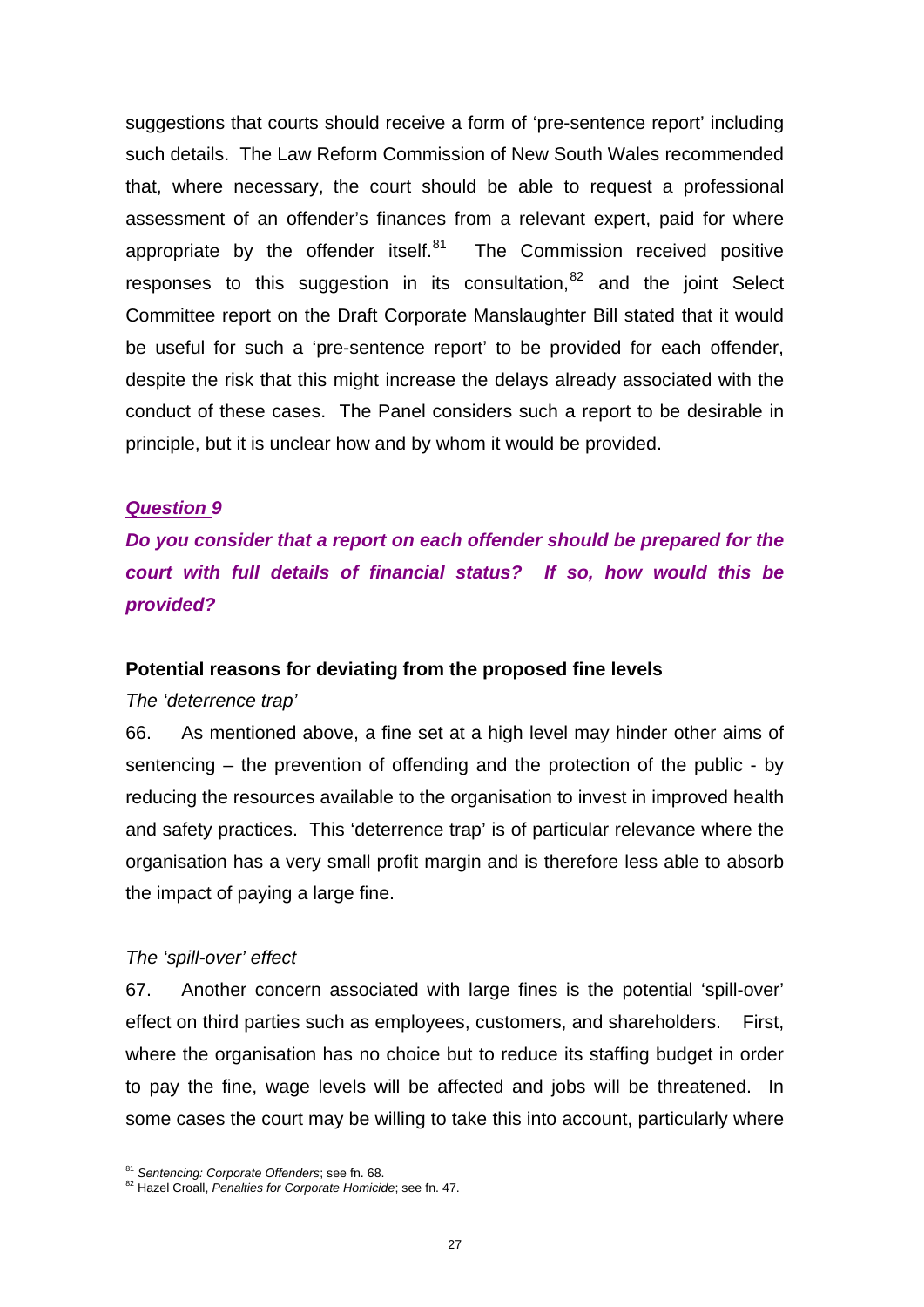individuals have also been convicted of offences and where the organisation has not, in fact, benefited from the conduct.<sup>[83](#page-29-0)</sup>

68. Secondly, the organisation may consider it necessary to increase the price of its goods or services as a result of paying a large fine. Depending on the business environment in which the offending organisation operates, customers may have the option of taking their custom elsewhere. However, this choice would be severely limited if the offender was a rail company, for example. Where the organisation is a public body the issue of price rises will not generally arise, but a large fine may force it to reduce its services, which will have an adverse impact on users (see further below). In these circumstances, the court may contemplate a reduction in fine, although it should first consider whether spreading the payment of the fine would be a more appropriate course of action.

69. Thirdly, it has been argued that the imposition of large fines can unfairly penalise shareholders who may be remote from the actions leading to a death and who may have little power to affect day-to-day management. On the other hand, shareholders have voluntarily taken a risk by investing, may actually profit from offences, can have an impact on management decisions and thus should not be protected from the effect of those decisions. $84$  The Panel's provisional view is that the court should not make any adjustment to the fine to take account of a possible impact on shareholders.

70. Finally, in *Howe* the Court stated that in general a fine for a health and safety offence should not be so large as to imperil the commercial survival of the organisation, but that there may be cases where the offender ought not to be in business. Whilst the court will not aim directly to shut down an organisation, it may be less concerned at this prospect where an organisation has committed the offence of corporate manslaughter. Moreover, the Court of Appeal has established that, where appropriate, payment of the fine can be

<span id="page-29-0"></span> 83 New South Wales Law Reform Commission, *Sentencing: Corporate Offenders*, para. 6.11; see fn. 68. 84 Hazel Croall, *Penalties for Corporate Homicide*; see fn. 47.

<span id="page-29-1"></span>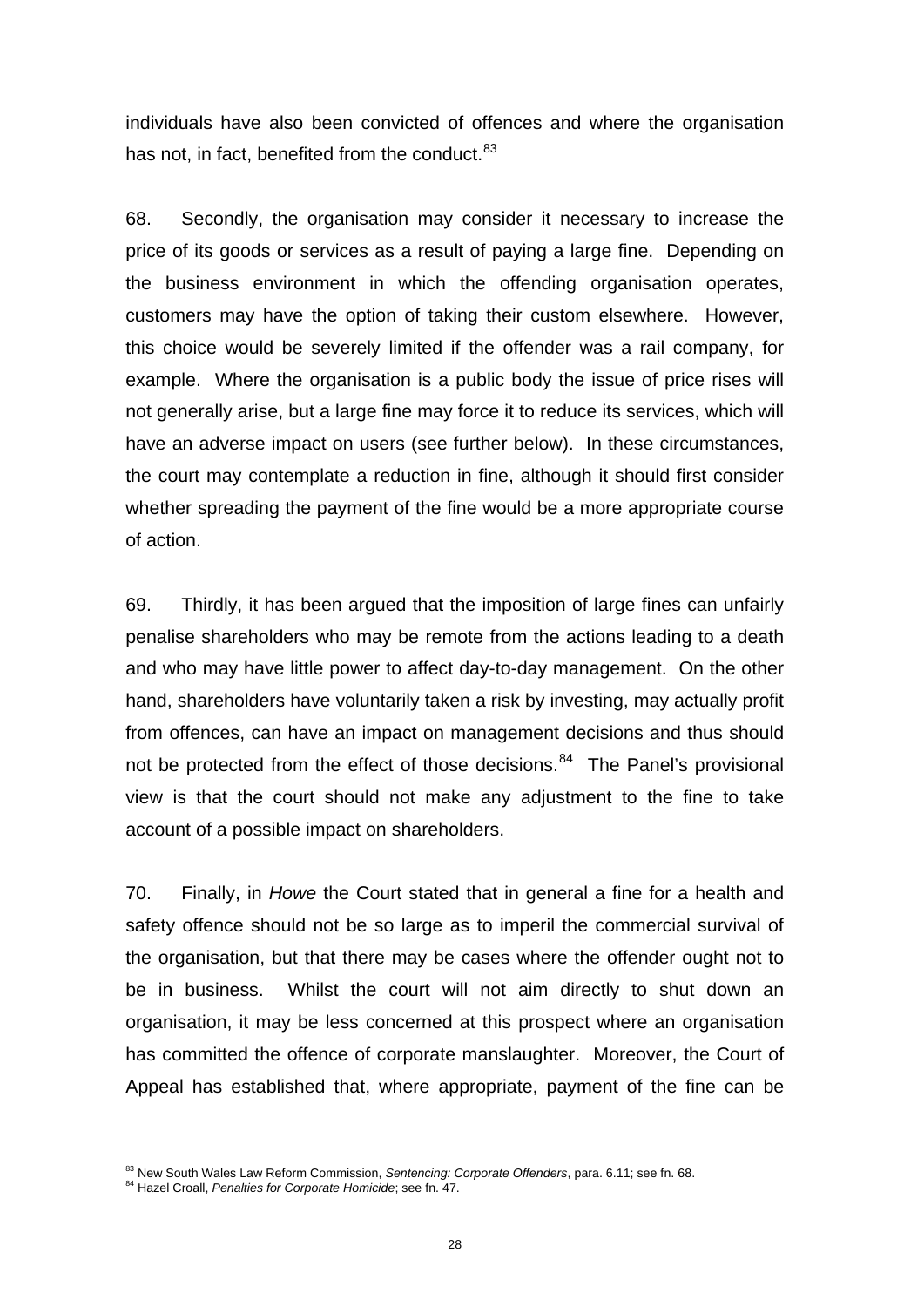spread over a number of vears.<sup>[85](#page-30-0)</sup>

# *Offenders providing public services*

71. Particular issues arise when the offending organisation is a public body, or a private or hybrid body providing what is considered to be a public service. In *Jarvis*, a health and safety case which did not involve death, the Court considered itself entitled to take a more severe view of breaches where there is a "significant public element", particularly where public safety is entrusted to companies such as those maintaining the railways. However, the courts have also reduced fines where the funds needed to pay the fine would otherwise be spent on public safety, for example in the case of Railtrack following the Ladbroke Grove disaster.

72. Crown bodies such as Government Departments are not currently subject to statutory enforcement or prosecution under the HSWA:<sup>[86](#page-30-1)</sup> instead of a fine the only sanction available is a 'Crown censure.' The CMA applies to most Crown bodies but, as it precludes a 'relevant duty of care' arising in respect of many of their activities, the scope for conviction is limited. Where the offending organisation is a Crown or other publicly funded body such as a local authority or hospital trust any fine imposed may be considered an inefficient recycling of money or worse, if public services suffer as a result. However, it is important that a body that has committed an offence under the CMA or the HSWA does not escape sanction.<sup>[87](#page-30-2)</sup> The Government has stated that the courts are alert to the issue of diverting resources and are able to set fines accordingly.<sup>[88](#page-30-3)</sup>

73. Where an offence under the CMA or the HSWA has involved foreseeable harm to a large number of people, such as a group of train passengers, this will

<span id="page-30-0"></span> <sup>85</sup> *[Rollco Screw & Rivet Co Ltd](http://www.bailii.org/ew/cases/EWCA/Crim/1999/871.html)* [1999] 2 Cr App R (S) 436. In that case the Court reduced the payment period from six years and five months to five years and seven months. 86 The Government made a commitment in 2000 to remove Crown immunity: *Revitalising Health and Safety Strategy* 

<span id="page-30-1"></span>Statement, DETR (2000); this document can be found at www.hse.gov.uk/revitalising/strategy.pdf.<br><sup>87</sup> This was the view of a majority of those who responded to the Government's consultation on the Draft Corporate

<span id="page-30-2"></span>Manslaughter Bill and those who gave evidence to the joint Select Committee; see, respectively, the *Summary of Responses* at [www.homeoffice.gov.uk/documents/cons-2005-corporate-manslaughter/draft-bill-responses-2005-cons](http://www.homeoffice.gov.uk/documents/cons-2005-corporate-manslaughter/draft-bill-responses-2005-cons), and fn. 22 above.

<span id="page-30-3"></span><sup>88</sup> Government Reply to the first Joint Report from the Home Affairs and Work and Pensions Committees 2005-06 HC *540* (2006) Cm 6755, para. 46.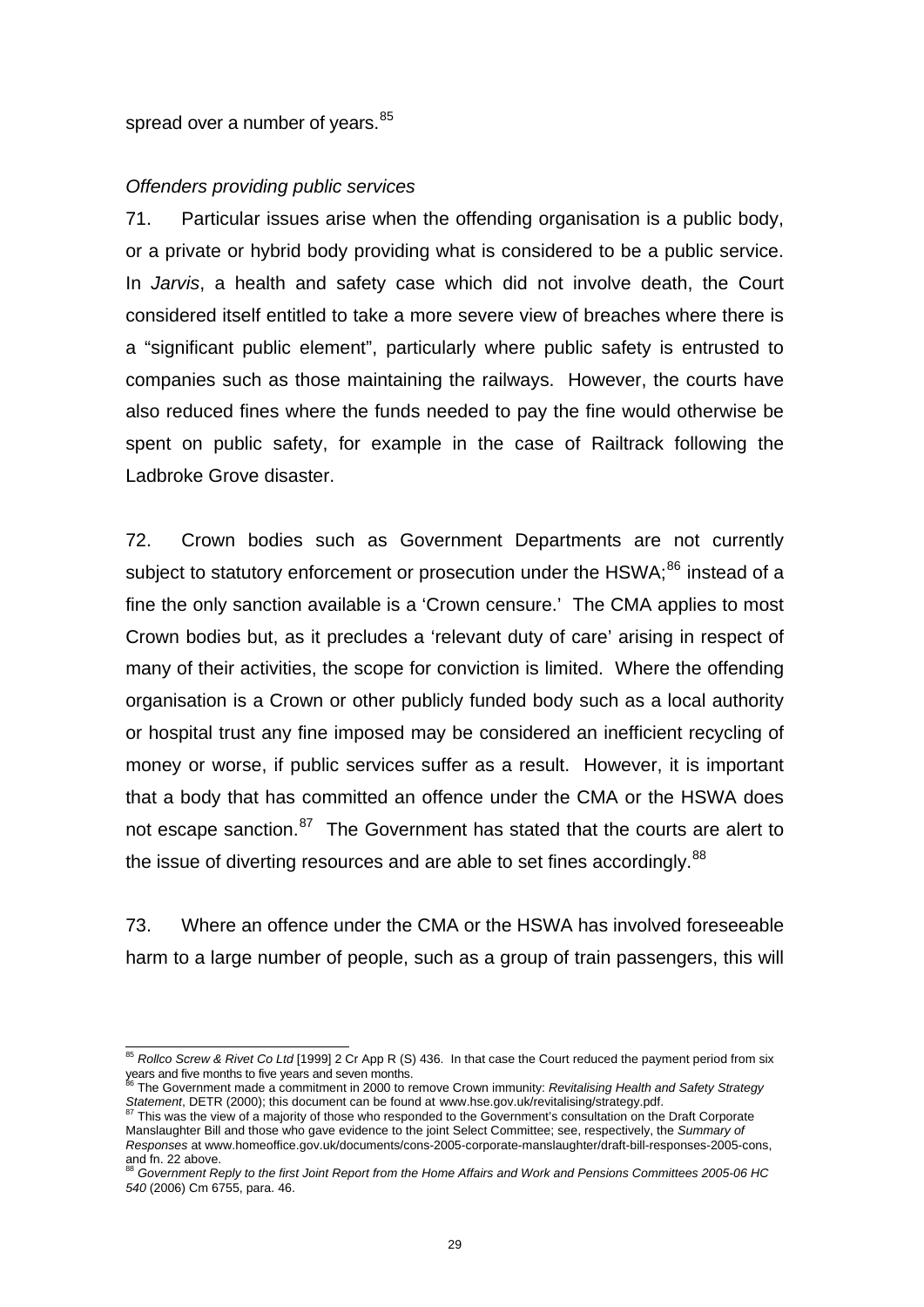be reflected in the level of seriousness as discussed above.<sup>[89](#page-31-0)</sup> Actual harm such as multiple fatalities and/or serious injury will aggravate the offence. The objectives of the fine as discussed above, to reflect public concern at the harm caused by the offence and to deter the offender from breaching its duties in the future, are just as important whether fining a public body or a private company.

74. In summary, the assessment of financial circumstances will seek to ensure that:

 a) the fine is sufficient to have the required impact, in most cases without imperilling either the existence of the organisation or the funds necessary to remedy defective systems; and

 b) where the offender is funded from the public purse, it is recognised that the fine will be paid with public money.

# *Question 10*

*Do you agree with the Panel's approach to the impact of the fine on the offender, its employees, customers and shareholders? If not, why not?*

# *Question 11*

*Do you agree that the court should treat offenders consistently, whether or not they are publicly funded or providing a public service? If not, how do you think that considerations specific to public bodies should be reflected?*

# **Publicity orders**

75. However large current fines may be, concerns remain over the sufficiency of their impact on large companies. The CMA provides for a publicity order through which a court will be able to require an organisation convicted of corporate manslaughter to advertise the fact of its conviction, specified particulars of the offence, the amount of any fine imposed, and the terms of any

<span id="page-31-0"></span> $\frac{1}{89}$  See para. 17.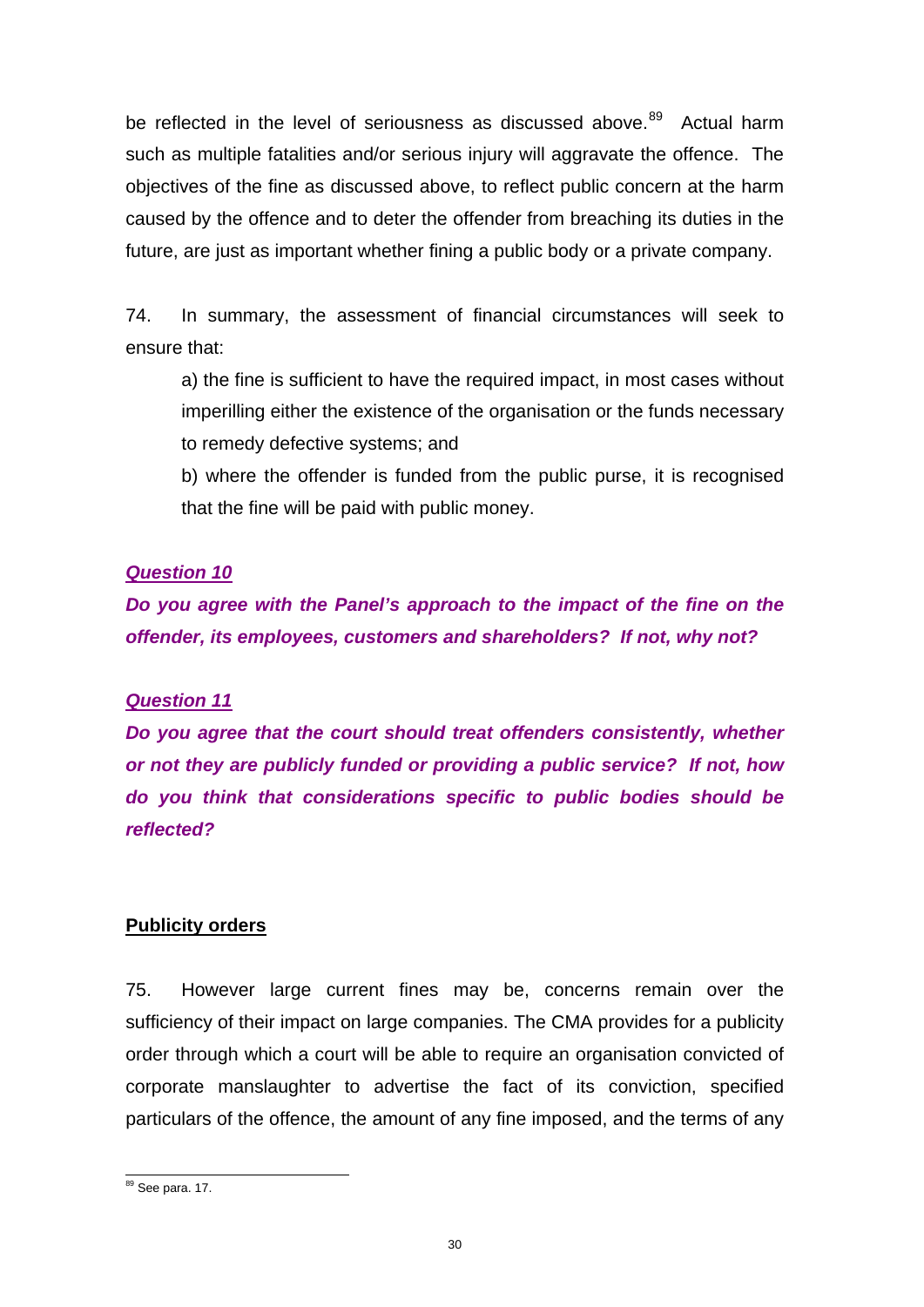remedial order that has been made. This is a new power in the UK. $90$  although it is already available for various offences in Canada, the United States and Australia. The normal expectation is that a publicity order would be imposed alongside a fine but there is nothing to prevent a court making a stand-alone order.

76. A publicity order is considered to be an effective deterrent, potentially exceeding the effect of a fine, as it can impact upon the public reputation of an organisation through damage to consumer confidence, market share and equity value. The HSE's 'name and shame' database launched in 2000 serves a similar purpose in relation to health and safety offences, providing a public record of all successful prosecutions and the names of convicted companies. However, the courts are not involved in the HSE database and it is not considered further here.

77. Prior to imposing an order the court will be required to ascertain the views of the appropriate regulatory authority, and also to have regard to any representations made by the prosecution and defence. In practice, the wording of the order usually will be suggested to the court by the regulator or prosecution following consultation with the victim's family. The order must specify the period within which the advert is to be placed and the court may require the organisation to supply evidence of compliance with the order to any regulator it has consulted. Failure to comply with an order will be an offence punishable on indictment by an unlimited fine.

78. Given the guidance on the face of the CMA and the involvement of the regulator and/or prosecution, the Panel does not consider it necessary or appropriate to consult on the content of a publicity order. However, it may be helpful for the court to have guidance on *whether* an order should be made, the extent of the publicity, and what effect (if any) it should have on the overall sentence.

<span id="page-32-0"></span>**EXECTS**<br><sup>90</sup> Similar provisions were available in the 19th century that allowed courts to order the publication of certain details of convicted offenders and their offence. For example, in cases where the offender adulterated bread, statute provided for the offender's name, abode and offence to be published in a local newspaper, the cost of publication being deducted from the fine also imposed: London Bread Act 1822, s.10; Bread Act 1836, s.8: New South Wales Law Reform Commission, *Sentencing: Corporate Offenders*; see fn. 68.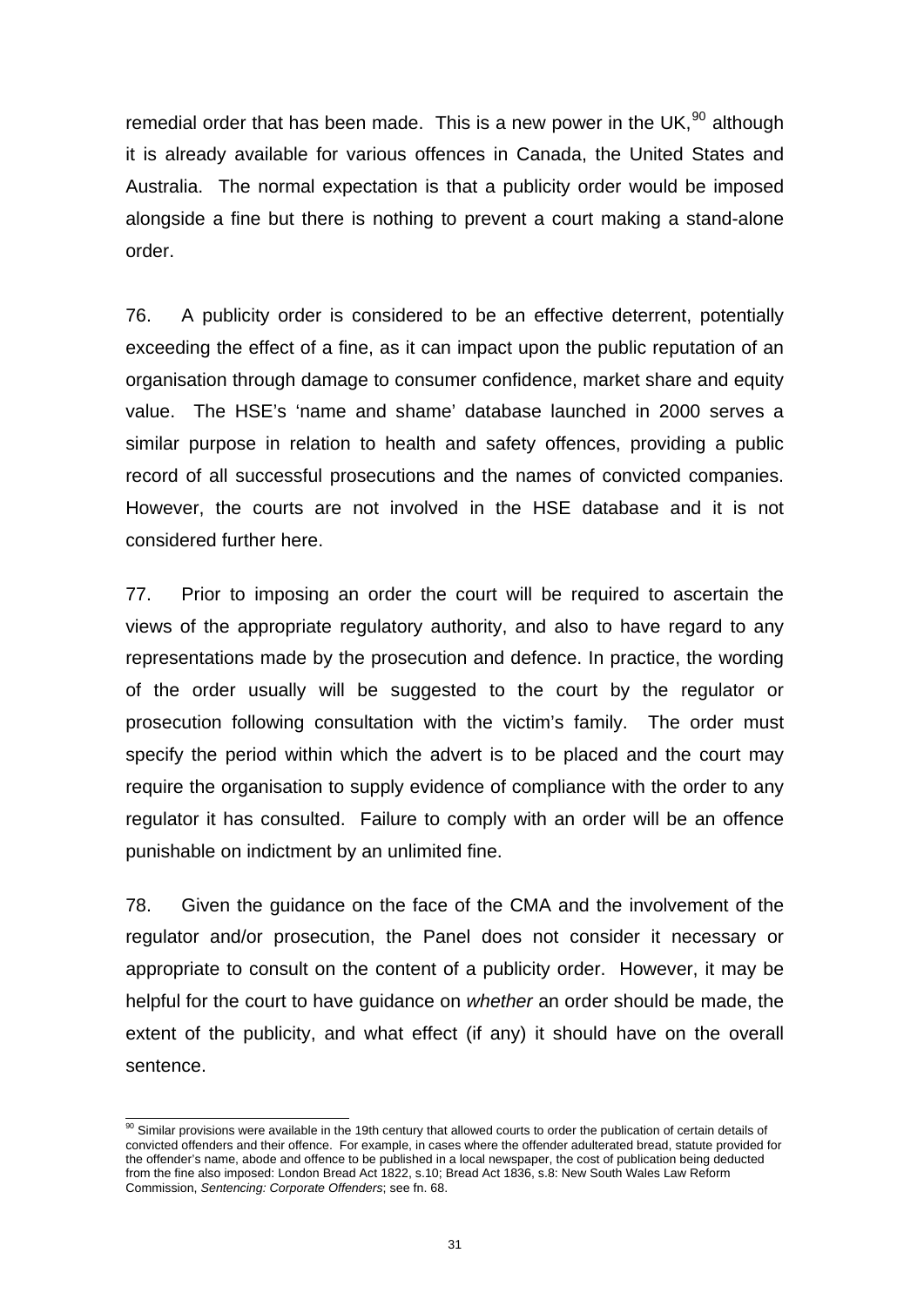### **Whether an order should be made**

79. The order is primarily intended as an additional deterrent designed to put offenders at a disadvantage in comparison with competitors who do not break the law. The Law Reform Commission of New South Wales has suggested<sup>[91](#page-33-0)</sup> that publicity orders may lose their efficacy if they are imposed on every organisation convicted of any type of offence but identified the following situations in which they might be most useful:

- the court has reduced a fine due to the organisation's financial circumstances
- the organisation has a poor record of compliance with the law (a publicity order may increase the pressure on the organisation to comply)
- it is considered that the organisation's customers, creditors and/or shareholders should know about the conviction, or where news coverage is likely to be insufficient (although it might be argued that most cases of corporate manslaughter would attract publicity).

80. The potentially 'desensitising' effect on the public of a regular use of publicity orders may be of less relevance to cases of corporate manslaughter. If it does serve a deterrent purpose, an order might be considered appropriate in most cases where the offender is operating in a competitive market. The Panel's provisional view is that, in principle, a publicity order should be imposed on every offender convicted of corporate manslaughter. However, there may be cases where the making of an order may be less appropriate, for example where the offender is providing a local public service in relation to which the public cannot exercise choice.

# *Question 12*

*Do you agree that, when sentencing an organisation for an offence of corporate manslaughter, the court should impose a publicity order?* 

# **The extent of publicity**

81. A court may order that the details of an offence are published in any 'specified manner', giving the court scope to ensure that the publicity reaches

<span id="page-33-0"></span> <sup>91</sup> *Sentencing: Corporate Offenders*; Report 102 (2003); see fn. 68.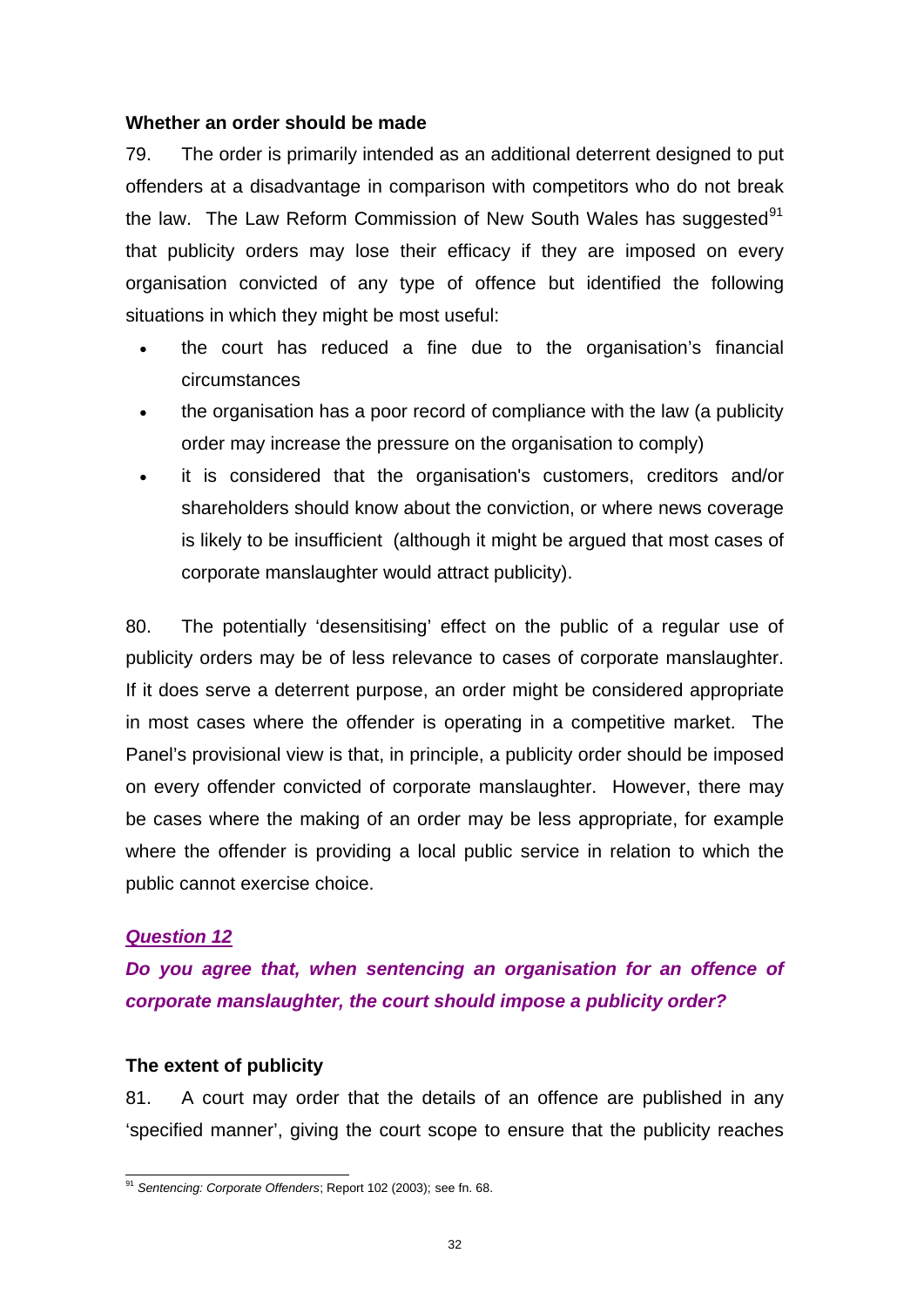its intended audience. Options for the form of the order include:

- publication on television/radio and/or in a local/national/trade newspaper, including relevant broadcaster/newspaper websites;
- publication on the organisation's website and in its annual report, informing (potential) customers and those who might be interested in investing in the organisation;
- notice to shareholders; and
- letters to customers and/or suppliers of the organisation.

82. In light of the range of offenders, the Panel does not consider it sensible to seek to provide detailed guidance on the extent of publicity, but it may be possible to set some minimum standards. For example, if the offender is a local organisation, it might normally be appropriate to require publication in the local media; in the case of a large national organisation, publication in national media would be more effective. In both cases, a notice in all relevant trade journals should be required. Any shareholders should be notified in order that they may press for enhanced health and safety standards and publication should always be required in an annual report.

# *Question 13*

*What should the extent of the publicity be and how (if at all) will this differ between cases of corporate manslaughter?* 

# **Effect on overall sentence**

83. The requirements of a publicity order will entail both direct and indirect costs for the offending organisation. The direct costs to the offender of placing the advertisement and notifying shareholders are likely to be relatively small and easy to calculate. The indirect costs in the form of loss of custom and/or investment are potentially much larger and more difficult to estimate. However, as the Panel's proposed starting point and range for the financial penalty are based on the premise that a publicity order will be imposed in every case of corporate manslaughter, the court should not need to give any further consideration to the effect of such an order on the overall sentence. As mentioned earlier in paragraph 59, where a publicity order is not imposed, the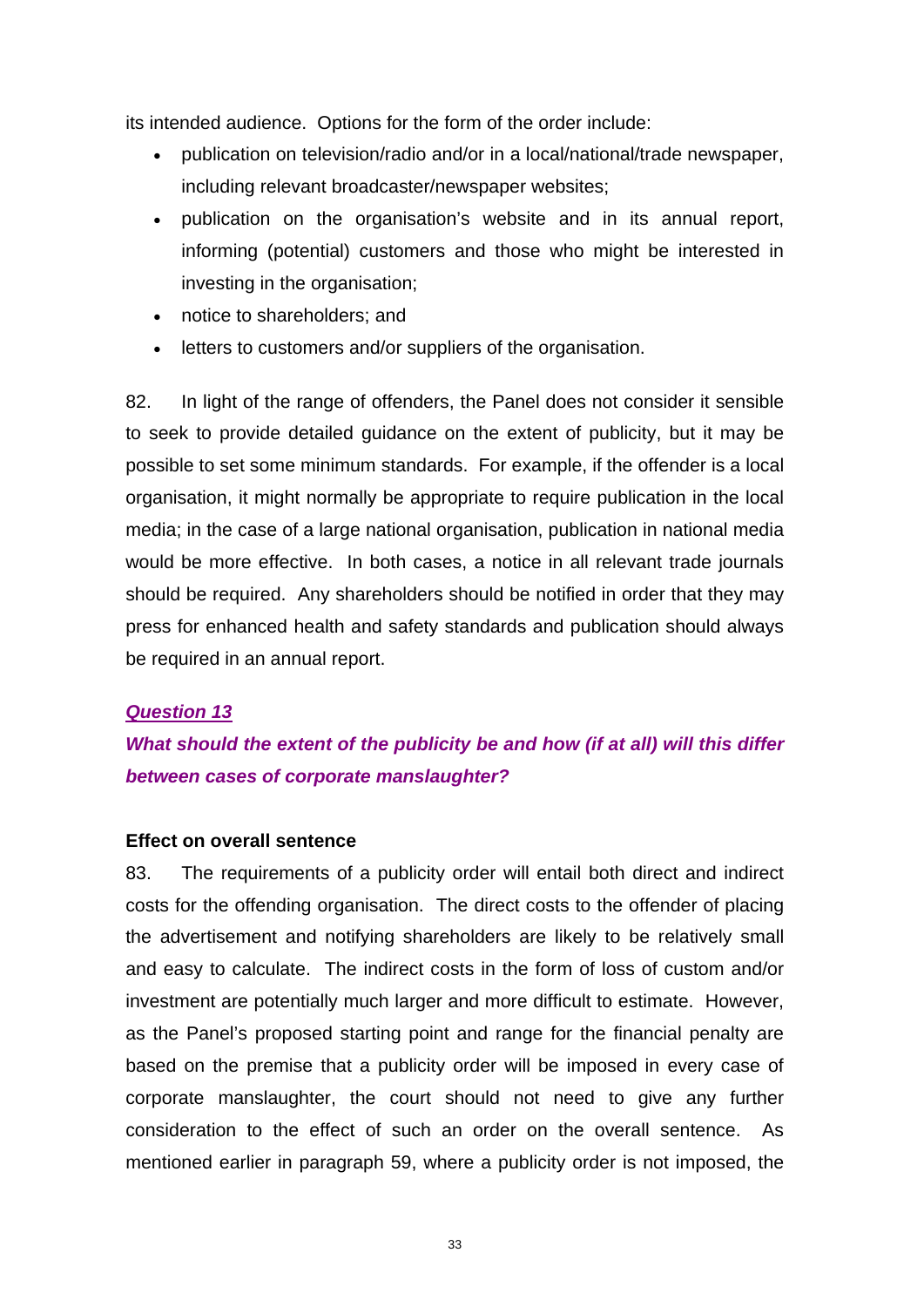court should consider whether a higher fine would be appropriate.

# *Question 14*

*Do you agree that the making of a publicity order should not lead to a reduction in the level of fine imposed on an organisation for an offence of corporate manslaughter?* 

# **Remedial orders**

84. Both the CMA and the HSWA provide for rehabilitation of the offender through a remedial order, setting out steps to be taken to ensure that the failures that led to the death are addressed. Failure to comply with an order under the CMA will be an offence punishable on indictment by an unlimited fine. The availability of this sanction has been widely welcomed, even though it is unlikely to be used often in practice. The similar order available for offences under the HSWA $92$  is itself rarely used, as by the time an organisation is sentenced for an offence, the regulatory authorities are likely to have taken any appropriate action.

85. The remedial order will provide an additional safeguarding power for a limited number of cases where the offender has failed to respond to other interventions. Therefore the Panel does not consider it to be necessary to consult on the situations in which it would be appropriate for a court to impose either this order or the order available under the HSWA. As a remedial order will only be imposed after consultation with a relevant regulatory body and will be highly case-specific, the Panel also does not consider it necessary to consult on the content of such an order.

86. With regard to the effect on overall sentence, the Panel's provisional view is that the costs involved in complying with the remedial order should not lead to a corresponding decrease in any fine imposed for the same offence. The order is rehabilitative rather than punitive, and merely requires the offender

<span id="page-35-0"></span> $\frac{92}{92}$  s.42.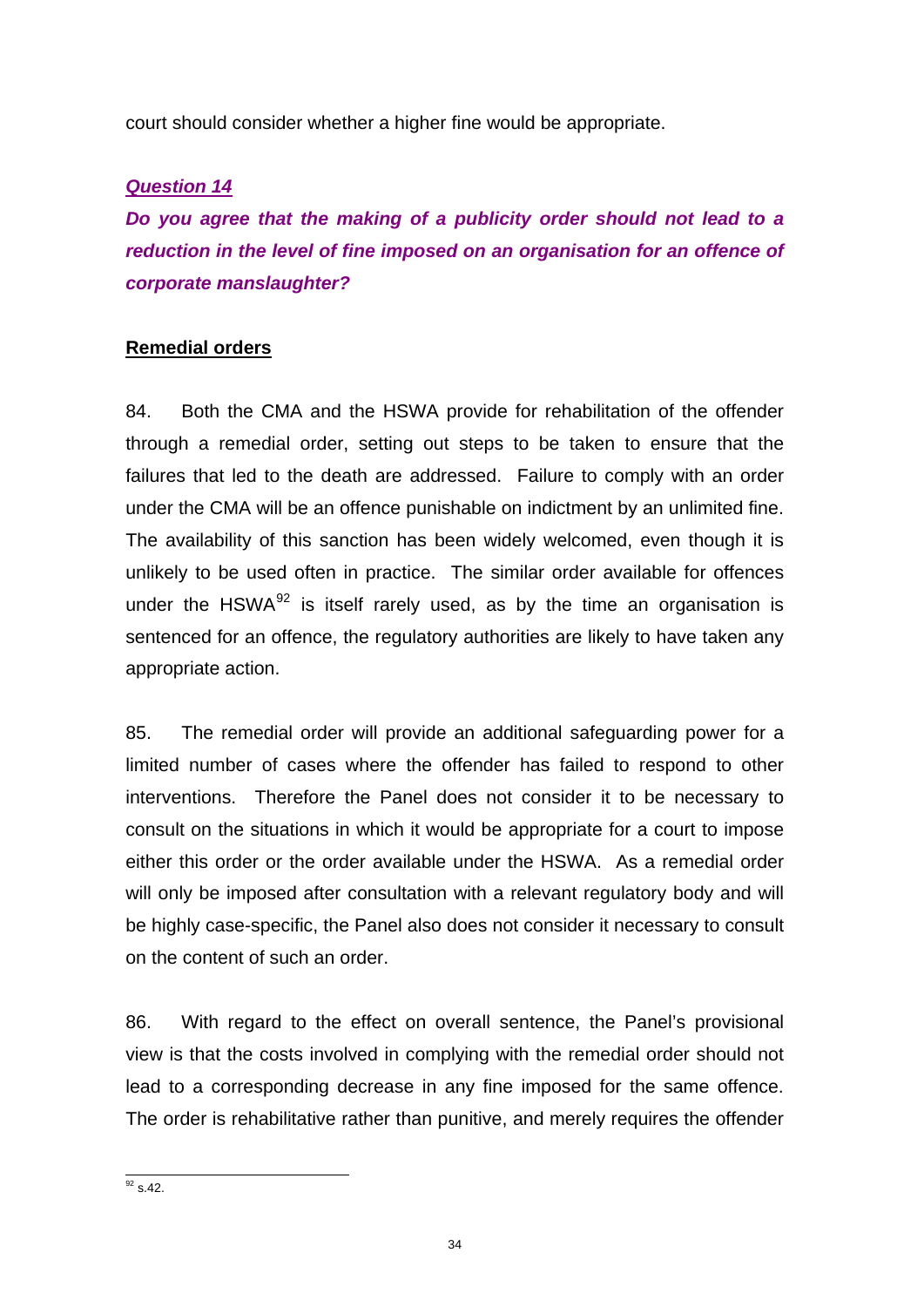to take steps to comply with the health and safety standards already required by law. Any reduction in the fine would reward unfairly the few organisations that have resisted compliance with those standards, and would lead to inequitable treatment of the majority of organisations that have taken remedial action before the point of sentence.

#### *Question 15*

*Do you agree that the making of a remedial order should not lead to a reduction in the level of fine imposed on an organisation for an offence of corporate manslaughter or an offence under the HSWA involving death?* 

#### **Compensation orders**

87. The court has the power to make an order requiring the organisation to pay compensation for any personal injury, loss or damage resulting from the offence.<sup>[93](#page-36-0)</sup> and must give reasons for its decision if it does not make such an order.<sup>[94](#page-36-1)</sup> A compensation order can be made in favour of the relatives and dependants of the deceased, in respect of bereavement and funeral expenses.<sup>[95](#page-36-2)</sup> An order in respect of funeral expenses can be made for the benefit of anyone who has incurred them,  $96$  but compensation for bereavement can only be made in favour of persons who could claim damages for bereavement under the Fatal Accidents Act 1[97](#page-36-4)6,  $97$  namely the spouse of the deceased or, in the case of a minor, his/her parents. The maximum sum which may be claimed for bereavement is £10,000. $98$ 

88. More than one person may have been killed as a result of the offence; others may have been injured. The amount of compensation should be such as the court considers appropriate, having regard to the offender's means. Where both a fine and a compensation order are appropriate but the offender lacks the means to pay both, the compensation order payments will take

<span id="page-36-5"></span><span id="page-36-4"></span><span id="page-36-3"></span><span id="page-36-2"></span>

<sup>&</sup>lt;sup>93</sup> Powers of Criminal Courts (Sentencing) Act (PCCSA) 2000, s.130(1).

<span id="page-36-1"></span><span id="page-36-0"></span><sup>94</sup> S.130(4).<br>
95 PCCSA 2000, s.130(1)(b).<br>
96 s.130 (9).<br>
97 s.1A.<br>
98 Damages for Bereavement (Variation of Sum) (England and Wales) Order (SI 2002/644).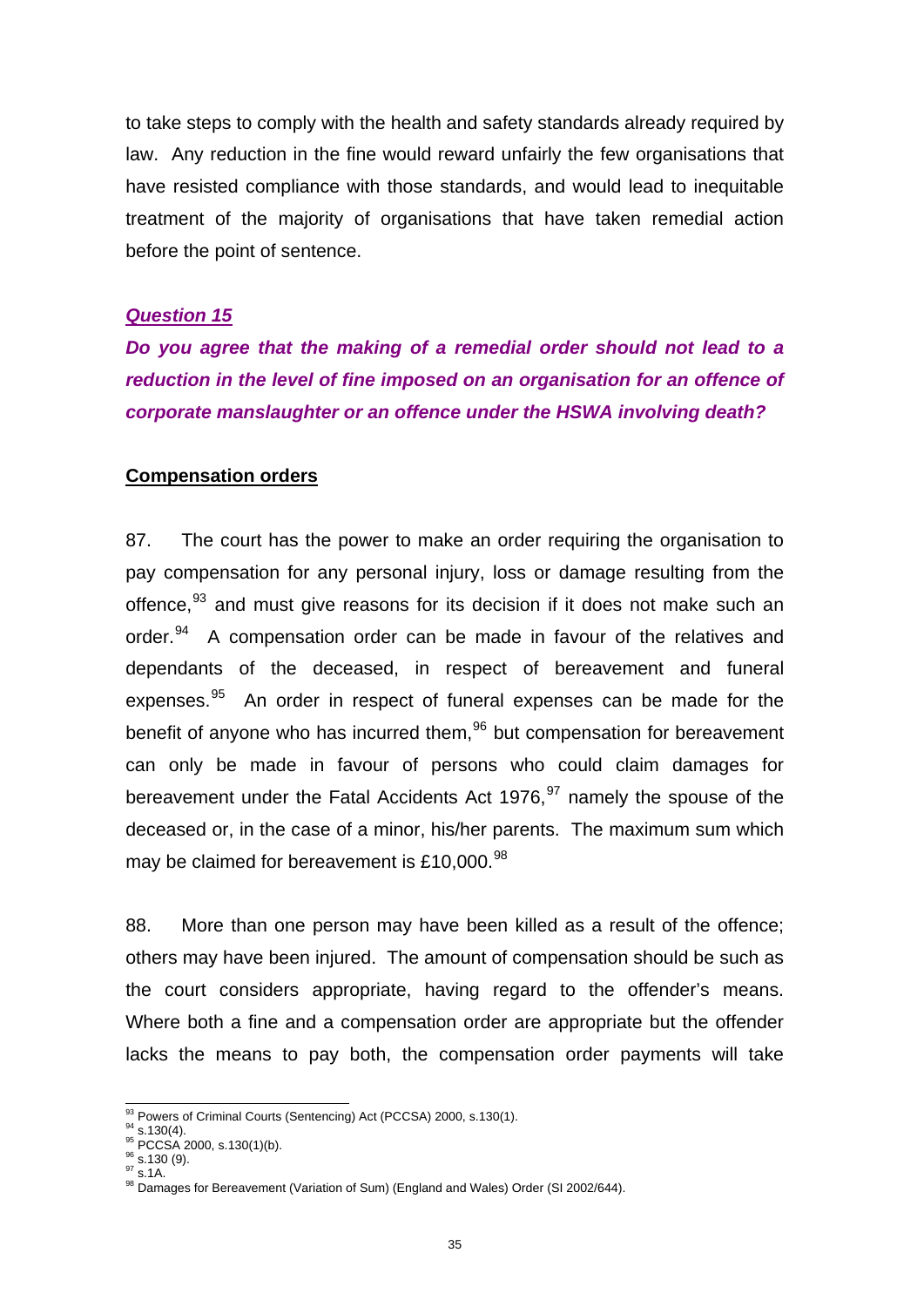priority. Compensation paid is deducted from any damages received in civil proceedings, so the existence of a pending civil claim should not in itself prevent the imposition of a compensation order.

89. However, in cases prosecuted for the offences considered in this paper, the level of complexity surrounding the calculation of compensation is likely to be such that it is an issue best resolved outside the criminal proceedings. Whilst a court is always under an obligation to consider whether a compensation order can be made, it is more likely that a court will decide to leave the issue to the civil court, in which case it must give its reasons for doing so.

# **SUMMARY OF PROPOSALS**

90. When sentencing for an offence of corporate manslaughter, the starting point should be:

- the imposition of a publicity order (see paragraphs 75-83); and
- a fine of 5 per cent of the offender's average annual turnover (see paragraph 60);
- within a fine range of 2.5 10 per cent of average annual turnover.

91. When sentencing for an offence under the HSWA involving death, the starting point should be:

- a fine of 2.5 per cent of the offender's average annual turnover (see paragraph 61);
- within a fine range of 1 7.5 per cent of average annual turnover.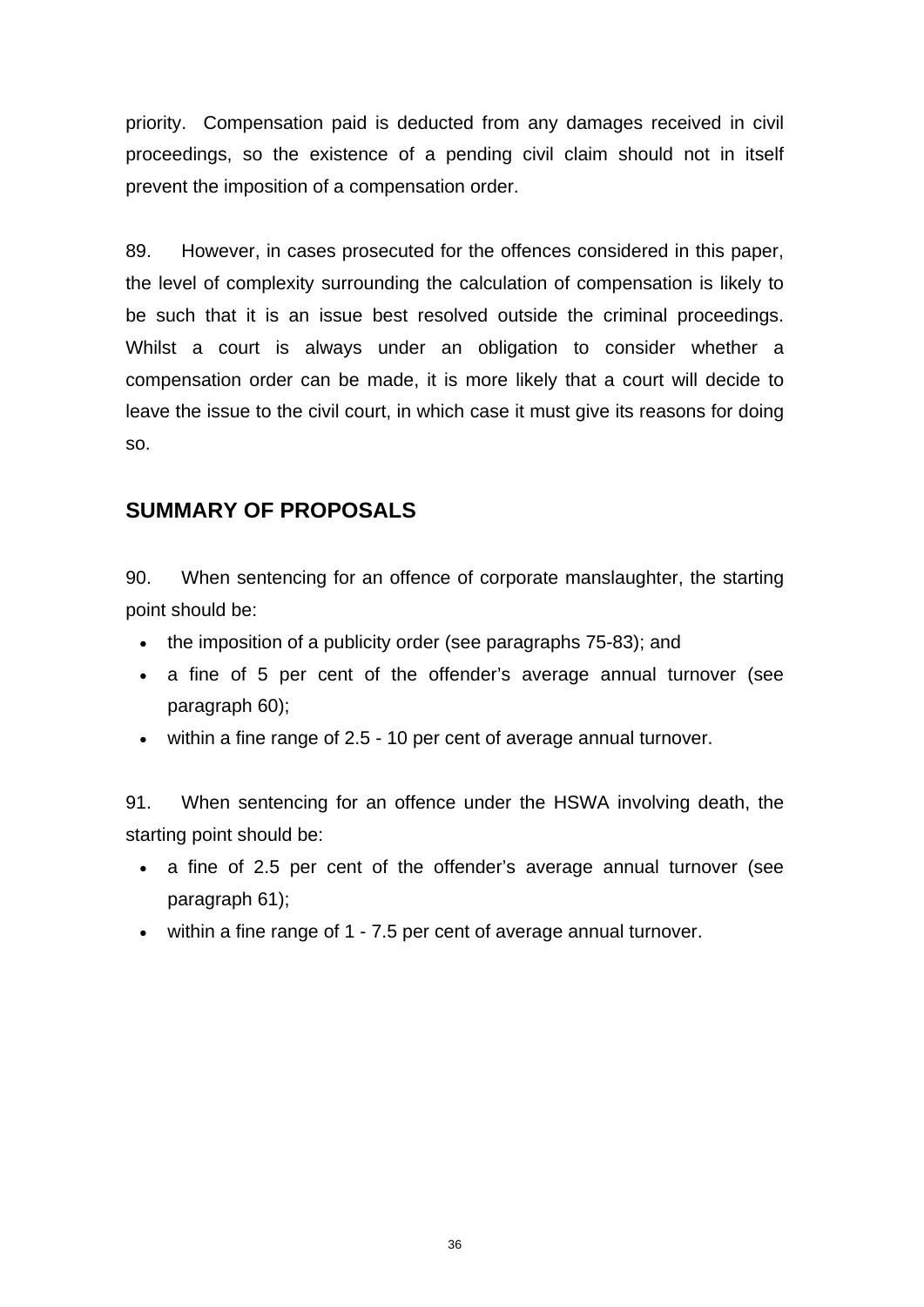# **CORPORATE MANSLAUGHTER AND CORPORATE HOMICIDE ACT 2007**

#### **1 The offence**

(1) An organisation to which this section applies is guilty of an offence if the way in which its activities are managed or organised—

(a) causes a person's death, and

(b) amounts to a gross breach of a relevant duty of care owed by the organisation to the deceased.

#### (2) The organisations to which this section applies are—

- (a) a corporation;
- (b) a department or other body listed in Schedule 1;
- (c) a police force;
- (d) a partnership, or a trade union or employers' association, that is an employer.

(3) An organisation is guilty of an offence under this section only if the way in which its activities are managed or organised by its senior management is a substantial element in the breach referred to in subsection (1).

(4) For the purposes of this Act—

(a) "relevant duty of care" has the meaning given by section 2, read with sections 3 to 7;

(b) a breach of a duty of care by an organisation is a "gross" breach if the conduct alleged to amount to a breach of that duty falls far below what can reasonably be expected of the organisation in the circumstances;

(c) "senior management", in relation to an organisation, means the persons who play significant roles in—

(i) the making of decisions about how the whole or a substantial part of its activities are to be managed or organised, or

(ii) the actual managing or organising of the whole or a substantial part of those activities.

(5) The offence under this section is called—

(a) corporate manslaughter, in so far as it is an offence under the law of England and Wales or Northern Ireland;

(b) corporate homicide, in so far as it is an offence under the law of Scotland.

(6) An organisation that is guilty of corporate manslaughter or corporate homicide is liable on conviction on indictment to a fine.

(7) The offence of corporate homicide is indictable only in the High Court of Justiciary.

#### **2 Meaning of "relevant duty of care"**

(1) A "relevant duty of care", in relation to an organisation, means any of the following duties owed by it under the law of negligence—

(a) a duty owed to its employees or to other persons working for the organisation or performing services for it;

(b) a duty owed as occupier of premises;

(c) a duty owed in connection with—

(i) the supply by the organisation of goods or services (whether for consideration or not),

(ii) the carrying on by the organisation of any construction or maintenance operations,

(iii) the carrying on by the organisation of any other activity on a commercial basis, or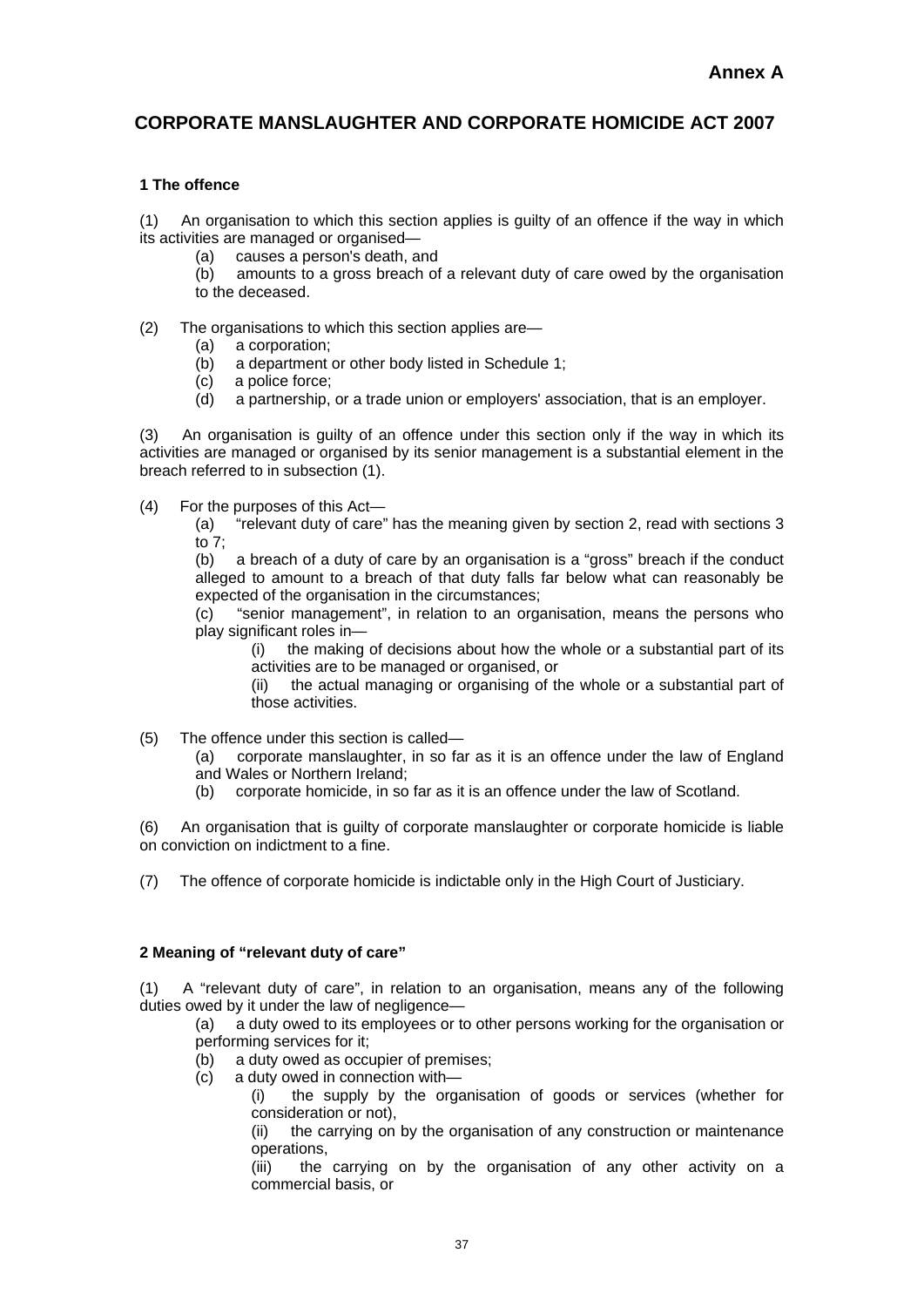(iv) the use or keeping by the organisation of any plant, vehicle or other thing;

(d) a duty owed to a person who, by reason of being a person within subsection (2), is someone for whose safety the organisation is responsible.

(2) A person is within this subsection if—

(a) he is detained at a custodial institution or in a custody area at a court or police station;

(b) he is detained at a removal centre or short-term holding facility;

(c) he is being transported in a vehicle, or being held in any premises, in pursuance of prison escort arrangements or immigration escort arrangements;

(d) he is living in secure accommodation in which he has been placed;

- (e) he is a detained patient.
- (3) Subsection (1) is subject to sections 3 to 7.

(4) A reference in subsection (1) to a duty owed under the law of negligence includes a reference to a duty that would be owed under the law of negligence but for any statutory provision under which liability is imposed in place of liability under that law.

(5) For the purposes of this Act, whether a particular organisation owes a duty of care to a particular individual is a question of law.

The judge must make any findings of fact necessary to decide that question.

(6) For the purposes of this Act there is to be disregarded—

(a) any rule of the common law that has the effect of preventing a duty of care from being owed by one person to another by reason of the fact that they are jointly engaged in unlawful conduct;

(b) any such rule that has the effect of preventing a duty of care from being owed to a person by reason of his acceptance of a risk of harm.

(7) In this section—

"construction or maintenance operations" means operations of any of the following descriptions—

(a) construction, installation, alteration, extension, improvement, repair, maintenance, decoration, cleaning, demolition or dismantling of—

- (i) any building or structure,
- (ii) anything else that forms, or is to form, part of the land, or
- (iii) any plant, vehicle or other thing;

(b) operations that form an integral part of, or are preparatory to, or are for rendering complete, any operations within paragraph (a);

"custodial institution" means a prison, a young offender institution, a secure training centre, a young offenders institution, a young offenders centre, a juvenile justice centre or a remand centre;

"detained patient" means—

(a) a person who is detained in any premises under—

(i) [Part 2](http://www.lexisnexis.com/uk/legal/search/runRemoteLink.do?service=citation&langcountry=GB&risb=21_T1853555904&A=0.09193372791624299&linkInfo=GB%23UK_ACTS%23num%251983_20a%25part%252%25&bct=A) or [3](http://www.lexisnexis.com/uk/legal/search/runRemoteLink.do?service=citation&langcountry=GB&risb=21_T1853555904&A=0.24686436914098475&linkInfo=GB%23UK_ACTS%23num%251983_20a%25part%253%25&bct=A) of the Mental Health Act 1983 (c 20) ("the 1983 Act"), or

(ii) Part 2 or 3 of the Mental Health (Northern Ireland) Order 1986 ([SI](http://www.lexisnexis.com/uk/legal/search/runRemoteLink.do?service=citation&langcountry=GB&risb=21_T1853555904&A=0.8916932580086351&linkInfo=GB%23UK_SI%23num%251986_595s_Title%25&bct=A)  [1986/595](http://www.lexisnexis.com/uk/legal/search/runRemoteLink.do?service=citation&langcountry=GB&risb=21_T1853555904&A=0.8916932580086351&linkInfo=GB%23UK_SI%23num%251986_595s_Title%25&bct=A) (NI 4)) ("the 1986 Order");

(b) a person who (otherwise than by reason of being detained as mentioned in paragraph (a)) is deemed to be in legal custody by—

- (i) section 137 of the 1983 Act,
- (ii) Article 131 of the 1986 Order, or

(iii) article 11 of the [Mental Health \(Care and Treatment\) \(Scotland\) Act](http://www.lexisnexis.com/uk/legal/search/runRemoteLink.do?service=citation&langcountry=GB&risb=21_T1853555904&A=0.14357154664877392&linkInfo=GB%23SC_ACTS%23num%25s2003_13a_Title%25&bct=A)  [2003](http://www.lexisnexis.com/uk/legal/search/runRemoteLink.do?service=citation&langcountry=GB&risb=21_T1853555904&A=0.14357154664877392&linkInfo=GB%23SC_ACTS%23num%25s2003_13a_Title%25&bct=A) (Consequential Provisions) Order 2005 ([SI 2005/2078\)](http://www.lexisnexis.com/uk/legal/search/runRemoteLink.do?service=citation&langcountry=GB&risb=21_T1853555904&A=0.6004381742967838&linkInfo=GB%23UK_SI%23num%252005_2078s_Title%25&bct=A);

(c) a person who is detained in any premises, or is otherwise in custody, under the [Mental Health \(Care and Treatment\) \(Scotland\) Act 2003 \(asp 13\) o](http://www.lexisnexis.com/uk/legal/search/runRemoteLink.do?service=citation&langcountry=GB&risb=21_T1853555904&A=0.45087209400817463&linkInfo=GB%23SC_ACTS%23num%25s2003_13a_Title%25&bct=A)r [Part 6](http://www.lexisnexis.com/uk/legal/search/runRemoteLink.do?service=citation&langcountry=GB&risb=21_T1853555904&A=0.9634057506894167&linkInfo=GB%23UK_ACTS%23num%251995_46a%25part%256%25&bct=A) of the Criminal Procedure (Scotland) Act 1995 (c 46) or who is detained in a hospital under section 200 of that Act of 1995;

"immigration escort arrangements" means arrangements made under [section 156](http://www.lexisnexis.com/uk/legal/search/runRemoteLink.do?service=citation&langcountry=GB&risb=21_T1853555904&A=0.20038624944930306&linkInfo=GB%23UK_ACTS%23num%251999_33a%25section%25156%25sect%25156%25&bct=A) of the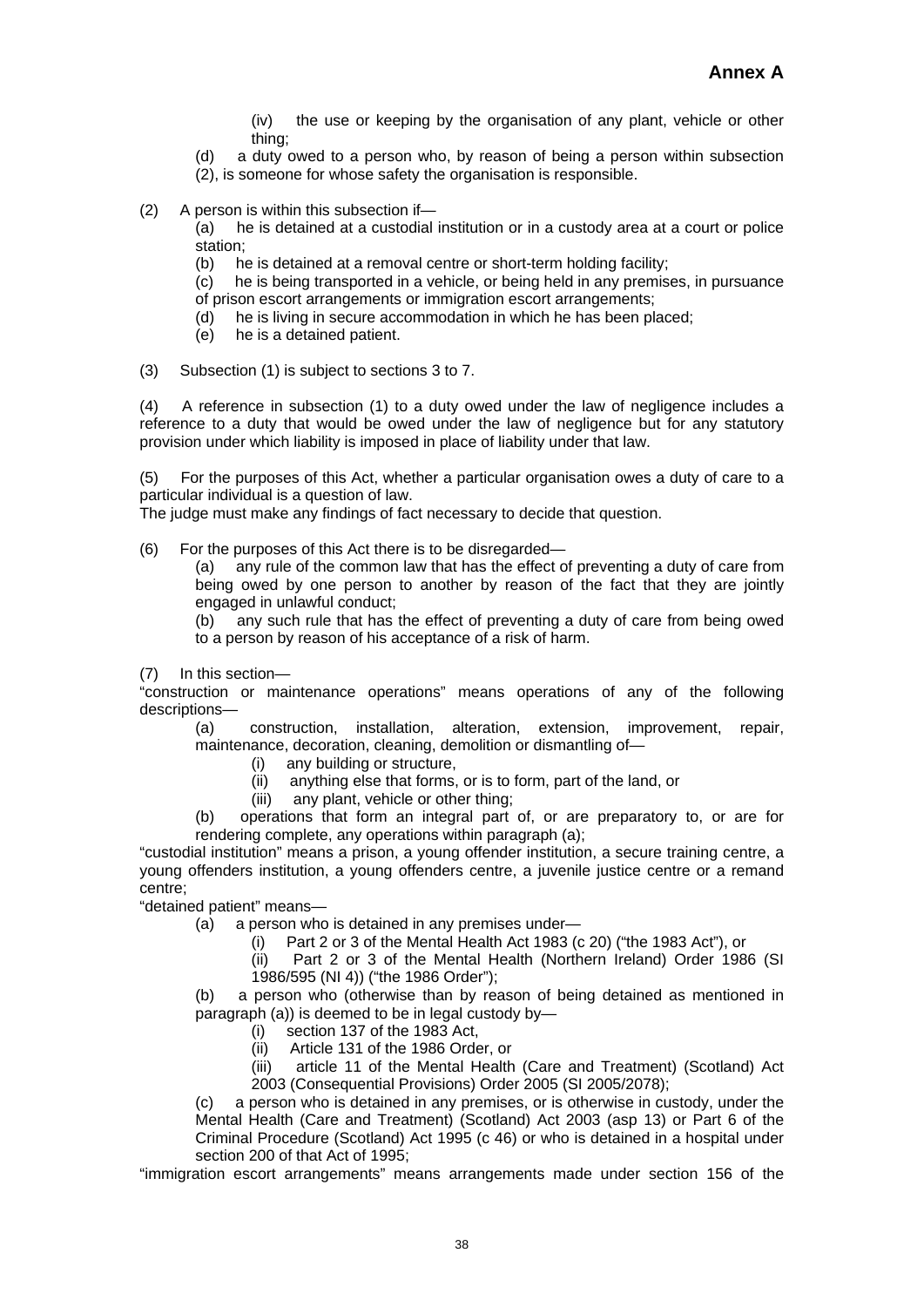Immigration and Asylum Act 1999 (c 33); "the law of negligence" includes—

> (a) in relation to England and Wales, the [Occupiers' Liability Act 1957 \(c 31\),](http://www.lexisnexis.com/uk/legal/search/runRemoteLink.do?service=citation&langcountry=GB&risb=21_T1853555904&A=0.7488292610190485&linkInfo=GB%23UK_ACTS%23num%251957_31a_Title%25&bct=A) the [Defective Premises Act 1972 \(c 35\)](http://www.lexisnexis.com/uk/legal/search/runRemoteLink.do?service=citation&langcountry=GB&risb=21_T1853555904&A=0.18939701873448833&linkInfo=GB%23UK_ACTS%23num%251972_35a_Title%25&bct=A) and the [Occupiers' Liability Act 1984 \(c 3\);](http://www.lexisnexis.com/uk/legal/search/runRemoteLink.do?service=citation&langcountry=GB&risb=21_T1853555904&A=0.9427838117840803&linkInfo=GB%23UK_ACTS%23num%251984_3a_Title%25&bct=A)

(b) in relation to Scotland, the Occupiers' Liability (Scotland) Act 1960 (c 30);

(c) in relation to Northern Ireland, the Occupiers' Liability Act (Northern Ireland)

1957 (c 25), the Defective Premises (Northern Ireland) Order 1975 [\(SI 1975/1039](http://www.lexisnexis.com/uk/legal/search/runRemoteLink.do?service=citation&langcountry=GB&risb=21_T1853555904&A=0.7273894795643319&linkInfo=GB%23UK_SI%23num%251975_1039s_Title%25&bct=A) (NI 9)), the Occupiers' Liability (Northern Ireland) Order 1987 [\(SI 1987/1280](http://www.lexisnexis.com/uk/legal/search/runRemoteLink.do?service=citation&langcountry=GB&risb=21_T1853555904&A=0.9304777387259638&linkInfo=GB%23UK_SI%23num%251987_1280s_Title%25&bct=A) (NI 15)) and

the Defective Premises (Landlord's Liability) Act (Northern Ireland) 2001 (c 10);

"prison escort arrangements" means arrangements made under [section 80](http://www.lexisnexis.com/uk/legal/search/runRemoteLink.do?service=citation&langcountry=GB&risb=21_T1853555904&A=0.4789189508871057&linkInfo=GB%23UK_ACTS%23num%251991_53a%25section%2580%25sect%2580%25&bct=A) of the Criminal Justice Act 1991 (c 53) or under [section 102](http://www.lexisnexis.com/uk/legal/search/runRemoteLink.do?service=citation&langcountry=GB&risb=21_T1853555904&A=0.3632077824410108&linkInfo=GB%23UK_ACTS%23num%251994_33a%25section%25102%25sect%25102%25&bct=A) or [118](http://www.lexisnexis.com/uk/legal/search/runRemoteLink.do?service=citation&langcountry=GB&risb=21_T1853555904&A=0.31887096410034343&linkInfo=GB%23UK_ACTS%23num%251994_33a%25section%25118%25sect%25118%25&bct=A) of the Criminal Justice and Public Order Act 1994 (c 33):

"removal centre" and "short-term holding facility" have the meaning given by [section 147](http://www.lexisnexis.com/uk/legal/search/runRemoteLink.do?service=citation&langcountry=GB&risb=21_T1853555904&A=0.5177893451116076&linkInfo=GB%23UK_ACTS%23num%251999_33a%25section%25147%25sect%25147%25&bct=A) of the Immigration and Asylum Act 1999;

"secure accommodation" means accommodation, not consisting of or forming part of a custodial institution, provided for the purpose of restricting the liberty of persons under the age of 18.

#### **3 Public policy decisions, exclusively public functions and statutory inspections**

(1) Any duty of care owed by a public authority in respect of a decision as to matters of public policy (including in particular the allocation of public resources or the weighing of competing public interests) is not a "relevant duty of care".

(2) Any duty of care owed in respect of things done in the exercise of an exclusively public function is not a "relevant duty of care" unless it falls within section 2(1)(a), (b) or (d).

(3) Any duty of care owed by a public authority in respect of inspections carried out in the exercise of a statutory function is not a "relevant duty of care" unless it falls within section 2(1)(a) or (b).

(4) In this section—

"exclusively public function" means a function that falls within the prerogative of the Crown or is, by its nature, exercisable only with authority conferred—

- (a) by the exercise of that prerogative, or
- (b) by or under a statutory provision:

"statutory function" means a function conferred by or under a statutory provision.

#### **4 Military activities**

(1) Any duty of care owed by the Ministry of Defence in respect of—

(a) operations within subsection (2),

(b) activities carried on in preparation for, or directly in support of, such operations, or

(c) training of a hazardous nature, or training carried out in a hazardous way, which it is considered needs to be carried out, or carried out in that way, in order to improve or maintain the effectiveness of the armed forces with respect to such operations,

is not a "relevant duty of care".

(2) The operations within this subsection are operations, including peacekeeping operations and operations for dealing with terrorism, civil unrest or serious public disorder, in the course of which members of the armed forces come under attack or face the threat of attack or violent resistance.

(3) Any duty of care owed by the Ministry of Defence in respect of activities carried on by members of the special forces is not a "relevant duty of care".

(4) In this section "the special forces" means those units of the armed forces the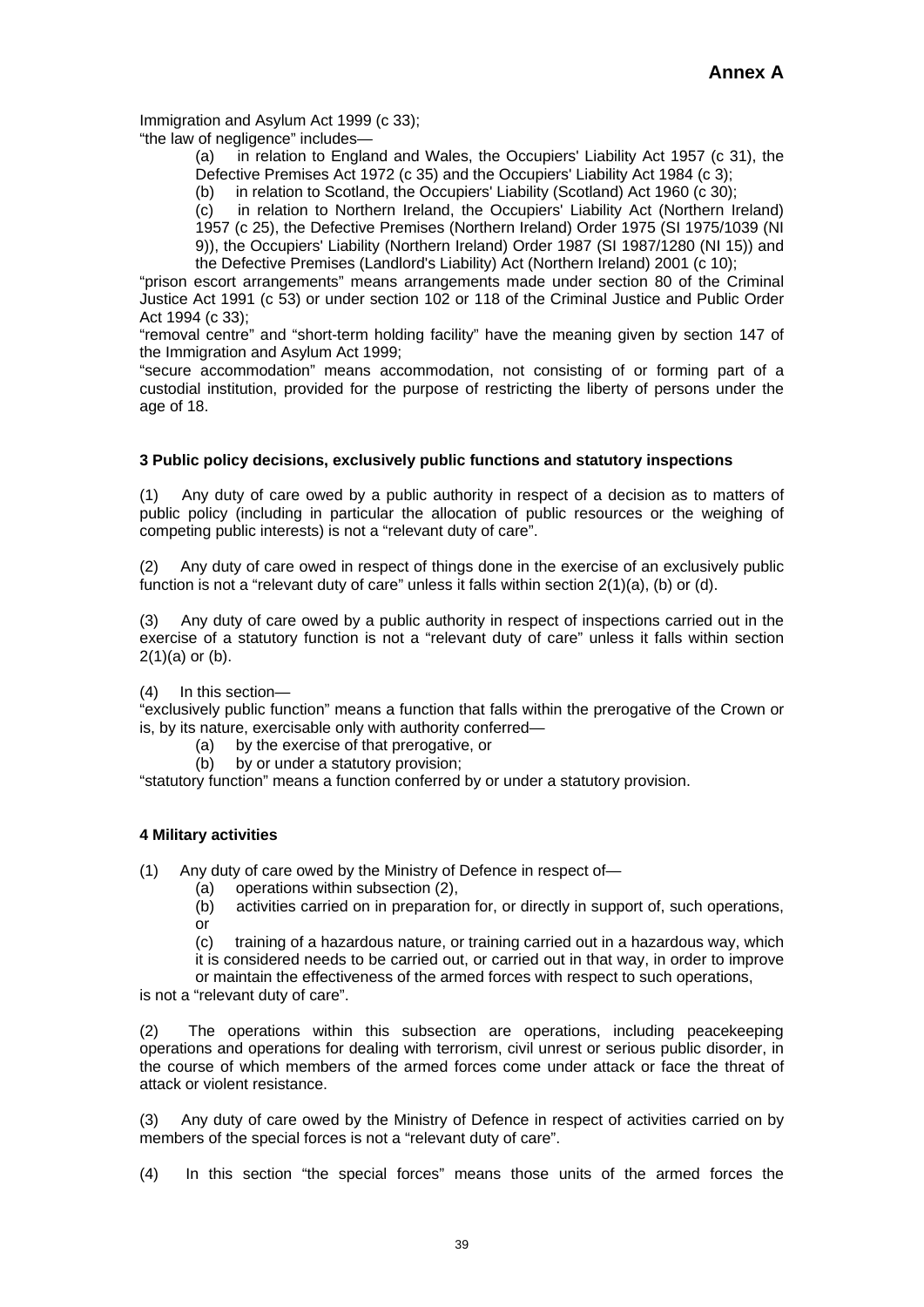maintenance of whose capabilities is the responsibility of the Director of Special Forces or which are for the time being subject to the operational command of that Director.

#### **5 Policing and law enforcement**

(1) Any duty of care owed by a public authority in respect of—

(a) operations within subsection (2),

(b) activities carried on in preparation for, or directly in support of, such operations, or

(c) training of a hazardous nature, or training carried out in a hazardous way, which it is considered needs to be carried out, or carried out in that way, in order to improve or maintain the effectiveness of officers or employees of the public authority with respect to such operations,

is not a "relevant duty of care".

- (2) Operations are within this subsection if—
	- (a) they are operations for dealing with terrorism, civil unrest or serious disorder,<br>(b) they involve the carrying on of policing or law-enforcement activities, and
	- they involve the carrying on of policing or law-enforcement activities, and

(c) officers or employees of the public authority in question come under attack, or face the threat of attack or violent resistance, in the course of the operations.

(3) Any duty of care owed by a public authority in respect of other policing or lawenforcement activities is not a "relevant duty of care" unless it falls within section 2(1)(a), (b) or (d).

(4) In this section "policing or law-enforcement activities" includes—

- (a) activities carried on in the exercise of functions that are—
	- (i) functions of police forces, or

(ii) functions of the same or a similar nature exercisable by public authorities other than police forces;

(b) activities carried on in the exercise of functions of constables employed by a public authority;

(c) activities carried on in the exercise of functions exercisable under Chapter 4 of [Part 2](http://www.lexisnexis.com/uk/legal/search/runRemoteLink.do?service=citation&langcountry=GB&risb=21_T1853814520&A=0.07558022934152064&linkInfo=GB%23UK_ACTS%23num%252005_15a%25part%252%25&bct=A) of the Serious Organised Crime and Police Act 2005 (c 15) (protection of witnesses and other persons);

(d) activities carried on to enforce any provision contained in or made under the Immigration Acts.

#### **6 Emergencies**

(1) Any duty of care owed by an organisation within subsection (2) in respect of the way in which it responds to emergency circumstances is not a "relevant duty of care" unless it falls within section 2(1)(a) or (b).

(2) The organisations within this subsection are—<br>(a) a fire and rescue authority in England

- (a)  $\vec{a}$  a fire and rescue authority in England and Wales;<br>(b) a fire and rescue authority or ioint fire and rescue
- a fire and rescue authority or joint fire and rescue board in Scotland:
- (c) the Northern Ireland Fire and Rescue Service Board;

(d) any other organisation providing a service of responding to emergency circumstances either—

(i) in pursuance of arrangements made with an organisation within paragraph (a), (b) or (c), or

(ii) (if not in pursuance of such arrangements) otherwise than on a commercial basis;

- (e) a relevant NHS body;
- (f) an organisation providing ambulance services in pursuance of arrangements—
	- (i) made by, or at the request of, a relevant NHS body, or
		- (ii) made with the Secretary of State or with the Welsh Ministers;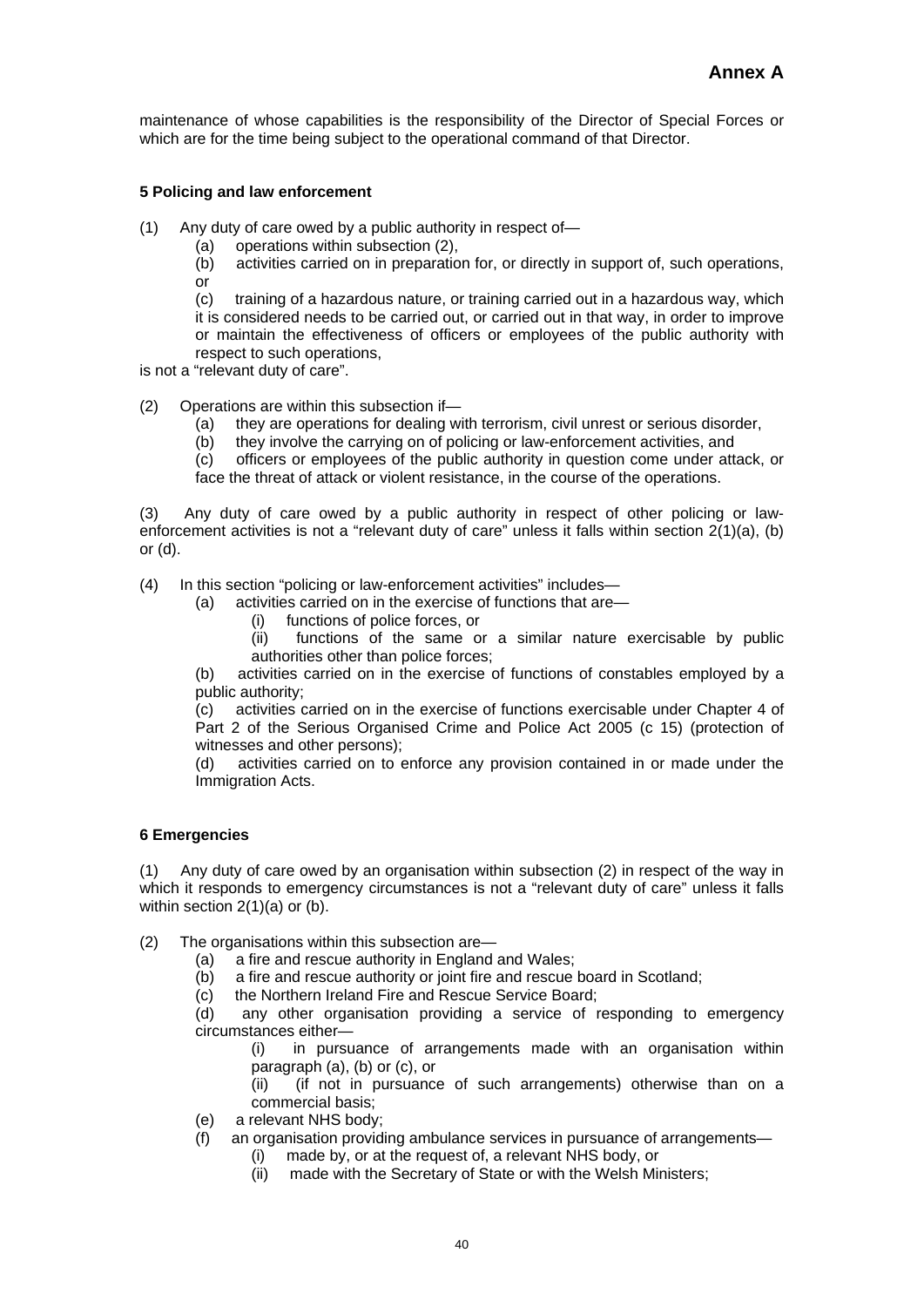(g) an organisation providing services for the transport of organs, blood, equipment or personnel in pursuance of arrangements of the kind mentioned in paragraph (f);

(h) an organisation providing a rescue service;

(i) the armed forces.

(3) For the purposes of subsection (1), the way in which an organisation responds to emergency circumstances does not include the way in which—

- (a) medical treatment is carried out, or
- (b) decisions within subsection (4) are made.

(4) The decisions within this subsection are decisions as to the carrying out of medical treatment, other than decisions as to the order in which persons are to be given such treatment.

(5) Any duty of care owed in respect of the carrying out, or attempted carrying out, of a rescue operation at sea in emergency circumstances is not a "relevant duty of care" unless it falls within section 2(1)(a) or (b).

(6) Any duty of care owed in respect of action taken—

- (a) in order to comply with a direction under Schedule 3A to the [Merchant Shipping](http://www.lexisnexis.com/uk/legal/search/runRemoteLink.do?service=citation&langcountry=GB&risb=21_T1853826822&A=0.9698274677229494&linkInfo=GB%23UK_ACTS%23num%251995_21a_Title%25&bct=A)  [Act 1995 \(c 21\) \(](http://www.lexisnexis.com/uk/legal/search/runRemoteLink.do?service=citation&langcountry=GB&risb=21_T1853826822&A=0.9698274677229494&linkInfo=GB%23UK_ACTS%23num%251995_21a_Title%25&bct=A)safety directions), or
- (b) by virtue of paragraph 4 of that Schedule (action in lieu of direction),

is not a "relevant duty of care" unless it falls within section 2(1)(a) or (b).

(7) In this section—

"emergency circumstances" means circumstances that are present or imminent and—

(a) are causing, or are likely to cause, serious harm or a worsening of such harm, or

(b) are likely to cause the death of a person;

"medical treatment" includes any treatment or procedure of a medical or similar nature; "relevant NHS body" means—

(a) a Strategic Health Authority, Primary Care Trust, NHS trust, Special Health Authority or NHS foundation trust in England;

(b) a Local Health Board, NHS trust or Special Health Authority in Wales;

(c) a Health Board or Special Health Board in Scotland, or the Common Services Agency for the Scottish Health Service;

(d) a Health and Social Services trust or Health and Social Services Board in Northern Ireland;

"serious harm" means—

(a) serious injury to or the serious illness (including mental illness) of a person;

(b) serious harm to the environment (including the life and health of plants and animals);

(c) serious harm to any building or other property.

A reference in this section to emergency circumstances includes a reference to circumstances that are believed to be emergency circumstances.

#### **7 Child-protection and probation functions**

(1) A duty of care to which this section applies is not a "relevant duty of care" unless it falls within section  $2(1)(a)$ , (b) or (d).

(2) This section applies to any duty of care that a local authority or other public authority owes in respect of the exercise by it of functions conferred by or under—

- (a) Parts 4 and 5 of the [Children Act 1989 \(c 41\),](http://www.lexisnexis.com/uk/legal/search/runRemoteLink.do?service=citation&langcountry=GB&risb=21_T1853848596&A=0.44391568632415934&linkInfo=GB%23UK_ACTS%23num%251989_41a_Title%25&bct=A)
- (b) [Part 2](http://www.lexisnexis.com/uk/legal/search/runRemoteLink.do?service=citation&langcountry=GB&risb=21_T1853848596&A=0.1417122896823778&linkInfo=GB%23UK_ACTS%23num%251995_36a%25part%252%25&bct=A) of the Children (Scotland) Act 1995 (c 36), or
- (c) Parts 5 and 6 of the Children (Northern Ireland) Order 1995 ([SI 1995/755](http://www.lexisnexis.com/uk/legal/search/runRemoteLink.do?service=citation&langcountry=GB&risb=21_T1853848596&A=0.356823926294327&linkInfo=GB%23UK_SI%23num%251995_755s_Title%25&bct=A) (NI 2)).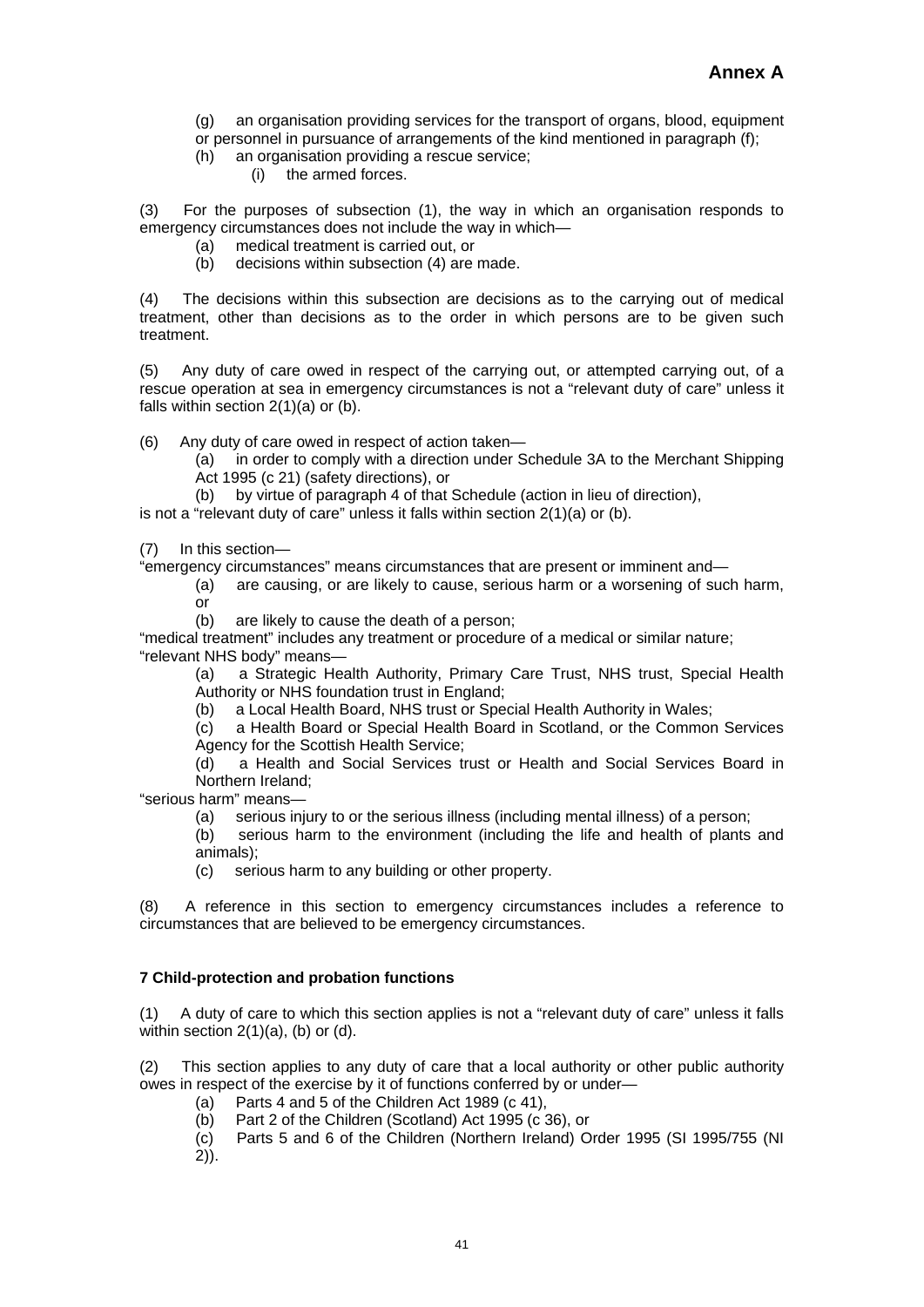(3) This section also applies to any duty of care that a local probation board or other public authority owes in respect of the exercise by it of functions conferred by or under—

- (a) Chapter 1 of [Part 1](http://www.lexisnexis.com/uk/legal/search/runRemoteLink.do?service=citation&langcountry=GB&risb=21_T1853848596&A=0.4757797237416941&linkInfo=GB%23UK_ACTS%23num%252000_43a%25part%251%25&bct=A) of the Criminal Justice and Court Services Act 2000 (c 43),
- (b) [section 27](http://www.lexisnexis.com/uk/legal/search/runRemoteLink.do?service=citation&langcountry=GB&risb=21_T1853848596&A=0.4869355576107428&linkInfo=GB%23UK_ACTS%23num%251968_49a%25section%2527%25sect%2527%25&bct=A) of the Social Work (Scotland) Act 1968 (c 49), or

(c) Article 4 of the Probation Board (Northern Ireland) Order 1982 ([SI 1982/713](http://www.lexisnexis.com/uk/legal/search/runRemoteLink.do?service=citation&langcountry=GB&risb=21_T1853848596&A=0.7010011807715528&linkInfo=GB%23UK_SI%23num%251982_713s_Title%25&bct=A) (NI 10)).

#### **8 Factors for jury**

- (1) This section applies where—
	- (a) it is established that an organisation owed a relevant duty of care to a person, and
	- (b) it falls to the jury to decide whether there was a gross breach of that duty.

(2) The jury must consider whether the evidence shows that the organisation failed to comply with any health and safety legislation that relates to the alleged breach, and if so-

- (a) how serious that failure was;
- (b) how much of a risk of death it posed.
- (3) The jury may also—

(a) consider the extent to which the evidence shows that there were attitudes, policies, systems or accepted practices within the organisation that were likely to have encouraged any such failure as is mentioned in subsection (2), or to have produced tolerance of it;

(b) have regard to any health and safety guidance that relates to the alleged breach.

(4) This section does not prevent the jury from having regard to any other matters they consider relevant.

(5) In this section "health and safety guidance" means any code, guidance, manual or similar publication that is concerned with health and safety matters and is made or issued (under a statutory provision or otherwise) by an authority responsible for the enforcement of any health and safety legislation.

#### **9 Power to order breach etc to be remedied**

(1) A court before which an organisation is convicted of corporate manslaughter or corporate homicide may make an order (a "remedial order") requiring the organisation to take specified steps to remedy—

(a) the breach mentioned in section  $1(1)$  ("the relevant breach");

(b) any matter that appears to the court to have resulted from the relevant breach and to have been a cause of the death;

(c) any deficiency, as regards health and safety matters, in the organisation's policies, systems or practices of which the relevant breach appears to the court to be an indication.

(2) A remedial order may be made only on an application by the prosecution specifying the terms of the proposed order.

Any such order must be on such terms (whether those proposed or others) as the court considers appropriate having regard to any representations made, and any evidence adduced, in relation to that matter by the prosecution or on behalf of the organisation.

(3) Before making an application for a remedial order the prosecution must consult such enforcement authority or authorities as it considers appropriate having regard to the nature of the relevant breach.

(4) A remedial order—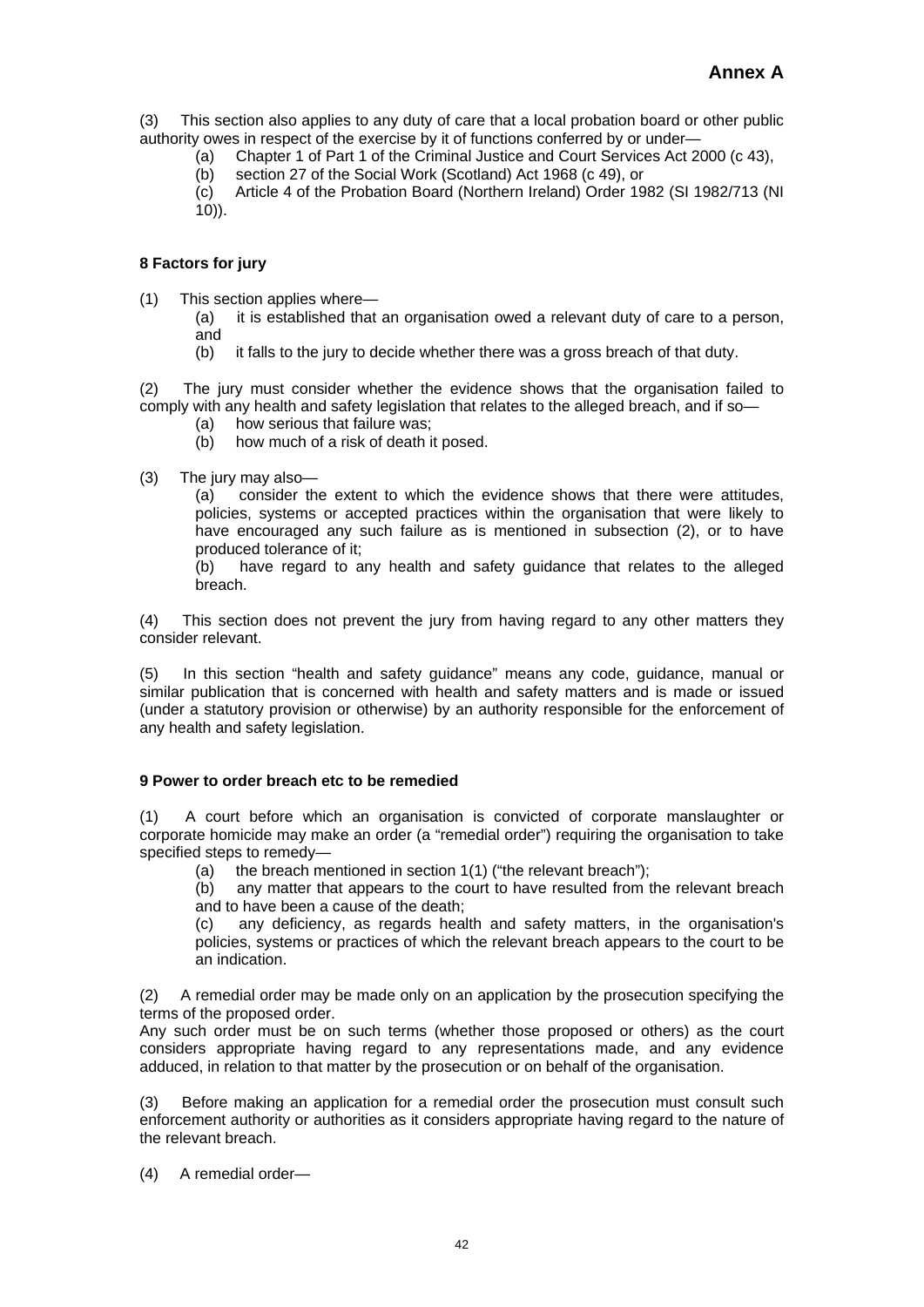(a) must specify a period within which the steps referred to in subsection (1) are to be taken;

(b) may require the organisation to supply to an enforcement authority consulted under subsection (3), within a specified period, evidence that those steps have been taken.

A period specified under this subsection may be extended or further extended by order of the court on an application made before the end of that period or extended period.

(5) An organisation that fails to comply with a remedial order is guilty of an offence, and liable on conviction on indictment to a fine.

#### **10 Power to order conviction etc to be publicised**

(1) A court before which an organisation is convicted of corporate manslaughter or corporate homicide may make an order (a "publicity order") requiring the organisation to publicise in a specified manner—

(a) the fact that it has been convicted of the offence;

- (b) specified particulars of the offence;
- (c) the amount of any fine imposed;
- (d) the terms of any remedial order made.

(2) In deciding on the terms of a publicity order that it is proposing to make, the court must—

(a) ascertain the views of such enforcement authority or authorities (if any) as it considers appropriate, and

(b) have regard to any representations made by the prosecution or on behalf of the organisation.

(3) A publicity order—

(a) must specify a period within which the requirements referred to in subsection (1) are to be complied with;

(b) may require the organisation to supply to any enforcement authority whose views have been ascertained under subsection (2), within a specified period, evidence that those requirements have been complied with.

(4) An organisation that fails to comply with a publicity order is guilty of an offence, and liable on conviction on indictment to a fine.

#### **11 Application to Crown bodies**

(1) An organisation that is a servant or agent of the Crown is not immune from prosecution under this Act for that reason.

(2) For the purposes of this Act—

(a) a department or other body listed in Schedule 1, or

(b) a corporation that is a servant or agent of the Crown,

is to be treated as owing whatever duties of care it would owe if it were a corporation that was not a servant or agent of the Crown.

- (3) For the purposes of section 2—
	- (a) a person who is—

(i) employed by or under the Crown for the purposes of a department or other body listed in Schedule 1, or

(ii) employed by a person whose staff constitute a body listed in that Schedule,

is to be treated as employed by that department or body;

- (b) any premises occupied for the purposes of—
	- (i) a department or other body listed in Schedule 1, or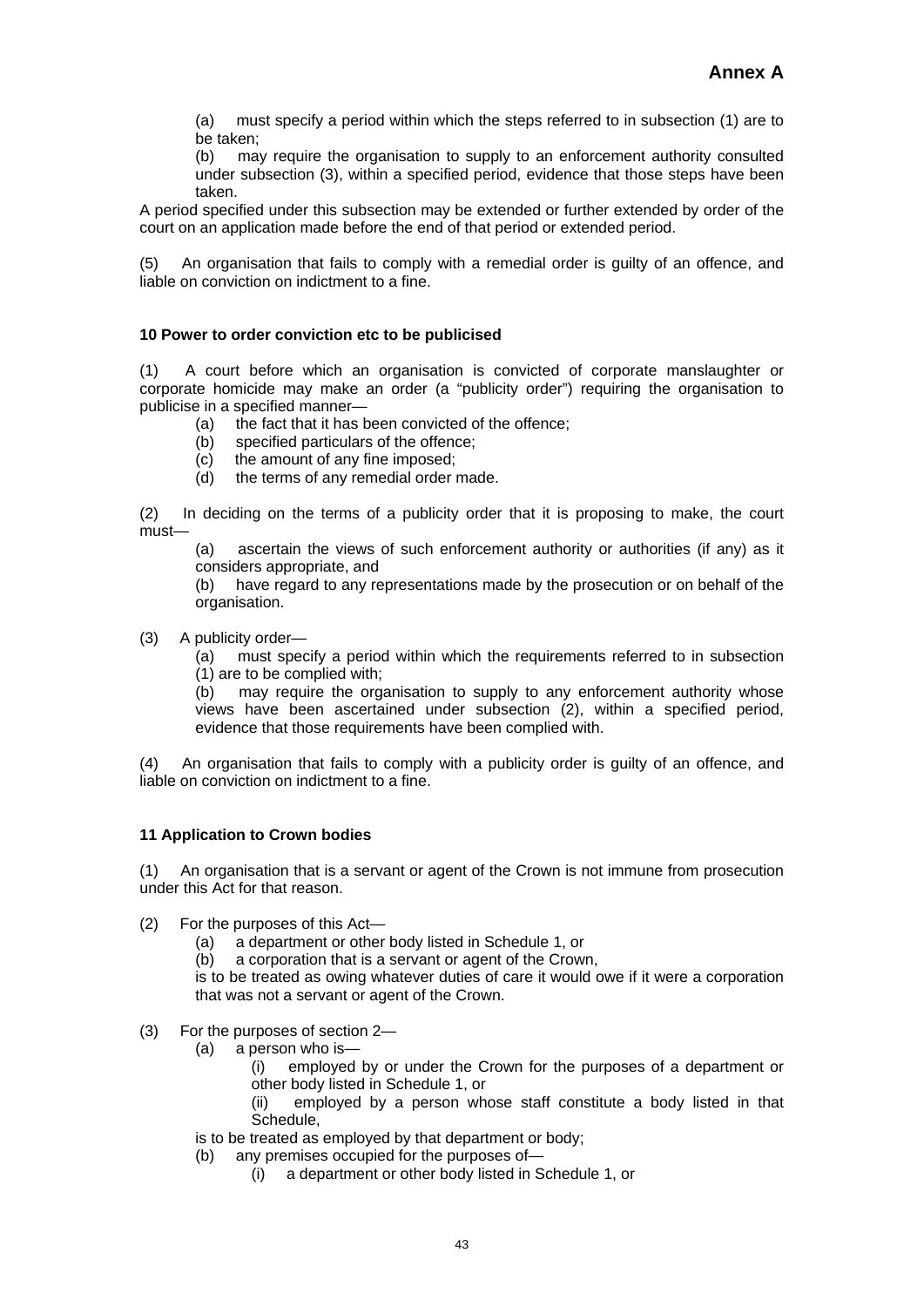(ii) a person whose staff constitute a body listed in that Schedule, are to be treated as occupied by that department or body.

For the purposes of sections 2 to 7 anything done purportedly by a department or other body listed in Schedule 1, although in law by the Crown or by the holder of a particular office, is to be treated as done by the department or other body itself.

(5) Subsections (3)(a)(i), (3)(b)(i) and (4) apply in relation to a Northern Ireland department as they apply in relation to a department or other body listed in Schedule 1.

#### **12 Application to armed forces**

(1) In this Act "the armed forces" means any of the naval, military or air forces of the Crown raised under the law of the United Kingdom.

(2) For the purposes of section 2 a person who is a member of the armed forces is to be treated as employed by the Ministry of Defence.

(3) A reference in this Act to members of the armed forces includes a reference to— (a) members of the reserve forces (within the meaning given by [section 1\(2\)](http://www.lexisnexis.com/uk/legal/search/runRemoteLink.do?service=citation&langcountry=GB&risb=21_T1853943689&A=0.22605345894648698&linkInfo=GB%23UK_ACTS%23num%251996_14a%25section%251%25sect%251%25&bct=A) of the Reserve Forces Act 1996 (c 14)) when in service or undertaking training or duties; (b) persons serving on Her Majesty's vessels (within the meaning given by [section](http://www.lexisnexis.com/uk/legal/search/runRemoteLink.do?service=citation&langcountry=GB&risb=21_T1853943689&A=0.2637937720883574&linkInfo=GB%23UK_ACTS%23num%251957_53a%25section%25132%25sect%25132%25&bct=A)  [132\(1\)](http://www.lexisnexis.com/uk/legal/search/runRemoteLink.do?service=citation&langcountry=GB&risb=21_T1853943689&A=0.2637937720883574&linkInfo=GB%23UK_ACTS%23num%251957_53a%25section%25132%25sect%25132%25&bct=A) of the Naval Discipline Act 1957 (c 53)).

#### **13 Application to police forces**

- (1) In this Act "police force" means—
	- (a) a police force within the meaning of—
		- $(i)$  the [Police Act 1996 \(c 16\), o](http://www.lexisnexis.com/uk/legal/search/runRemoteLink.do?service=citation&langcountry=GB&risb=21_T1853952030&A=0.8166516842582274&linkInfo=GB%23UK_ACTS%23num%251996_16a_Title%25&bct=A)r
		- (ii) the Police (Scotland) Act 1967 (c 77);
	- (b) the Police Service of Northern Ireland;
	- (c) the Police Service of Northern Ireland Reserve;
	- (d) the British Transport Police Force;
	- (e) the Civil Nuclear Constabulary;
	- (f) the Ministry of Defence Police.

(2) For the purposes of this Act a police force is to be treated as owing whatever duties of care it would owe if it were a body corporate.

- (3) For the purposes of section 2—
	- (a) a member of a police force is to be treated as employed by that force;

(b) a special constable appointed for a police area in England and Wales is to be treated as employed by the police force maintained by the police authority for that area;

(c) a special constable appointed for a police force mentioned in paragraph (d) or (f) of subsection (1) is to be treated as employed by that force;

(d) a police cadet undergoing training with a view to becoming a member of a police force mentioned in paragraph (a) or (d) of subsection (1) is to be treated as employed by that force;

(e) a police trainee appointed under [section 39](http://www.lexisnexis.com/uk/legal/search/runRemoteLink.do?service=citation&langcountry=GB&risb=21_T1853952030&A=0.6348439489618505&linkInfo=GB%23UK_ACTS%23num%252000_32a%25section%2539%25sect%2539%25&bct=A) of the Police (Northern Ireland) Act 2000 (c 32) or a police cadet appointed under section 42 of that Act is to be treated as employed by the Police Service of Northern Ireland;

(f) a police reserve trainee appointed under section 40 of that Act is to be treated as employed by the Police Service of Northern Ireland Reserve;

(g) a member of a police force seconded to the Serious Organised Crime Agency or the National Policing Improvement Agency to serve as a member of its staff is to be treated as employed by that Agency.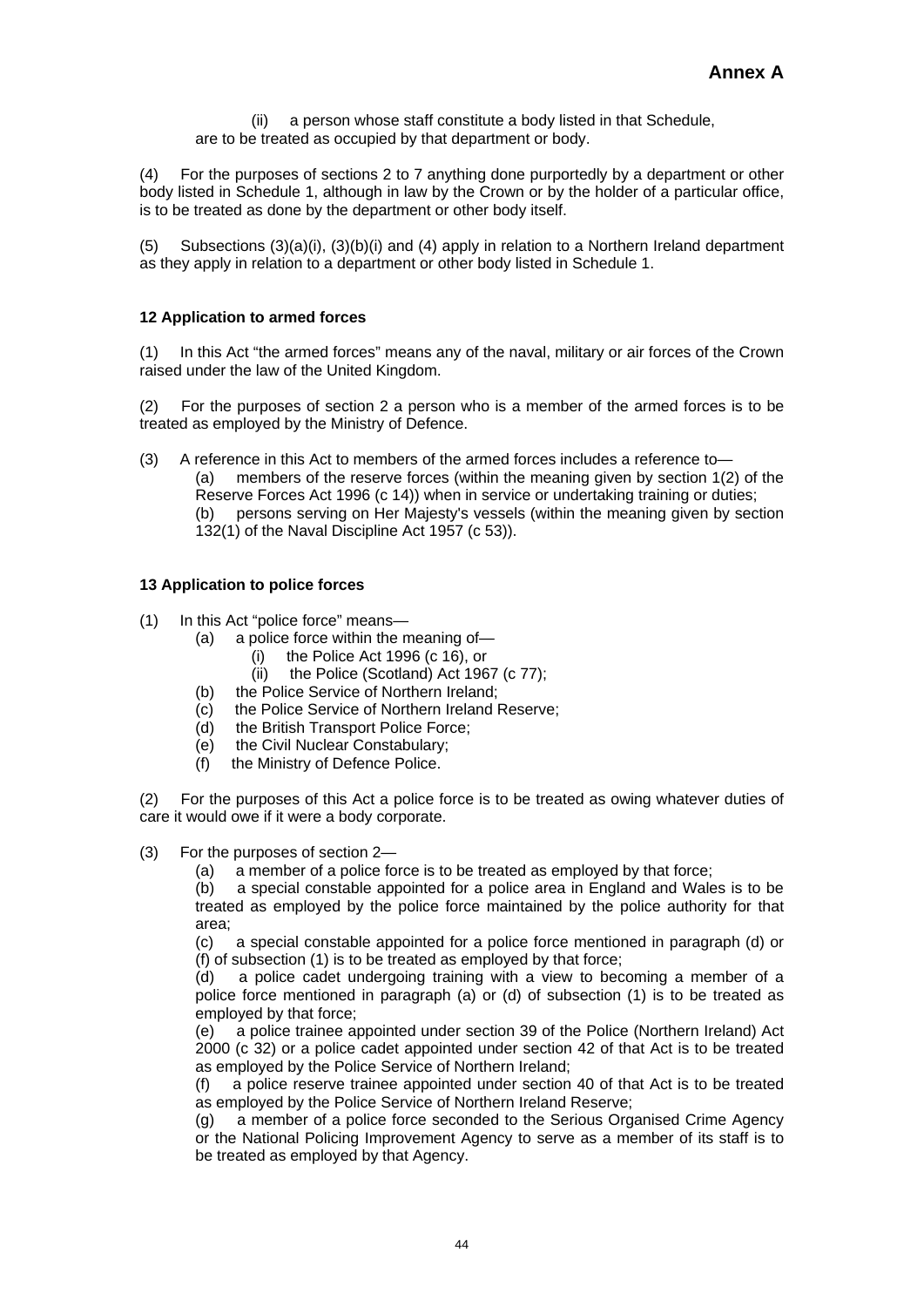(4) A reference in subsection (3) to a member of a police force is to be read, in the case of a force mentioned in paragraph (a)(ii) of subsection (1), as a reference to a constable of that force.

(5) For the purposes of section 2 any premises occupied for the purposes of a police force are to be treated as occupied by that force.

(6) For the purposes of sections 2 to 7 anything that would be regarded as done by a police force if the force were a body corporate is to be so regarded.

(7) Where—

(a) by virtue of subsection (3) a person is treated for the purposes of section 2 as employed by a police force, and

(b) by virtue of any other statutory provision (whenever made) he is, or is treated as, employed by another organisation,

the person is to be treated for those purposes as employed by both the force and the other organisation.

#### **14 Application to partnerships**

(1) For the purposes of this Act a partnership is to be treated as owing whatever duties of care it would owe if it were a body corporate.

(2) Proceedings for an offence under this Act alleged to have been committed by a partnership are to be brought in the name of the partnership (and not in that of any of its members).

(3) A fine imposed on a partnership on its conviction of an offence under this Act is to be paid out of the funds of the partnership.

(4) This section does not apply to a partnership that is a legal person under the law by which it is governed.

#### **15 Procedure, evidence and sentencing**

(1) Any statutory provision (whenever made) about criminal proceedings applies, subject to any prescribed adaptations or modifications, in relation to proceedings under this Act against—

- (a) a department or other body listed in Schedule 1,
- (b) a police force,
- (c) a partnership,
- (d) a trade union, or
- (e) an employers' association that is not a corporation,
- as it applies in relation to proceedings against a corporation.

(2) In this section—

"prescribed" means prescribed by an order made by the Secretary of State;

"provision about criminal proceedings" includes—

- (a) provision about procedure in or in connection with criminal proceedings;
- (b) provision about evidence in such proceedings;
- (c) provision about sentencing, or otherwise dealing with, persons convicted of offences;

"statutory" means contained in, or in an instrument made under, any Act or any Northern Ireland legislation.

(3) A reference in this section to proceedings is to proceedings in England and Wales or Northern Ireland.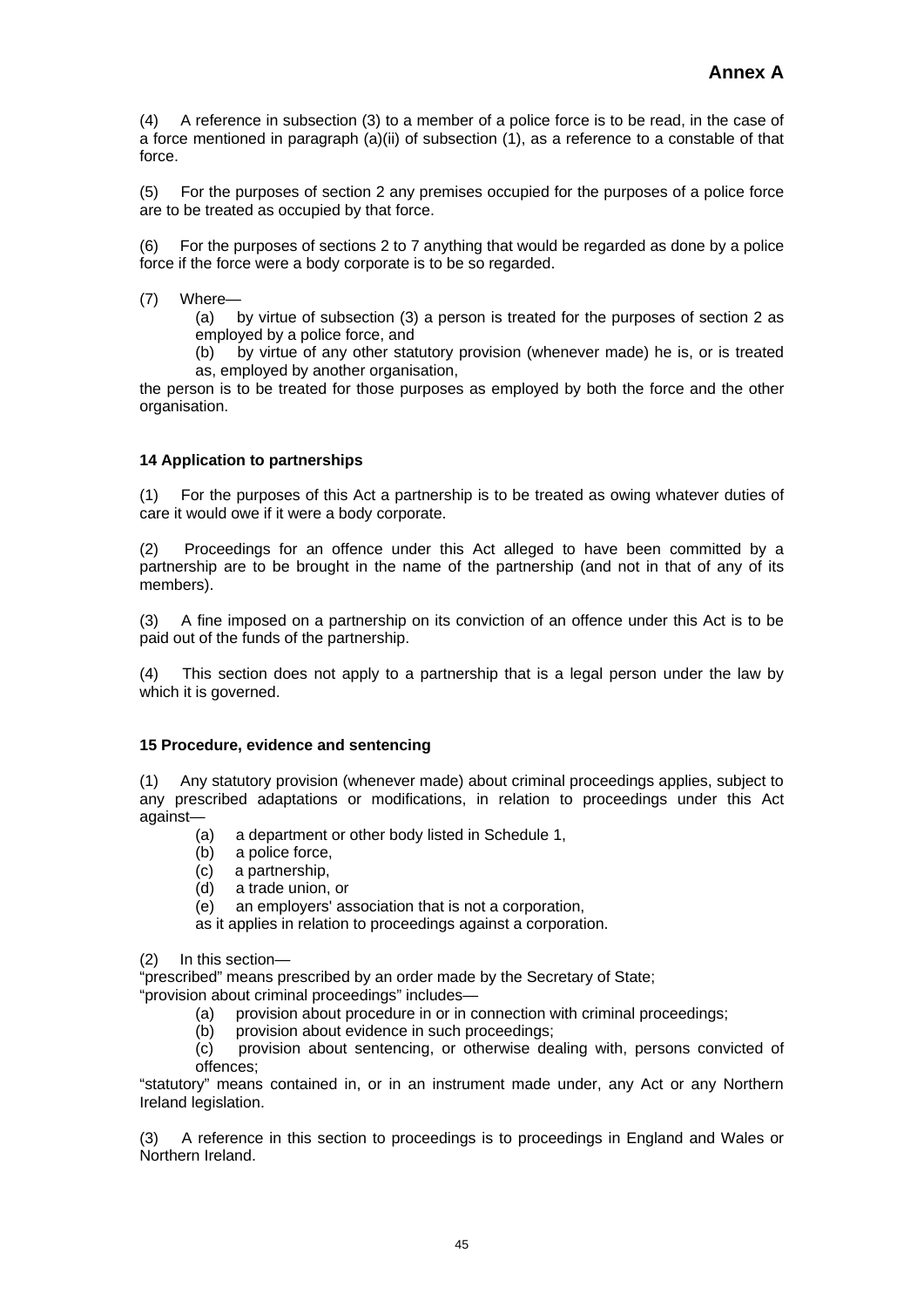(4) An order under this section is subject to negative resolution procedure.

#### **16 Transfer of functions**

(1) This section applies where—

(a) a person's death has occurred, or is alleged to have occurred, in connection with the carrying out of functions by a relevant public organisation, and

(b) subsequently there is a transfer of those functions, with the result that they are still carried out but no longer by that organisation.

#### (2) In this section "relevant public organisation" means—

- (a) a department or other body listed in Schedule 1;
- (b) a corporation that is a servant or agent of the Crown;
- (c) a police force.

(3) Any proceedings instituted against a relevant public organisation after the transfer for an offence under this Act in respect of the person's death are to be instituted against—

(a) the relevant public organisation, if any, by which the functions mentioned in subsection (1) are currently carried out;

(b) if no such organisation currently carries out the functions, the relevant public organisation by which the functions were last carried out.

This is subject to subsection (4).

(4) If an order made by the Secretary of State so provides in relation to a particular transfer of functions, the proceedings referred to in subsection (3) may be instituted, or (if they have already been instituted) may be continued, against—

- (a) the organisation mentioned in subsection (1), or
- (b) such relevant public organisation (other than the one mentioned in subsection
- $(1)$  or the one mentioned in subsection  $(3)(a)$  or  $(b)$ ) as may be specified in the order.

(5) If the transfer occurs while proceedings for an offence under this Act in respect of the person's death are in progress against a relevant public organisation, the proceedings are to be continued against—

(a) the relevant public organisation, if any, by which the functions mentioned in subsection (1) are carried out as a result of the transfer;

(b) if as a result of the transfer no such organisation carries out the functions, the same organisation as before.

This is subject to subsection (6).

If an order made by the Secretary of State so provides in relation to a particular transfer of functions, the proceedings referred to in subsection (5) may be continued against—

- (a) the organisation mentioned in subsection (1), or
- (b) such relevant public organisation (other than the one mentioned in subsection
- $(1)$  or the one mentioned in subsection  $(5)(a)$  or  $(b)$ ) as may be specified in the order.
- (7) An order under subsection (4) or (6) is subject to negative resolution procedure.

#### **17 DPP's consent required for proceedings**

Proceedings for an offence of corporate manslaughter—

(a) may not be instituted in England and Wales without the consent of the Director of Public Prosecutions;

(b) may not be instituted in Northern Ireland without the consent of the Director of Public Prosecutions for Northern Ireland.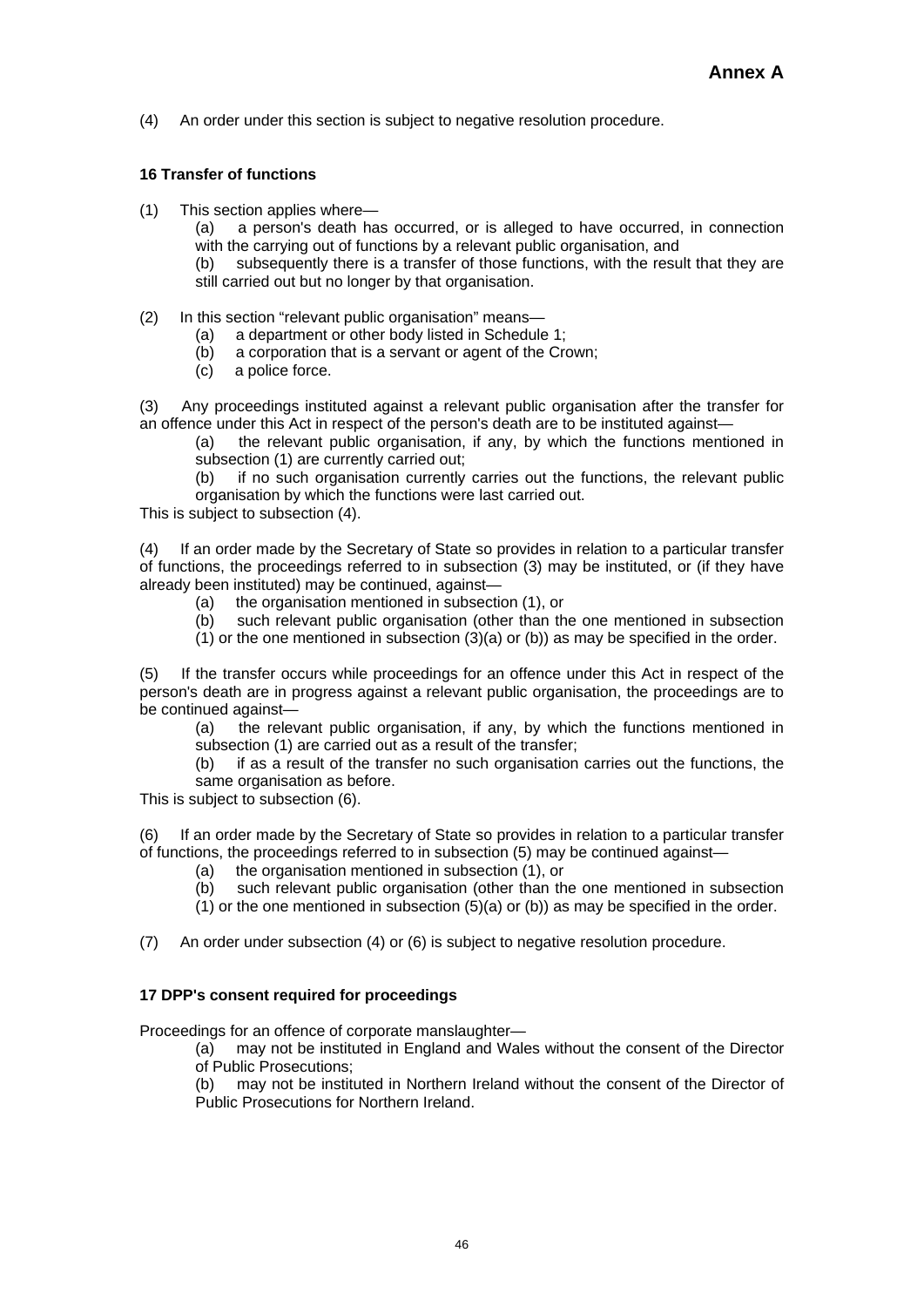#### **18 No individual liability**

(1) An individual cannot be guilty of aiding, abetting, counselling or procuring the commission of an offence of corporate manslaughter.

(2) An individual cannot be guilty of aiding, abetting, counselling or procuring, or being art and part in, the commission of an offence of corporate homicide.

#### **19 Convictions under this Act and under health and safety legislation**

- (1) Where in the same proceedings there is—
	- (a) a charge of corporate manslaughter or corporate homicide arising out of a particular set of circumstances, and
	- (b) a charge against the same defendant of a health and safety offence arising out of some or all of those circumstances,

the jury may, if the interests of justice so require, be invited to return a verdict on each charge.

(2) An organisation that has been convicted of corporate manslaughter or corporate homicide arising out of a particular set of circumstances may, if the interests of justice so require, be charged with a health and safety offence arising out of some or all of those circumstances.

(3) In this section "health and safety offence" means an offence under any health and safety legislation.

#### **20 Abolition of liability of corporations for manslaughter at common law**

The common law offence of manslaughter by gross negligence is abolished in its application to corporations, and in any application it has to other organisations to which section 1 applies.

#### **21 Power to extend section 1 to other organisations**

(1) The Secretary of State may by order amend section 1 so as to extend the categories of organisation to which that section applies.

(2) An order under this section may make any amendment to this Act that is incidental or supplemental to, or consequential on, an amendment made by virtue of subsection (1).

(3) An order under this section is subject to affirmative resolution procedure.

#### **22 Power to amend Schedule 1**

(1) The Secretary of State may amend Schedule 1 by order.

(2) A statutory instrument containing an order under this section is subject to affirmative resolution procedure, unless the only amendments to Schedule 1 that it makes are amendments within subsection (3).

In that case the instrument is subject to negative resolution procedure.

#### (3) An amendment is within this subsection if—

(a) it is consequential on a department or other body listed in Schedule 1 changing its name,

(b) in the case of an amendment adding a department or other body to Schedule 1, it is consequential on the transfer to the department or other body of functions all of which were previously exercisable by one or more organisations to which section 1 applies, or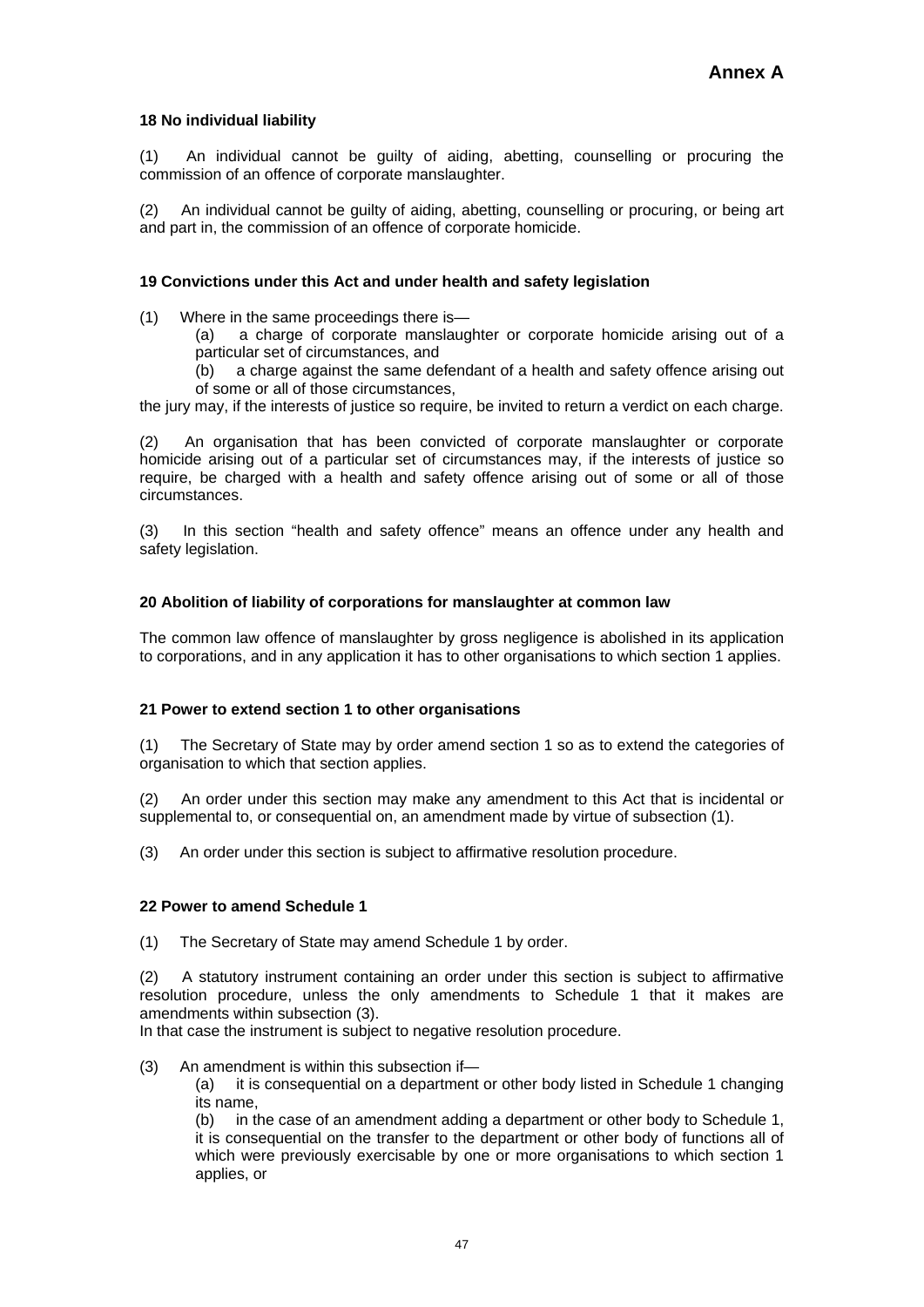(c) in the case of an amendment removing a department or other body from Schedule 1, it is consequential on—

(i) the abolition of the department or other body, or

(ii) the transfer of all the functions of the department or other body to one or more organisations to which section 1 applies.

#### **23 Power to extend section 2(2)**

(1) The Secretary of State may by order amend section 2(2) to make it include any category of person (not already included) who—

- (a) is required by virtue of a statutory provision to remain or reside on particular premises, or
- (b) is otherwise subject to a restriction of his liberty.

(2) An order under this section may make any amendment to this Act that is incidental or supplemental to, or consequential on, an amendment made by virtue of subsection (1).

(3) An order under this section is subject to affirmative resolution procedure.

#### **24 Orders**

(1) A power of the Secretary of State to make an order under this Act is exercisable by statutory instrument.

(2) Where an order under this Act is subject to "negative resolution procedure" the statutory instrument containing the order is subject to annulment in pursuance of a resolution of either House of Parliament.

(3) Where an order under this Act is subject to "affirmative resolution procedure" the order may not be made unless a draft has been laid before, and approved by a resolution of, each House of Parliament.

- (4) An order under this Act—
	- (a) may make different provision for different purposes;
	- (b) may make transitional or saving provision.

#### **25 Interpretation**

In this Act—

"armed forces" has the meaning given by section 12(1);

"corporation" does not include a corporation sole but includes any body corporate wherever incorporated;

"employee" means an individual who works under a contract of employment or apprenticeship (whether express or implied and, if express, whether oral or in writing), and related expressions are to be construed accordingly; see also sections  $11(3)(a)$ ,  $12(2)$  and  $13(3)$ (which apply for the purposes of section 2);

"employers' association" has the meaning given by [section 122](http://www.lexisnexis.com/uk/legal/search/runRemoteLink.do?service=citation&langcountry=GB&risb=21_T1853980797&A=0.6196259017782715&linkInfo=GB%23UK_ACTS%23num%251992_52a%25section%25122%25sect%25122%25&bct=A) of the Trade Union and Labour Relations (Consolidation) Act 1992 (c 52) or Article 4 of the Industrial Relations (Northern Ireland) Order 1992 [\(SI 1992/807](http://www.lexisnexis.com/uk/legal/search/runRemoteLink.do?service=citation&langcountry=GB&risb=21_T1853980797&A=0.1434615316207981&linkInfo=GB%23UK_SI%23num%251992_807s_Title%25&bct=A) (NI 5));

"enforcement authority" means an authority responsible for the enforcement of any health and safety legislation;

"health and safety legislation" means any statutory provision dealing with health and safety matters, including in particular provision contained in the [Health and Safety at Work etc Act](http://www.lexisnexis.com/uk/legal/search/runRemoteLink.do?service=citation&langcountry=GB&risb=21_T1853980797&A=0.8657268830053034&linkInfo=GB%23UK_ACTS%23num%251974_37a_Title%25&bct=A)  [1974 \(c 37\)](http://www.lexisnexis.com/uk/legal/search/runRemoteLink.do?service=citation&langcountry=GB&risb=21_T1853980797&A=0.8657268830053034&linkInfo=GB%23UK_ACTS%23num%251974_37a_Title%25&bct=A) or the Health and Safety at Work (Northern Ireland) Order 1978 ([SI 1978/1039](http://www.lexisnexis.com/uk/legal/search/runRemoteLink.do?service=citation&langcountry=GB&risb=21_T1853980797&A=0.22456473990620252&linkInfo=GB%23UK_SI%23num%251978_1039s_Title%25&bct=A) (NI 9));

"member", in relation to the armed forces, is to be read in accordance with section 12(3); "partnership" means—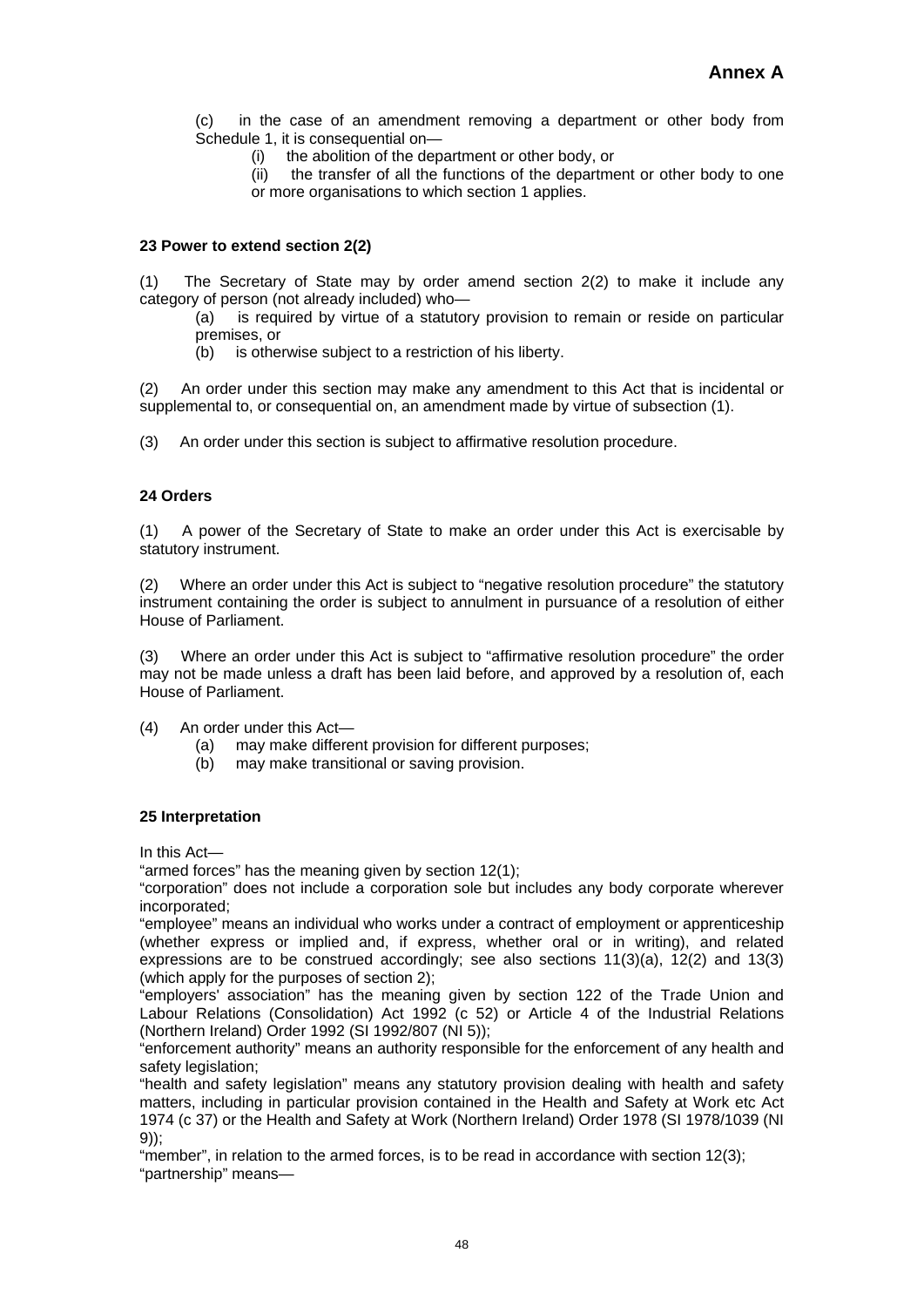- (a) a partnership within the [Partnership Act 1890 \(c 39\), o](http://www.lexisnexis.com/uk/legal/search/runRemoteLink.do?service=citation&langcountry=GB&risb=21_T1853980797&A=0.44340340581797555&linkInfo=GB%23UK_ACTS%23num%251890_39a_Title%25&bct=A)r
- (b) a limited partnership registered under the [Limited Partnerships Act 1907 \(c 24\),](http://www.lexisnexis.com/uk/legal/search/runRemoteLink.do?service=citation&langcountry=GB&risb=21_T1853980797&A=0.4163848406358104&linkInfo=GB%23UK_ACTS%23num%251907_24a_Title%25&bct=A)

or a firm or entity of a similar character formed under the law of a country or territory outside the United Kingdom;

"police force" has the meaning given by section 13(1);

"premises" includes land, buildings and moveable structures;

"public authority" has the same meaning as in [section 6](http://www.lexisnexis.com/uk/legal/search/runRemoteLink.do?service=citation&langcountry=GB&risb=21_T1853980797&A=0.020352718634281786&linkInfo=GB%23UK_ACTS%23num%251998_42a%25section%256%25sect%256%25&bct=A) of the Human Rights Act 1998 (c 42) (disregarding subsections (3)(a) and (4) of that section);

"publicity order" means an order under section 10(1);

"remedial order" means an order under section  $9(1)$ .

"statutory provision", except in section 15, means provision contained in, or in an instrument made under, any Act, any Act of the Scottish Parliament or any Northern Ireland legislation; "trade union" has the meaning given by [section 1](http://www.lexisnexis.com/uk/legal/search/runRemoteLink.do?service=citation&langcountry=GB&risb=21_T1853980797&A=0.3291081713578855&linkInfo=GB%23UK_ACTS%23num%251992_52a%25section%251%25sect%251%25&bct=A) of the Trade Union and Labour Relations (Consolidation) Act 1992 (c 52) or Article 3 of the Industrial Relations (Northern Ireland) Order 1992 [\(SI 1992/807](http://www.lexisnexis.com/uk/legal/search/runRemoteLink.do?service=citation&langcountry=GB&risb=21_T1853980797&A=0.7850260115006471&linkInfo=GB%23UK_SI%23num%251992_807s_Title%25&bct=A) (NI 5)).

#### **26 Minor and consequential amendments**

Schedule 2 (minor and consequential amendments) has effect.

#### **27 Commencement and savings**

(1) The preceding provisions of this Act come into force in accordance with provision made by order by the Secretary of State.

(2) An order bringing into force paragraph (d) of section 2(1) is subject to affirmative resolution procedure.

(3) Section 1 does not apply in relation to anything done or omitted before the commencement of that section.

(4) Section 20 does not affect any liability, investigation, legal proceeding or penalty for or in respect of an offence committed wholly or partly before the commencement of that section.

(5) For the purposes of subsection (4) an offence is committed wholly or partly before the commencement of section 20 if any of the conduct or events alleged to constitute the offence occurred before that commencement.

#### **28 Extent and territorial application**

(1) Subject to subsection (2), this Act extends to England and Wales, Scotland and Northern Ireland.

(2) An amendment made by this Act extends to the same part or parts of the United Kingdom as the provision to which it relates.

(3) Section 1 applies if the harm resulting in death is sustained in the United Kingdom or—

(a) within the seaward limits of the territorial sea adjacent to the United Kingdom;

(b) on a ship registered under [Part 2](http://www.lexisnexis.com/uk/legal/search/runRemoteLink.do?service=citation&langcountry=GB&risb=21_T1854052417&A=0.3753086684861948&linkInfo=GB%23UK_ACTS%23num%251995_21a%25part%252%25&bct=A) of the Merchant Shipping Act 1995 (c 21);

(c) on a British-controlled aircraft as defined in [section 92](http://www.lexisnexis.com/uk/legal/search/runRemoteLink.do?service=citation&langcountry=GB&risb=21_T1854052417&A=0.40232501805954646&linkInfo=GB%23UK_ACTS%23num%251982_16a%25section%2592%25sect%2592%25&bct=A) of the Civil Aviation Act 1982 (c 16);

(d) on a British-controlled hovercraft within the meaning of that section as applied in relation to hovercraft by virtue of provision made under the [Hovercraft Act 1968 \(c](http://www.lexisnexis.com/uk/legal/search/runRemoteLink.do?service=citation&langcountry=GB&risb=21_T1854052417&A=0.1367610155265383&linkInfo=GB%23UK_ACTS%23num%251968_59a_Title%25&bct=A)  [59\)](http://www.lexisnexis.com/uk/legal/search/runRemoteLink.do?service=citation&langcountry=GB&risb=21_T1854052417&A=0.1367610155265383&linkInfo=GB%23UK_ACTS%23num%251968_59a_Title%25&bct=A);

(e) in any place to which an Order in Council under [section 10\(1\)](http://www.lexisnexis.com/uk/legal/search/runRemoteLink.do?service=citation&langcountry=GB&risb=21_T1854052417&A=0.8049107974915536&linkInfo=GB%23UK_ACTS%23num%251998_17a%25section%2510%25sect%2510%25&bct=A) of the Petroleum Act 1998 (c 17) applies (criminal jurisdiction in relation to offshore activities).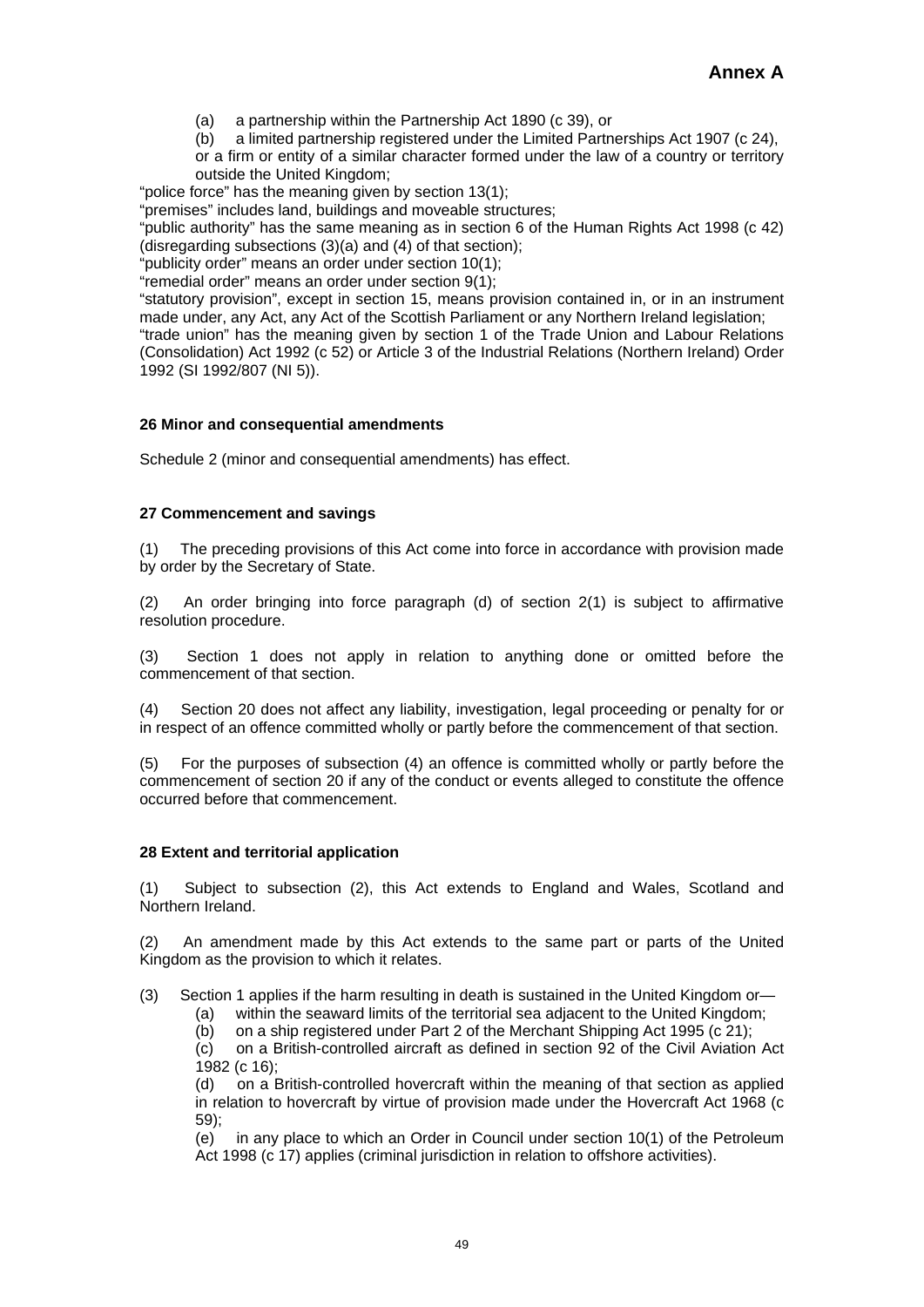(4) For the purposes of subsection (3)(b) to (d) harm sustained on a ship, aircraft or hovercraft includes harm sustained by a person who—

(a) is then no longer on board the ship, aircraft or hovercraft in consequence of the wrecking of it or of some other mishap affecting it or occurring on it, and

(b) sustains the harm in consequence of that event.

#### **29 Short title**

This Act may be cited as the Corporate Manslaughter and Corporate Homicide Act 2007.

#### **SCHEDULE 1 List of Government Departments etc Section 1**

 Assets Recovery Agency Attorney General's Office Cabinet Office Central Office of Information Crown Office and Procurator Fiscal Service Crown Prosecution Service Department for Communities and Local Government Department for Constitutional Affairs (including the Scotland Office and the Wales Office) Department for Culture, Media and Sport Department for Education and Skills Department for Environment, Food and Rural Affairs Department for International Development Department for Transport Department for Work and Pensions Department of Health Department of Trade and Industry Export Credits Guarantee Department Foreign and Commonwealth Office Forestry Commission General Register Office for Scotland Government Actuary's Department Her Majesty's Land Registry Her Majesty's Revenue and Customs Her Majesty's Treasury Home Office Ministry of Defence National Archives National Archives of Scotland National Audit Office National Savings and Investments National School of Government Northern Ireland Audit Office Northern Ireland Court Service Northern Ireland Office Office for National Statistics Office of the Deputy Prime Minister Office of Her Majesty's Chief Inspector of Education and Training in Wales Ordnance Survey Privy Council Office Public Prosecution Service for Northern Ireland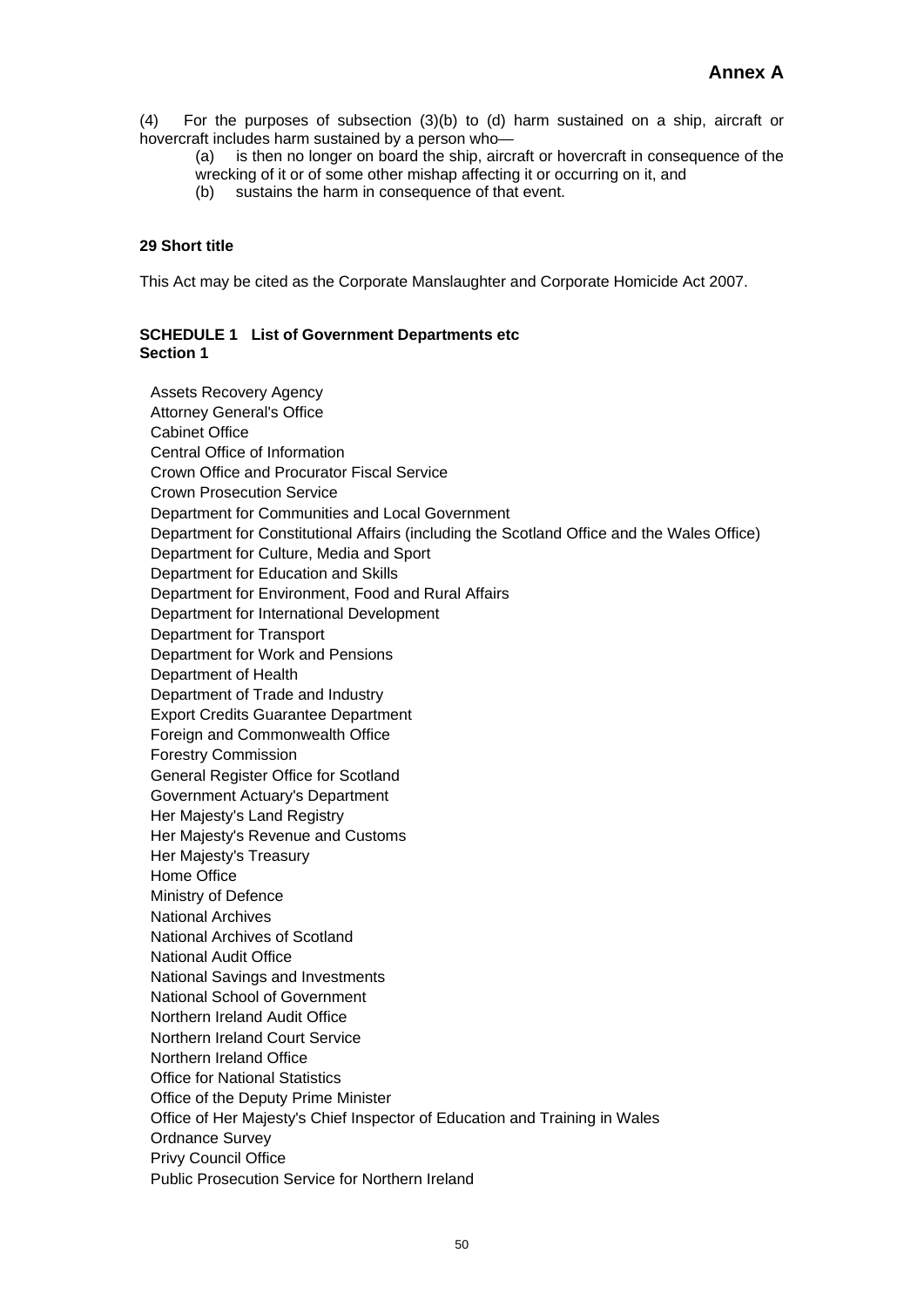Registers of Scotland Executive Agency Revenue and Customs Prosecutions Office Royal Mint Scottish Executive Serious Fraud Office Treasury Solicitor's Department UK Trade and Investment Welsh Assembly Government

#### **SCHEDULE 2 Minor and Consequential Amendments Section 26**

#### **[Coroners Act 1988 \(c 13\)](http://www.lexisnexis.com/uk/legal/search/runRemoteLink.do?service=citation&langcountry=GB&risb=21_T1854052497&A=0.09918650651012728&linkInfo=GB%23UK_ACTS%23num%251988_13a_Title%25&bct=A)**

**1** 

(1) The [Coroners Act 1988](http://www.lexisnexis.com/uk/legal/search/runRemoteLink.do?service=citation&langcountry=GB&risb=21_T1854052497&A=0.7418281325447543&linkInfo=GB%23UK_ACTS%23num%251988_13a_Title%25&bct=A) is amended as follows.

(2) In the following provisions, after "manslaughter" there is inserted ", corporate manslaughter"—

(a) section 11(6) (no finding of guilt at coroner's inquest) (twice);

(b) subsection (1)(a)(i) of section 16 (adjournment of inquest in event of criminal proceedings);

(c) subsections (1)(a) and (2)(a) of section 17 (coroner to be informed of result of criminal proceedings).

(3) In section 35(1) (interpretation), after the definition of "Greater London" there is inserted—

""person", in relation to an offence of corporate manslaughter, includes organisation;".

### **[Criminal Justice Act 2003 \(c 44\)](http://www.lexisnexis.com/uk/legal/search/runRemoteLink.do?service=citation&langcountry=GB&risb=21_T1854052497&A=0.3483341029809811&linkInfo=GB%23UK_ACTS%23num%252003_44a_Title%25&bct=A)**

**2** 

In Schedule 4 to the [Criminal Justice Act 2003](http://www.lexisnexis.com/uk/legal/search/runRemoteLink.do?service=citation&langcountry=GB&risb=21_T1854052497&A=0.5573072604869189&linkInfo=GB%23UK_ACTS%23num%252003_44a_Title%25&bct=A) (qualifying offences for purposes of section 62), after paragraph 4 there is inserted—

"Corporate manslaughter

4A

An offence under section 1 of the Corporate Manslaughter and Corporate Homicide Act 2007."

**3** 

(1) Schedule 5 to that Act (qualifying offences for purposes of Part 10) is amended as follows.

(2) After paragraph 4 there is inserted— "Corporate manslaughter 4A An offence under section 1 of the Corporate Manslaughter and Corporate Homicide Act 2007."

(3) After paragraph 33 there is inserted—

"Corporate manslaughter

33A

An offence under section 1 of the Corporate Manslaughter and Corporate Homicide Act 2007."

#### **Criminal Justice (Northern Ireland) Order 2004 ([SI 2004/1500](http://www.lexisnexis.com/uk/legal/search/runRemoteLink.do?service=citation&langcountry=GB&risb=21_T1854052497&A=0.8458608597937491&linkInfo=GB%23UK_SI%23num%252004_1500s_Title%25&bct=A) (NI 9)) 4**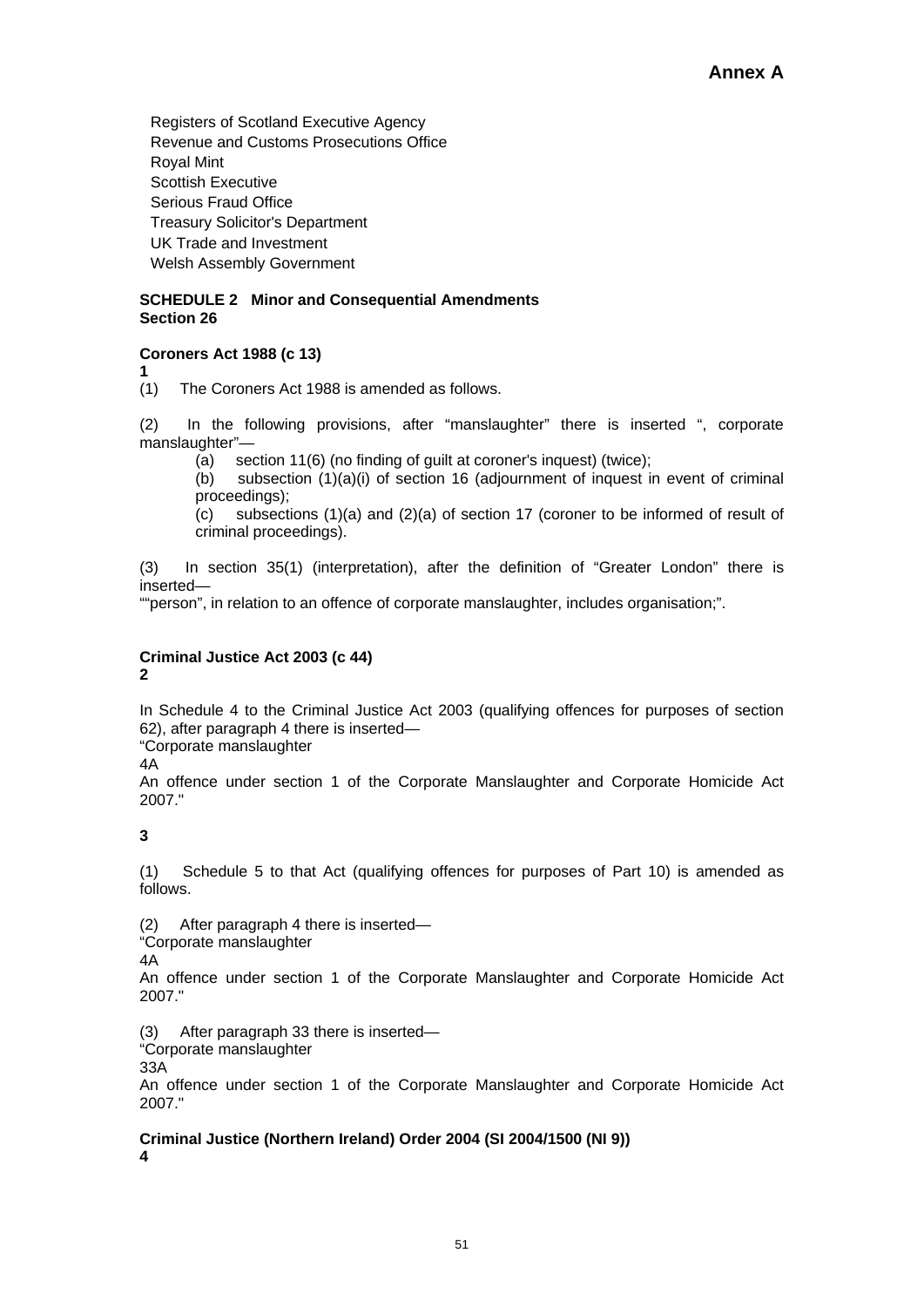In Schedule 2 to the Criminal Justice (Northern Ireland) Order 2004 (qualifying offences for purposes of Article 21), after paragraph 4 there is inserted— "Corporate manslaughter

4A

An offence under section 1 of the Corporate Manslaughter and Corporate Homicide Act 2007."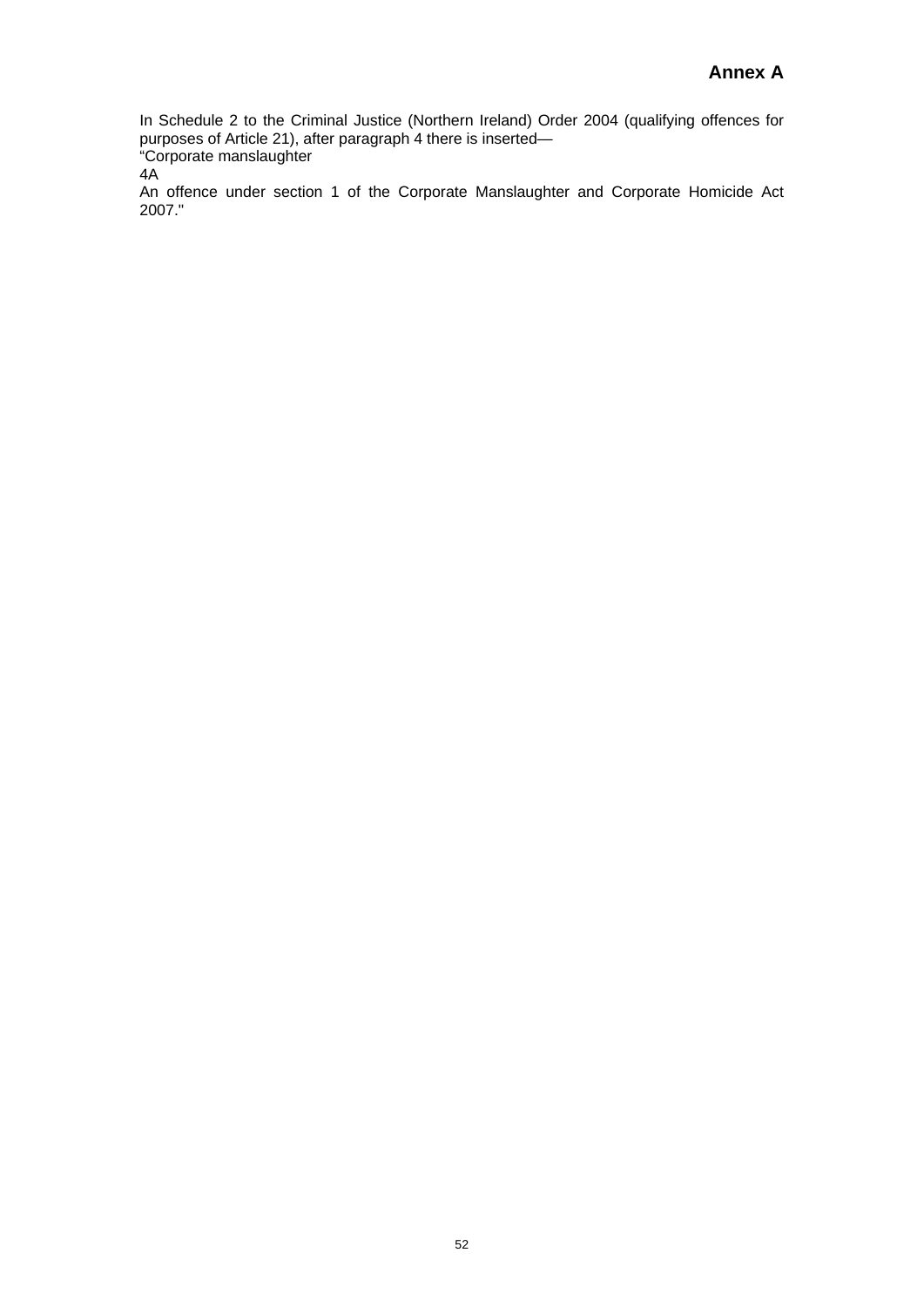# **MEANING OF "RANGE", "STARTING POINT" AND "FIRST TIME OFFENDER" WITHIN SENTENCING GUIDELINES COUNCIL GUIDELINES**

A Council guideline is generally for a *first time offender* convicted after a trial. It commonly provides a *starting point* based on an assessment of the seriousness of the offence and a *range* within which sentence will normally fall for most cases.

# **Assessing the seriousness of the offence**

- 1.
- a) A typical Council guideline will apply to an offence that can be committed in a variety of circumstances with different levels of seriousness. It will apply to a **first time offender** who has been convicted after a trial. Within the guidelines, a **first time offender** is a person who does not have a conviction which, by virtue of section 143(2) of the Criminal Justice Act 2003, must be treated as an aggravating factor.
- b) As an aid to consistency of approach, a guideline will describe a number of types of activity which would fall within the broad definition of the offence. These will be set out in a column generally headed "type/nature of activity".
- c) The expected approach is for a court to identify the description that most nearly matches the particular facts of the offence for which sentence is being imposed. This will identify a **starting point** from which the sentencer can depart to reflect aggravating or mitigating factors affecting the seriousness of the *offence* (beyond those contained in the description itself) to reach a **provisional sentence**.
- d) The range is the bracket into which the **provisional sentence** will normally fall after having regard to factors which aggravate or mitigate the seriousness of the offence. The particular circumstances may, however, make it appropriate that the provisional sentence falls outside the range.
- 2. Where the offender has previous convictions which aggravate the seriousness of the current offence, that may take the **provisional sentence** beyond the **range** given particularly where there are significant other aggravating factors present.

# **Personal Mitigation**

3. Once the **provisional sentence** has been identified by reference to those factors affecting the seriousness of the offence, the court will take into account any relevant factors of personal mitigation. Again, this may take the provisional sentence outside the range.

# **Reduction for guilty plea**

4. Where there has been a guilty plea, any reduction attributable to that plea will be applied to the sentence at this stage. This reduction may take the sentence below the **range** provided.

Sentencing Guidelines Council Sentencing Advisory Panel May 2007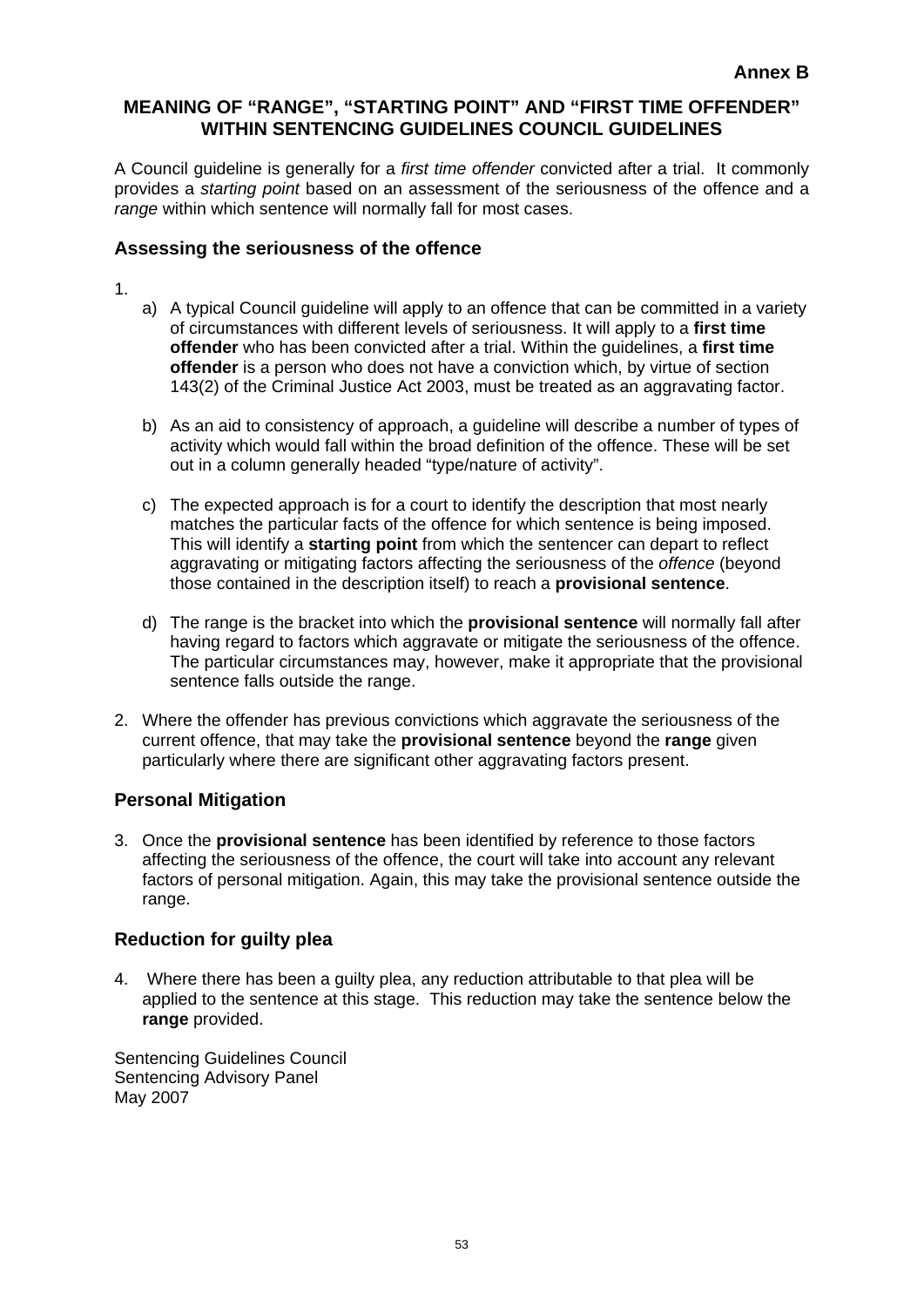### **AGGRAVATING AND MITIGATING FACTORS IDENTIFIED IN THE SENTENCING GUIDELINES COUNCIL GUIDELINE '***OVERARCHING PRINCIPLES: SERIOUSNESS***'**

#### **Aggravating factors**

Factors indicating higher culpability:

- □ Offence committed whilst on bail for other offences
- □ Failure to respond to previous sentences
- □ Offence was racially or religiously aggravated
- Offence motivated by, or demonstrating, hostility to the victim based on his or her sexual orientation (or presumed sexual orientation)

 Offence motivated by, or demonstrating, hostility based on the victim's disability (or presumed disability)

- □ Previous conviction(s), particularly where a pattern of repeat offending is disclosed
- **Planning of an offence**
- $\Box$  An intention to commit more serious harm than actually resulted from the offence
- □ Offenders operating in groups or gangs
- □ 'Professional' offending
- □ Commission of the offence for financial gain (where this is not inherent in the offence itself)
- $\Box$  High level of profit from the offence
- An attempt to conceal or dispose of evidence
- □ Failure to respond to warnings or concerns expressed by others about the offender's behaviour
- □ Offence committed whilst on licence
- Offence motivated by hostility towards a minority group, or a member or members of it
- $\Box$  Deliberate targeting of vulnerable victim(s)
- □ Commission of an offence while under the influence of alcohol or drugs
- □ Use of a weapon to frighten or injure victim
- Deliberate and gratuitous violence or damage to property, over and above what is needed to carry out the offence
- Abuse of power
- □ Abuse of a position of trust

Factors indicating a more than usually serious degree of harm:

- **D** Multiple victims
- An especially serious physical or psychological effect on the victim, even if unintended
- A sustained assault or repeated assaults on the same victim
- □ Victim is particularly vulnerable
- Location of the offence (for example, in an isolated place)
- Offence is committed against those working in the public sector or providing a service to the public
- **Presence of others e.g. relatives, especially children or partner of the victim**
- Additional degradation of the victim (e.g. taking photographs of a victim as part of a sexual offence)
- □ In property offences, high value (including sentimental value) of property to the victim, or substantial consequential loss (e.g. where the theft of equipment causes serious disruption to a victim's life or business)

#### **Mitigating factors**

Factors indicating significantly lower culpability:

- A greater degree of provocation than normally expected
- □ Mental illness or disability
- □ Youth or age, where it affects the responsibility of the individual defendant
- $\Box$  The fact that the offender played only a minor role in the offence

### **Personal mitigation**

- Genuine remorse
- Admissions to police in interview
- $\Box$  Ready co-operation with authorities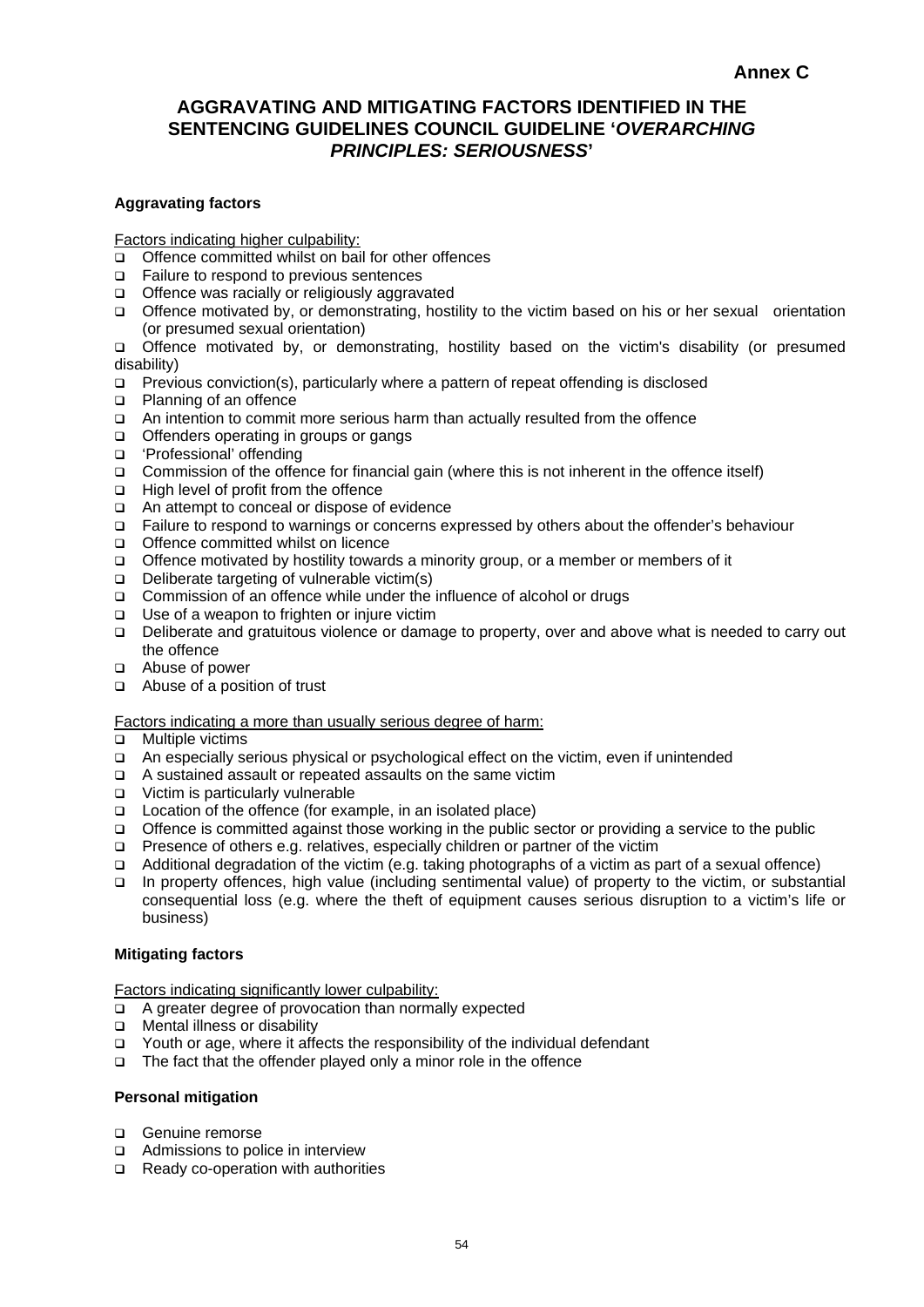### **SUMMARY OF QUESTIONS**

### *Question 1*

*Do you agree with the approach to the assessment of seriousness?* 

### *Question 2*

*Is each of the above aggravating and mitigating factors relevant to sentencing for a) an offence of corporate manslaughter and b) an offence under the HSWA involving death? Are there are any other factors which may aggravate or mitigate either or both of these types of offence?* 

#### *Question 3*

*What do you consider should be the main aim of sentencing an organisation for*  an offence of corporate manslaughter or an offence under the HSWA involving *death? Should there be any difference between the two types of offence and, if so, why?* 

#### *Question 4*

*Do you agree that the aims of the fine should be to ensure future safety and reflect serious concern at the unnecessary loss of life? Should there be any difference in aim when imposing a fine for corporate manslaughter or for an offence under the HSWA involving death?* 

#### *Question 5*

*Do you agree that a fine imposed for an offence of corporate manslaughter or an offence under the HSWA involving death should aim to eliminate any financial benefit resulting from the offence? If so, what information would be necessary, and how could this be obtained?* 

#### *Question 6*

*Do you agree with the Panel's proposed starting points and ranges for a) offences of corporate manslaughter and b) offences under the HSWA involving death? If not, what alternative approach would you suggest for the fining of organisations for these offences?* 

#### *Question 7*

*Do you agree that it is for the prosecution and defence to raise issues of profitability and liquidity? What impact should these factors have on the calculation of the fine?* 

#### *Question 8*

*Do you consider that there should be a minimum fine for a) offences of corporate manslaughter and b) offences under the HSWA involving death? If so, what amount do you think would be appropriate?*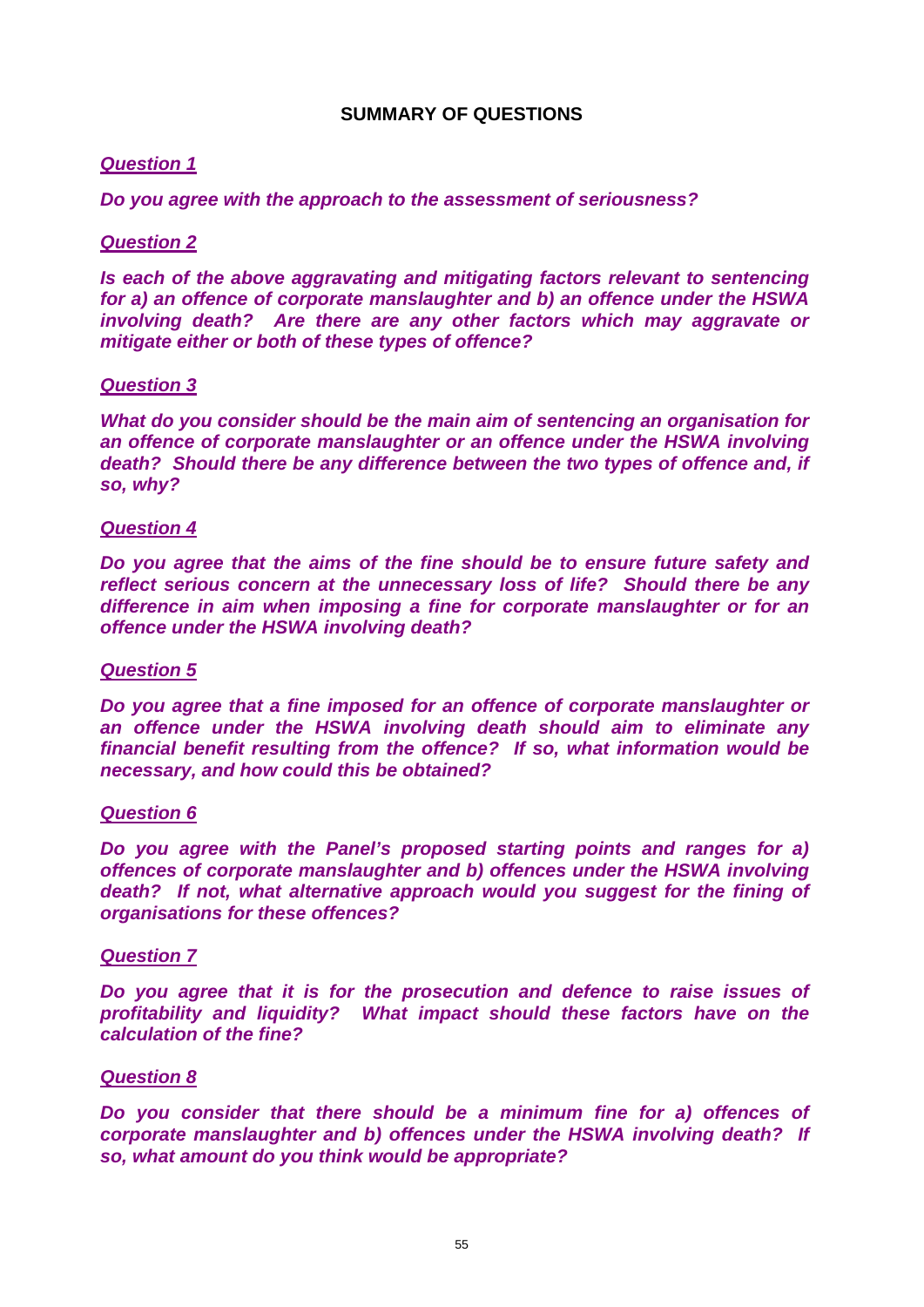### *Question 9*

*Do you consider that a report on each offender should be prepared for the court with full details of financial status? If so, how would this be provided?* 

### *Question 10*

*Do you agree with the Panel's approach to the impact of the fine on the offender, its employees, customers and shareholders? If not, why not?*

### *Question 11*

*Do you agree that the court should treat offenders consistently, whether or not they are publicly funded or providing a public service? If not, how do you think that considerations specific to public bodies should be reflected?* 

### *Question 12*

*Do you agree that, when sentencing an organisation for an offence of corporate manslaughter, the court should impose a publicity order?* 

#### *Question 13*

*What should the extent of the publicity be and how (if at all) will this differ between offences of corporate manslaughter?* 

#### *Question 14*

*Do you agree that the making of a publicity order should not lead to a reduction in the level of fine imposed on an organisation for an offence of corporate manslaughter?* 

#### *Question 15*

*Do you agree that the making of a remedial order should not lead to a reduction in the level of fine imposed on an organisation for an offence of corporate manslaughter or an offence under the HSWA involving death?*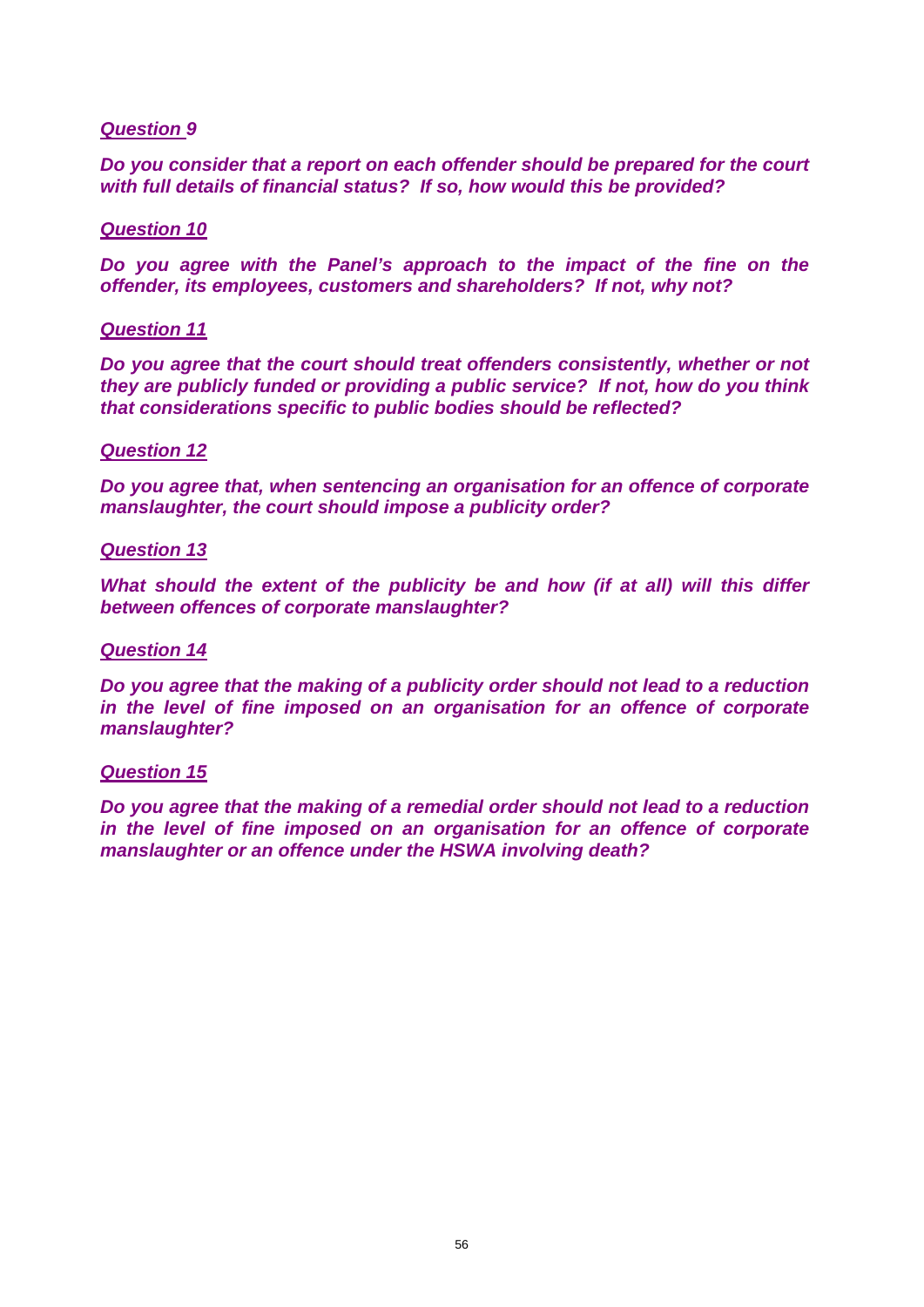# **LIST OF CONSULTEES**

Copies of the consultation paper have been sent to the organisations listed below. They include the organisations that the Panel is required to consult by the direction of the Sentencing Guidelines Council. In addition, copies have been sent to the Resident Judge at each Crown Court Centre.

ALARM

Association of Chief Police Officers Association of Directors of Social Services Better Regulation Executive British Safety Council Centre for Corporate Accountability Centre for Crime and Justice Studies Confederation of British Industry Construction Confederation Construction Safety Campaign Council of District Judges (Magistrates' Courts) for England and Wales Council of Her Majesty's Circuit Judges Criminal Bar Association Crown Prosecution Service Department for Business, Enterprise and Regulatory Reform Department for Work and Pensions Disaster Action Equality and Human Rights Commission Families Against Corporate Killers Federation of Small Businesses General Council of the Bar Health and Safety Commission Health and Safety Executive Health and Safety Lawyers Association HM Prison Service Howard League for Penal Reform Institute of Chartered Accountants in England and Wales Institute of Directors Institution of Occupational Safety and Health INQUEST Justice Justices' Clerks' Society Law Commission Law Society Local Government Association Liberty Magistrates' Association National Association for the Care and Resettlement of Offenders National Association of Probation Officers National Bench Chairmen's Forum